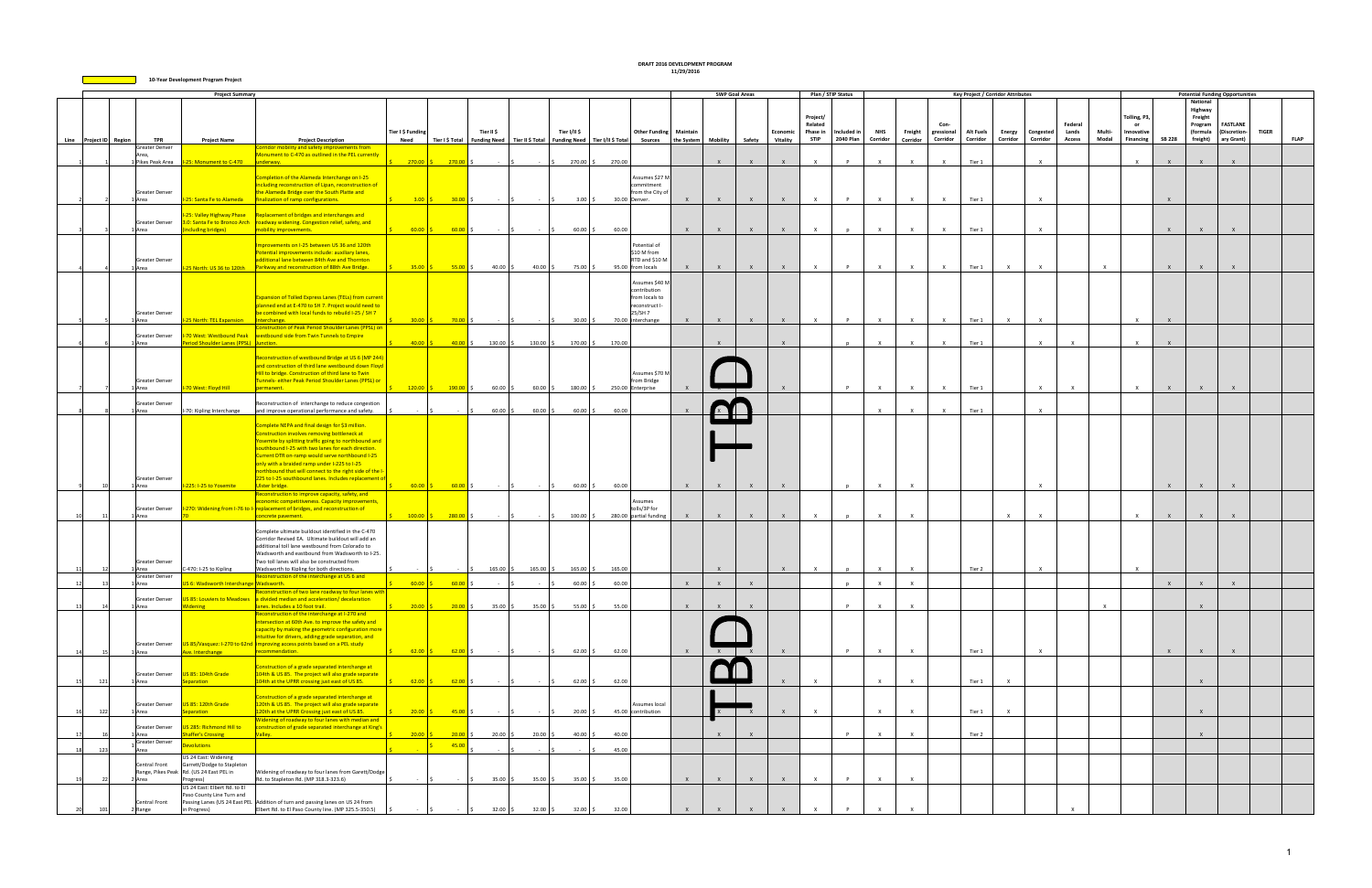|      |                        |                                    | <b>Project Summary</b>                                               |                                                                                                                                                                         |                                                                                                                                 |                                    |                               |                                                                                       |                       |                               |                       | <b>SWP Goal Areas</b> |              |              | Plan / STIP Status  |              |              |                    |              | <b>Key Project / Corridor Attributes</b> |              |               |        |                    |               |                     | <b>Potential Funding Opportunities</b> |              |             |
|------|------------------------|------------------------------------|----------------------------------------------------------------------|-------------------------------------------------------------------------------------------------------------------------------------------------------------------------|---------------------------------------------------------------------------------------------------------------------------------|------------------------------------|-------------------------------|---------------------------------------------------------------------------------------|-----------------------|-------------------------------|-----------------------|-----------------------|--------------|--------------|---------------------|--------------|--------------|--------------------|--------------|------------------------------------------|--------------|---------------|--------|--------------------|---------------|---------------------|----------------------------------------|--------------|-------------|
|      |                        |                                    |                                                                      |                                                                                                                                                                         |                                                                                                                                 |                                    |                               |                                                                                       |                       |                               |                       |                       |              |              |                     |              |              |                    |              |                                          |              |               |        |                    |               | National            |                                        |              |             |
|      |                        |                                    |                                                                      |                                                                                                                                                                         |                                                                                                                                 |                                    |                               |                                                                                       |                       |                               |                       |                       |              |              |                     |              |              |                    |              |                                          |              |               |        |                    |               | Highway             |                                        |              |             |
|      |                        |                                    |                                                                      |                                                                                                                                                                         |                                                                                                                                 |                                    |                               |                                                                                       |                       |                               |                       |                       |              |              | Project/<br>Related |              |              |                    | Con-         |                                          |              | Federal       |        | Tolling, P3,<br>or |               | Freight             | <b>FASTLANE</b>                        |              |             |
|      |                        |                                    |                                                                      |                                                                                                                                                                         | Tier I \$ Funding                                                                                                               | Tier II \$                         |                               | Tier I/II \$                                                                          |                       | <b>Other Funding Maintain</b> |                       |                       |              | Economic     | Phase in            | Included in  | <b>NHS</b>   | Freight gressional |              | <b>Alt Fuels</b><br><b>Energy</b>        | Congested    | Lands         | Multi- | Innovative         |               | Program<br>(formula | (Discretion-                           | <b>TIGER</b> |             |
|      | Line Project ID Region | <b>TPR</b>                         | <b>Project Name</b>                                                  | <b>Project Description</b>                                                                                                                                              | Need                                                                                                                            |                                    |                               | Tier I \$ Total   Funding Need   Tier II \$ Total   Funding Need   Tier I/II \$ Total |                       | <b>Sources</b>                | the System   Mobility |                       | Safety       | Vitality     | <b>STIP</b>         | 2040 Plan    | Corridor     | Corridor           | Corridor     | Corridor<br>Corridor                     | Corridor     | <b>Access</b> | Modal  | Financing          | <b>SB 228</b> |                     | freight) ary Grant)                    |              | <b>FLAP</b> |
|      |                        | Central Front                      | US 50: Salida to Canon City                                          | Addition of passing lanes between Salida and Canon                                                                                                                      |                                                                                                                                 |                                    |                               |                                                                                       |                       |                               |                       |                       |              |              |                     |              |              |                    |              |                                          |              |               |        |                    |               |                     |                                        |              |             |
|      | 102                    | 2 Range                            | Passing Lanes                                                        | City. (MP 223-277)                                                                                                                                                      |                                                                                                                                 | $25.00$ \$                         | $25.00$ \$                    | $25.00$ \$                                                                            | 25.00                 |                               | $\mathsf{X}$          | $\mathbf{x}$          | $\mathsf{X}$ | $\mathsf{x}$ | $\times$            | P            | $\mathsf{x}$ | $\mathsf{X}$       |              | Tier 2                                   |              |               |        |                    |               |                     |                                        |              |             |
|      |                        | Central Front<br>2 Range           |                                                                      | US 285: Fairplay to Richmond Addition of passing lanes and shoulder widening. (MP<br>$183 - 234$                                                                        | $15.00$ $\mid$ \$<br>$15.00$ \$                                                                                                 |                                    |                               | $15.00$ \$                                                                            | 15.00                 |                               | $\mathbf{x}$          |                       | $\mathsf{x}$ | $\mathbf{x}$ | $\mathsf{x}$        | <b>D</b>     | $\times$     | $\mathbf{x}$       |              | Tier 2                                   |              |               |        |                    | $\mathsf{x}$  | $\mathsf{x}$        |                                        |              |             |
|      |                        |                                    | SH 9: Breckenridge to Alma,                                          |                                                                                                                                                                         |                                                                                                                                 |                                    |                               |                                                                                       |                       |                               |                       |                       |              |              |                     |              |              |                    |              |                                          |              |               |        |                    |               |                     |                                        |              |             |
|      |                        | <b>Central Front</b>               | Shoulders and Safety                                                 | Addition of shoulders and safety improvements from                                                                                                                      |                                                                                                                                 |                                    |                               |                                                                                       |                       |                               |                       |                       |              |              |                     |              |              |                    |              |                                          |              |               |        |                    |               |                     |                                        |              |             |
| 23   | 103                    | 2 Range                            | Improvements<br><b>SH 67: Divide to Victor</b>                       | Breckenridge to Alma. (MP 71-86)                                                                                                                                        | $\sim$                                                                                                                          | $18.00$ \$<br>$\sim$ $\sim$ $\sim$ | $18.00$ \$                    | $18.00$ \$                                                                            | 18.00                 |                               | $\mathsf{X}$          | $\mathsf{X}$          | $\mathsf{X}$ | $\mathsf{X}$ | $\times$            | P            |              |                    |              |                                          |              | $\mathsf{X}$  |        |                    |               |                     |                                        |              |             |
|      |                        | Central Front                      |                                                                      | Shoulder Widening and Safety Shoulder widening and safety improvments. (MP 45.5                                                                                         |                                                                                                                                 |                                    |                               |                                                                                       |                       |                               |                       |                       |              |              |                     |              |              |                    |              |                                          |              |               |        |                    |               |                     |                                        |              |             |
|      |                        | 2 Range                            | <b>provments</b>                                                     | $\frac{69.5}{ }$                                                                                                                                                        | $25.00$ \$<br>$25.00$ \$                                                                                                        |                                    |                               | $25.00$ \$                                                                            | 25.00                 |                               |                       |                       |              |              | $\mathbf{x}$        |              |              |                    |              |                                          |              | $\mathsf{X}$  |        |                    | $\mathsf{x}$  |                     |                                        |              |             |
|      |                        |                                    |                                                                      |                                                                                                                                                                         |                                                                                                                                 |                                    |                               |                                                                                       |                       |                               |                       |                       |              |              |                     |              |              |                    |              |                                          |              |               |        |                    |               |                     |                                        |              |             |
|      |                        | Central Front                      | SH 115 Widening and Passing<br>Lanes, shoulder and                   | Add passing lanes, shoulders, and improved bicycle                                                                                                                      |                                                                                                                                 |                                    |                               |                                                                                       |                       |                               |                       |                       |              |              |                     |              |              |                    |              |                                          |              |               |        |                    |               |                     |                                        |              |             |
| 25   | 139                    | 2 Range                            |                                                                      | intersection improvements and pedestrian safety at intersections (MP 0-8)                                                                                               |                                                                                                                                 | $10.00$ \$                         | $10.00$ \$                    | $10.00$ \$                                                                            | 10.00                 |                               | $\mathsf{X}$          |                       |              | $\mathsf{x}$ | $\mathsf{X}$        |              |              |                    |              |                                          |              | $\mathsf{x}$  |        |                    |               |                     |                                        |              |             |
|      |                        |                                    |                                                                      | Bridge replacement on SH 115 over Rock Creek Bridge                                                                                                                     |                                                                                                                                 |                                    |                               |                                                                                       |                       |                               |                       |                       |              |              |                     |              |              |                    |              |                                          |              |               |        |                    |               |                     |                                        |              |             |
| -26  | 100                    | Central Front                      | <b>SH 115: Rock Creek Bridge</b><br>eplacement and Widening 37-39)   | and widening for approximately 1.5 miles south. (MP                                                                                                                     | $10.00$ \$<br>$10.00$ \$                                                                                                        |                                    | <b>Contract</b>               | $10.00$ \$                                                                            | 10.00                 |                               |                       |                       |              |              | $\times$            | P            |              |                    |              |                                          |              | $\mathsf{x}$  |        |                    | $\mathsf{x}$  |                     |                                        |              |             |
|      |                        | 2 Range                            |                                                                      | Eight Lane HOV expansion on I-25 between Lake/Circle                                                                                                                    |                                                                                                                                 |                                    |                               |                                                                                       |                       |                               |                       |                       |              |              |                     |              |              |                    |              |                                          |              |               |        |                    |               |                     |                                        |              |             |
|      |                        |                                    | -25: HOV lanes (I-25 EA                                              | and Briargate. Widening of overpasses. (MP 137.5-                                                                                                                       |                                                                                                                                 |                                    |                               |                                                                                       |                       |                               |                       |                       |              |              |                     |              |              |                    |              |                                          |              |               |        |                    |               |                     |                                        |              |             |
| 27   | 126                    | 2 Pikes Peak Area                  | through Colorado Springs) [152.0]                                    |                                                                                                                                                                         |                                                                                                                                 | 65.00 \$<br>I S.                   | $65.00$ \$                    | $65.00$ \$                                                                            | 65.00                 |                               | $\mathsf{X}$          |                       |              | $\mathsf{x}$ | $\mathsf{x}$        |              | $\mathsf{x}$ | $\mathsf{x}$       | $\mathsf{x}$ | Tier 1                                   | $\mathsf{X}$ | $\mathsf{x}$  |        |                    |               |                     |                                        |              |             |
|      |                        |                                    | -25: Widening S. Academy to<br>ircle/Lake (I-25 EA through           |                                                                                                                                                                         |                                                                                                                                 |                                    |                               |                                                                                       |                       |                               |                       |                       |              |              |                     |              |              |                    |              |                                          |              |               |        |                    |               |                     |                                        |              |             |
| -281 | 19                     |                                    | 2 Pikes Peak Area Colorado Springs)                                  | Widening of roadway to six lanes. (MP 135.0-138.0)                                                                                                                      | $45.00 \t\t\begin{bmatrix} 5 \\ 21.00 \t\t\end{bmatrix}$ \$                                                                     | $-$ 15                             | $  S $                        | 45.00 \$                                                                              | 45.00                 |                               | $\mathsf{X}$          |                       |              | $\mathsf{x}$ | $\mathsf{x}$        | $\mathsf{P}$ | $\times$     | $\mathsf{x}$       | $\mathsf{X}$ | Tier 1                                   | $\times$     | $\mathsf{X}$  |        |                    | $\mathsf{X}$  | $\mathsf{X}$        | $\mathsf{X}$                           |              |             |
|      |                        |                                    |                                                                      | Widening I-25 From Monument to Castle Rock/C-470                                                                                                                        |                                                                                                                                 |                                    |                               |                                                                                       |                       |                               |                       |                       |              |              |                     |              |              |                    |              |                                          |              |               |        |                    |               |                     |                                        |              |             |
|      |                        |                                    | Pikes Peak Area 25 North PEL in Progress   160.5-180.0/194.5         | 1-25: Monument to C-470 (I- based on PEL Study currently being developed. (MP                                                                                           | $35.00$ \$<br>35.00                                                                                                             |                                    |                               | 35.00                                                                                 | 35.00                 |                               | $\mathbf{x}$          |                       |              | $\mathbf{Y}$ |                     | $\mathbf{D}$ | $\mathbf{x}$ | $\mathbf{x}$       | $\mathbf{x}$ | Tier 1                                   | $\mathbf{x}$ |               |        | $\mathbf{x}$       | $\mathbf{x}$  |                     |                                        |              |             |
|      |                        |                                    |                                                                      |                                                                                                                                                                         |                                                                                                                                 |                                    |                               |                                                                                       |                       |                               |                       |                       |              |              |                     |              |              |                    |              |                                          |              |               |        |                    |               |                     |                                        |              |             |
|      |                        |                                    |                                                                      | US 24 West: 8th St. to 31st St. Intersection Improvments and widening of roadway                                                                                        |                                                                                                                                 |                                    |                               |                                                                                       |                       |                               |                       |                       |              |              |                     |              |              |                    |              |                                          |              |               |        |                    |               |                     |                                        |              |             |
|      |                        |                                    |                                                                      | 2 Pikes Peak Area (Phase of the US 24 West EA) from four to six lanes. (MP 300.4-303.4)                                                                                 |                                                                                                                                 | $105.00$ \$<br>$-15$               | $105.00$ \$                   | $105.00$ \$                                                                           | 105.00                |                               | $\mathsf{x}$          |                       |              |              | $\mathsf{x}$        | $\mathsf{P}$ | $\mathsf{x}$ |                    |              |                                          | $\mathsf{x}$ |               |        |                    |               |                     |                                        |              |             |
|      |                        |                                    |                                                                      | US 24 West: I-25 to Ridge Rd. Expand US 24 from I-25 to Ridge Road. Includes the                                                                                        |                                                                                                                                 |                                    |                               |                                                                                       |                       |                               |                       |                       |              |              |                     |              |              |                    |              |                                          |              |               |        |                    |               |                     |                                        |              |             |
| 31   | 127                    |                                    |                                                                      | 2 Pikes Peak Area (Phase of the US 24 West EA) US 24/I-25 Flyover. (US 24 MP 299.7-303.7)                                                                               | $\sim 100$                                                                                                                      | 270.00 \$<br>$\sim$ $\sim$ $\sim$  | 270.00 \$                     | 270.00 \$                                                                             | 270.00                |                               | $\mathsf{X}$          | $\mathbf{x}$          | $\mathsf{X}$ | $\mathsf{x}$ | $\mathsf{X}$        | P            | $\times$     | $\mathsf{X}$       | $\mathbf{x}$ |                                          | $\times$     | $\mathsf{X}$  |        |                    |               |                     |                                        |              |             |
| 32   | -26                    | 2 Pikes Peak Area SH 21 EA)        |                                                                      | SH 21: Widening (Phase of the Widening from Milton E. Proby Pkwy. to East Fountain<br>Blvd. (MP 139.5-139.5)                                                            |                                                                                                                                 | 13.00                              | 13.00                         | 13.00                                                                                 | 13.00                 |                               | $\mathbf{x}$          |                       |              | $\mathbf{x}$ | $\mathbf{x}$        |              | $\mathsf{X}$ | $\mathbf{x}$       |              |                                          |              |               |        |                    |               |                     |                                        |              |             |
|      |                        |                                    |                                                                      |                                                                                                                                                                         |                                                                                                                                 |                                    |                               |                                                                                       |                       |                               |                       |                       |              |              |                     |              |              |                    |              |                                          |              |               |        |                    |               |                     |                                        |              |             |
|      |                        |                                    | <b>SH 21: Interim Intersection</b>                                   |                                                                                                                                                                         |                                                                                                                                 |                                    |                               |                                                                                       |                       |                               |                       |                       |              |              |                     |              |              |                    |              |                                          |              |               |        |                    |               |                     |                                        |              |             |
|      |                        |                                    |                                                                      | mprovements- Constitution   Construction of Continuous Flow Intersection (CFI)                                                                                          |                                                                                                                                 |                                    |                               |                                                                                       |                       |                               |                       |                       |              |              |                     |              |              |                    |              |                                          |              |               |        |                    |               |                     |                                        |              |             |
| 33   | 116                    | 2 Pikes Peak Area SH 21 EA needed) |                                                                      | o North Carefree (ReEval of along SH 21 at Constitution and North Carefree. (MP<br>$143.5 - 145.3$                                                                      |                                                                                                                                 |                                    |                               | $40.00$ \$                                                                            | 40.00                 |                               | $\mathsf{X}$          | $\mathsf{X}$          | $\mathsf{X}$ | $\mathbf{x}$ | $\mathsf{X}$        | P            | $\mathsf{X}$ | $\mathbf{x}$       |              |                                          | $\mathsf{x}$ |               |        |                    | $\mathsf{X}$  | $\mathbf{x}$        |                                        |              |             |
|      |                        |                                    |                                                                      |                                                                                                                                                                         |                                                                                                                                 |                                    |                               |                                                                                       |                       |                               |                       |                       |              |              |                     |              |              |                    |              |                                          |              |               |        |                    |               |                     |                                        |              |             |
|      |                        |                                    | SH 21: Research Pkwy.                                                |                                                                                                                                                                         |                                                                                                                                 |                                    |                               |                                                                                       |                       |                               |                       |                       |              |              |                     |              |              |                    |              |                                          |              |               |        |                    |               |                     |                                        |              |             |
| 34   | 28                     |                                    |                                                                      | nterchange (Phase of the SH   Construction of new grade-separated interchange at<br>2 Pikes Peak Area 21 Woodmen to SH 83 EA) SH 21 and Research Pkwy. (MP 149.6-150.5) | $30.00$ $\begin{matrix} 5 & 30.00 \end{matrix}$ $\begin{matrix} 5 & \cdot \end{matrix}$ $\begin{matrix} 5 & \cdot \end{matrix}$ |                                    |                               | $30.00$ \$                                                                            | 30.00                 |                               | $\mathbf{x}$          |                       |              |              |                     |              | $\times$     |                    |              |                                          |              |               |        |                    | $\mathsf{x}$  |                     |                                        |              |             |
|      |                        |                                    |                                                                      | Construction of SH 21 (Powers Blvd.) from SH 83 to I-                                                                                                                   |                                                                                                                                 |                                    |                               |                                                                                       |                       | \$30 to \$60                  |                       |                       |              |              |                     |              |              |                    |              |                                          |              |               |        |                    |               |                     |                                        |              |             |
|      |                        |                                    |                                                                      | 25 as a six lane freeway including four interchanges at                                                                                                                 |                                                                                                                                 |                                    |                               |                                                                                       |                       | Million from                  |                       |                       |              |              |                     |              |              |                    |              |                                          |              |               |        |                    |               |                     |                                        |              |             |
|      | 129                    |                                    | SH 21: (Powers Blvd) North<br>2 Pikes Peak Area Expansion (North EA) | SH 83, Flying Horse Club Drive, Voyager Parkway and I-<br>25. (MP 153.8-156.9)                                                                                          | $\sim$ $\sim$ $\sim$ $\sim$ $\sim$                                                                                              | $145.00$ \$                        | 175.00 \$                     |                                                                                       | 145.00 \$ 175.00 Tax. | Urban Renewal                 |                       |                       |              |              | $\mathsf{x}$        |              | $\mathsf{x}$ |                    |              |                                          |              |               |        |                    |               |                     |                                        |              |             |
| 35   |                        |                                    |                                                                      | Construction of SH 21 (Powers Blvd.) Woodmen Rd. to                                                                                                                     |                                                                                                                                 |                                    |                               |                                                                                       |                       |                               |                       |                       |              |              |                     |              |              |                    |              |                                          |              |               |        |                    |               |                     |                                        |              |             |
|      |                        |                                    | SH 21: (Powers Blvd) North                                           | SH 83 from a four lane freeway to a six lane freeway.                                                                                                                   |                                                                                                                                 |                                    |                               |                                                                                       |                       |                               |                       |                       |              |              |                     |              |              |                    |              |                                          |              |               |        |                    |               |                     |                                        |              |             |
|      | 130                    |                                    | 2 Pikes Peak Area Expansion (North EA)                               | (MP 149.0 - 153.8)                                                                                                                                                      |                                                                                                                                 | $30.00$ \$                         | $30.00$ \$                    | $30.00$ \$                                                                            | 30.00                 |                               |                       |                       |              |              | $\mathbf{x}$        |              | $\mathbf{x}$ |                    |              |                                          |              |               |        |                    |               |                     |                                        |              |             |
|      |                        |                                    |                                                                      | econstruction of SH 21 (Powers Blvd.) to a six to eight                                                                                                                 |                                                                                                                                 |                                    |                               |                                                                                       |                       |                               |                       |                       |              |              |                     |              |              |                    |              |                                          |              |               |        |                    |               |                     |                                        |              |             |
|      |                        |                                    |                                                                      | lane freeway including construction of 11                                                                                                                               |                                                                                                                                 |                                    |                               |                                                                                       |                       |                               |                       |                       |              |              |                     |              |              |                    |              |                                          |              |               |        |                    |               |                     |                                        |              |             |
|      |                        |                                    |                                                                      | SH 21: (Powers Blvd) Central   interchanges and three overpasses between Milton E                                                                                       |                                                                                                                                 |                                    |                               |                                                                                       |                       |                               |                       |                       |              |              |                     |              |              |                    |              |                                          |              |               |        |                    |               |                     |                                        |              |             |
| 37   | 131                    |                                    | 2 Pikes Peak Area Freeway (Central EA)<br>S 24 West: I-25 to         | Proby Pkwy. and Dublin Blvd. (MP 137.5-148.0)<br>Drainage and intersection improvements on US 24                                                                        |                                                                                                                                 | 924.00 \$<br>$-15$                 | 924.00                        | $924.00$ \$                                                                           | 924.00                |                               | $\mathbf{x}$          |                       |              | $\mathbf{x}$ | $\mathsf{x}$        |              | $\mathsf{X}$ | $\mathsf{x}$       |              |                                          |              |               |        |                    |               |                     |                                        |              |             |
|      | -20                    | 2 Pikes Peak Area Woodland Park    |                                                                      | from I-25 to Woodland Park. (MP 283.0-303.8)                                                                                                                            |                                                                                                                                 | $ \sqrt{5}$                        | $-15$                         | $15.00$ \$                                                                            | 15.00                 |                               | $\mathsf{X}$          |                       |              | $\mathsf{x}$ | $\mathsf{X}$        | P            | $\mathsf{X}$ |                    |              |                                          |              | $\mathsf{X}$  |        |                    |               | $\mathsf{X}$        |                                        |              | X           |
|      |                        |                                    |                                                                      |                                                                                                                                                                         |                                                                                                                                 |                                    |                               |                                                                                       |                       |                               |                       |                       |              |              |                     |              |              |                    |              |                                          |              |               |        |                    |               |                     |                                        |              |             |
|      |                        |                                    |                                                                      | Complete reconstruction and widening, construction<br>f a split-diamond interchange between City Cente                                                                  |                                                                                                                                 |                                    |                               |                                                                                       |                       |                               |                       |                       |              |              |                     |              |              |                    |              |                                          |              |               |        |                    |               |                     |                                        |              |             |
|      |                        |                                    |                                                                      | -25: City Center Drive to 13th Drive and 13th St. with additional exit ramps near 6th                                                                                   |                                                                                                                                 |                                    |                               |                                                                                       |                       |                               |                       |                       |              |              |                     |              |              |                    |              |                                          |              |               |        |                    |               |                     |                                        |              |             |
|      |                        |                                    |                                                                      | St. (Phase of the New Pueblo St., and construction of one-way frontage roads                                                                                            |                                                                                                                                 |                                    |                               |                                                                                       |                       |                               |                       |                       |              |              |                     |              |              |                    |              |                                          |              |               |        |                    |               |                     |                                        |              |             |
|      |                        | 2 Pueblo Area                      | reeway EIS)                                                          | between the ramps. (MP 99.5-100.0)                                                                                                                                      | $130.00$ S $130.00$ S                                                                                                           |                                    | <b>Contractor</b>             |                                                                                       | 130.00 \$ 130.00      |                               | $\mathbf{x}$          | $\mathbf{x}$          | $\mathsf{X}$ | $\mathbf{x}$ | $\mathsf{x}$        |              | $\mathsf{X}$ | $\mathsf{x}$       | $\mathbf{x}$ | Tier 1                                   | $\mathbf{x}$ |               |        |                    | $\mathbf{x}$  | $\mathbf{x}$        |                                        |              |             |
|      |                        |                                    |                                                                      | Part of the Phase 1 of the New Pueblo Freeway.                                                                                                                          |                                                                                                                                 |                                    |                               |                                                                                       |                       |                               |                       |                       |              |              |                     |              |              |                    |              |                                          |              |               |        |                    |               |                     |                                        |              |             |
|      |                        |                                    |                                                                      | I-25: 29th St. Section (Phase Widening of the interstate from two to three lanes in                                                                                     |                                                                                                                                 |                                    |                               |                                                                                       |                       |                               |                       |                       |              |              |                     |              |              |                    |              |                                          |              |               |        |                    |               |                     |                                        |              |             |
|      |                        | 2 Pueblo Area                      |                                                                      | of the New Pueblo Freeway each direction and relocation of interchange ramps<br>and construction of frontage roads. (MP 99.0-101.0)                                     |                                                                                                                                 | $59.00$ \$                         | $59.00$ \$                    | $59.00$ \$                                                                            | 59.00                 |                               | $\mathsf{x}$          | $\mathsf{X}$          | $\mathsf{X}$ | $\mathsf{X}$ | $\mathsf{X}$        | P            | $\mathsf{X}$ | $\mathsf{X}$       | $\mathsf{X}$ | Tier 1                                   |              |               |        |                    |               |                     |                                        |              |             |
|      |                        |                                    |                                                                      | Reconstruction of the US 50 Bypass Interchange and                                                                                                                      |                                                                                                                                 |                                    |                               |                                                                                       |                       |                               |                       |                       |              |              |                     |              |              |                    |              |                                          |              |               |        |                    |               |                     |                                        |              |             |
|      |                        |                                    |                                                                      | I-25: US 50 Interchange with I- the US 50 Bridge over Fountain Creek. Includes                                                                                          |                                                                                                                                 |                                    |                               |                                                                                       |                       |                               |                       |                       |              |              |                     |              |              |                    |              |                                          |              |               |        |                    |               |                     |                                        |              |             |
| 41   | 124                    | 2 Pueblo Area                      | Freeway)                                                             | 25 (Phase of the New Pueblo   widening I-25 from 13th St. to US 50B Interchange.<br>(MP 99.5-100.5)                                                                     |                                                                                                                                 | $103.00$ \$<br>1 <                 | $103.00$ \$                   | $103.00$ \$                                                                           | 103.00                |                               | $\mathsf{X}$          | $\mathsf{X}$          | $\mathsf{X}$ | $\mathsf{X}$ | $\mathsf{X}$        | p            | $\mathsf{X}$ | $\mathsf{X}$       | $\mathsf{X}$ | Tier 1                                   |              |               |        |                    |               |                     |                                        |              |             |
|      |                        |                                    | I-25: Dillon Blvd. Extension                                         |                                                                                                                                                                         |                                                                                                                                 |                                    |                               |                                                                                       |                       |                               |                       |                       |              |              |                     |              |              |                    |              |                                          |              |               |        |                    |               |                     |                                        |              |             |
|      |                        |                                    | (Phase of the New Pueblo                                             | Construct Dillon Drive (four-lanes) from 26th St. to US                                                                                                                 |                                                                                                                                 |                                    |                               |                                                                                       |                       |                               |                       |                       |              |              |                     |              |              |                    |              |                                          |              |               |        |                    |               |                     |                                        |              |             |
| 42   | 12                     | Pueblo Area                        | Freeway)                                                             | 50 B.                                                                                                                                                                   |                                                                                                                                 | $13.00$ \$                         | $13.00$ \$                    | $13.00\%$                                                                             | 13.00                 |                               | $\mathbf{x}$          | $\mathbf{x}$          | $\mathsf{X}$ | $\mathsf{x}$ | $\mathsf{x}$        |              | $\mathsf{X}$ | $\mathbf{x}$       |              | Tier 1                                   |              |               |        |                    |               |                     |                                        |              |             |
|      |                        |                                    | US 50: West of Pueblo                                                | Vestbound (Phase of the US   Widening of the divided highway from two lanes to                                                                                          |                                                                                                                                 |                                    |                               |                                                                                       |                       |                               |                       |                       |              |              |                     |              |              |                    |              |                                          |              |               |        |                    |               |                     |                                        |              |             |
| 43   | 23                     | 2 Pueblo Area                      | 50 West EA)                                                          | three lanes. (MP 307-313)                                                                                                                                               | $25.00$ \$                                                                                                                      | $25.00 S$ 25.00 \$ 25.00 \$        |                               | $50.00$ \$                                                                            | 50.00                 |                               | $\mathsf{X}$          |                       |              | $\mathsf{x}$ | $\mathsf{X}$        |              | $\mathsf{X}$ | $\mathsf{x}$       |              | Tier 2                                   | $\mathsf{X}$ |               |        |                    | $\mathsf{X}$  |                     |                                        |              |             |
|      |                        |                                    |                                                                      |                                                                                                                                                                         |                                                                                                                                 |                                    |                               |                                                                                       |                       |                               |                       |                       |              |              |                     |              |              |                    |              |                                          |              |               |        |                    |               |                     |                                        |              |             |
|      |                        |                                    |                                                                      | mplement Tier II projects along the US 50 Corridor<br>(MP 318.5-467.5) per the Tier I FEIS/ROD. Likely                                                                  |                                                                                                                                 |                                    |                               |                                                                                       |                       |                               |                       |                       |              |              |                     |              |              |                    |              |                                          |              |               |        |                    |               |                     |                                        |              |             |
|      |                        |                                    |                                                                      | projects include widening US 50 to four lanes,                                                                                                                          |                                                                                                                                 |                                    |                               |                                                                                       |                       |                               |                       |                       |              |              |                     |              |              |                    |              |                                          |              |               |        |                    |               |                     |                                        |              |             |
|      |                        | Pueblo Area,                       |                                                                      | US 50B: East Widening (Phase shoulders, passing lanes, and other safety                                                                                                 |                                                                                                                                 |                                    |                               |                                                                                       |                       |                               |                       |                       |              |              |                     |              |              |                    |              |                                          |              |               |        |                    |               |                     |                                        |              |             |
| 44   |                        | 2 Southeast                        |                                                                      | of the US 50 East Tier I EIS) improvments along the US 50 Corridor.                                                                                                     | $50.00 \tbinom{1}{5}$ 50.00 \$                                                                                                  | $ \sqrt{5}$                        | $\sim$ $\sim$ $\sim$ $\sim$ 5 | $50.00$ \$                                                                            | 50.00                 |                               |                       |                       |              | $\mathsf{x}$ | $\mathsf{x}$        | P            | $\mathsf{X}$ | $\mathsf{X}$       | $\mathsf{X}$ | Tier 2                                   |              |               |        |                    | $\mathsf{x}$  | $\mathsf{X}$        | $\mathsf{X}$                           |              |             |
|      |                        |                                    | -25: SH 10/ SH 160                                                   |                                                                                                                                                                         |                                                                                                                                 |                                    |                               |                                                                                       |                       |                               |                       |                       |              |              |                     |              |              |                    |              |                                          |              |               |        |                    |               |                     |                                        |              |             |
|      |                        |                                    |                                                                      | nterchange Reconstruction at Reconstruction of I-25/SH 10/SH 160 Interchange.                                                                                           |                                                                                                                                 |                                    |                               |                                                                                       |                       |                               |                       |                       |              |              |                     |              |              |                    |              |                                          |              |               |        |                    |               |                     |                                        |              |             |
| 45   | 123                    | 2 South Central                    | alsenburg<br>S 160: Mobility                                         | (MP <sub>50</sub> )<br>Addition of passing lanes and shoulder widening. (La                                                                                             | $15.00$ \$<br>$15.00$ \$                                                                                                        |                                    |                               | $15.00$ \$                                                                            | 15.00                 |                               |                       |                       |              |              | $\times$            | $\mathsf{C}$ | $\mathsf{X}$ | $\mathbf{x}$       |              | Tier 1                                   |              |               |        |                    | $\mathsf{x}$  | $\mathsf{x}$        |                                        |              |             |
|      |                        | 2 South Central                    | nprovements                                                          | Veta Pass to I-25)                                                                                                                                                      | $15.00$ \$<br>$15.00$ \$                                                                                                        |                                    |                               | $15.00$ \$                                                                            | 15.00                 |                               |                       |                       |              |              | $\mathsf{X}$        | $\mathsf{C}$ | $\mathsf{X}$ | $\mathsf{X}$       |              | Tier 2                                   |              | $\mathsf{X}$  |        |                    | $\mathsf{X}$  | $\mathsf{X}$        | $\mathsf{X}$                           |              | $X$ and $X$ |
|      |                        |                                    |                                                                      | Shoulder widening, safety improvements, and passing                                                                                                                     |                                                                                                                                 |                                    |                               |                                                                                       |                       |                               | $\mathbf{x}$          |                       |              |              |                     |              |              |                    |              | $\mathbf{x}$                             |              |               |        |                    |               |                     |                                        |              |             |
| 47   | 128                    | South Central                      |                                                                      | SH 12 or SH 69 Improvements lanes. (SH 12 MP 0-70, SH 69 MP 0-59)                                                                                                       |                                                                                                                                 | $15.00$ \$                         | $15.00$ \$                    | $15.00$ \$                                                                            | 15.00                 |                               |                       |                       |              |              |                     |              |              |                    |              |                                          |              | $\mathsf{x}$  |        |                    |               |                     |                                        |              |             |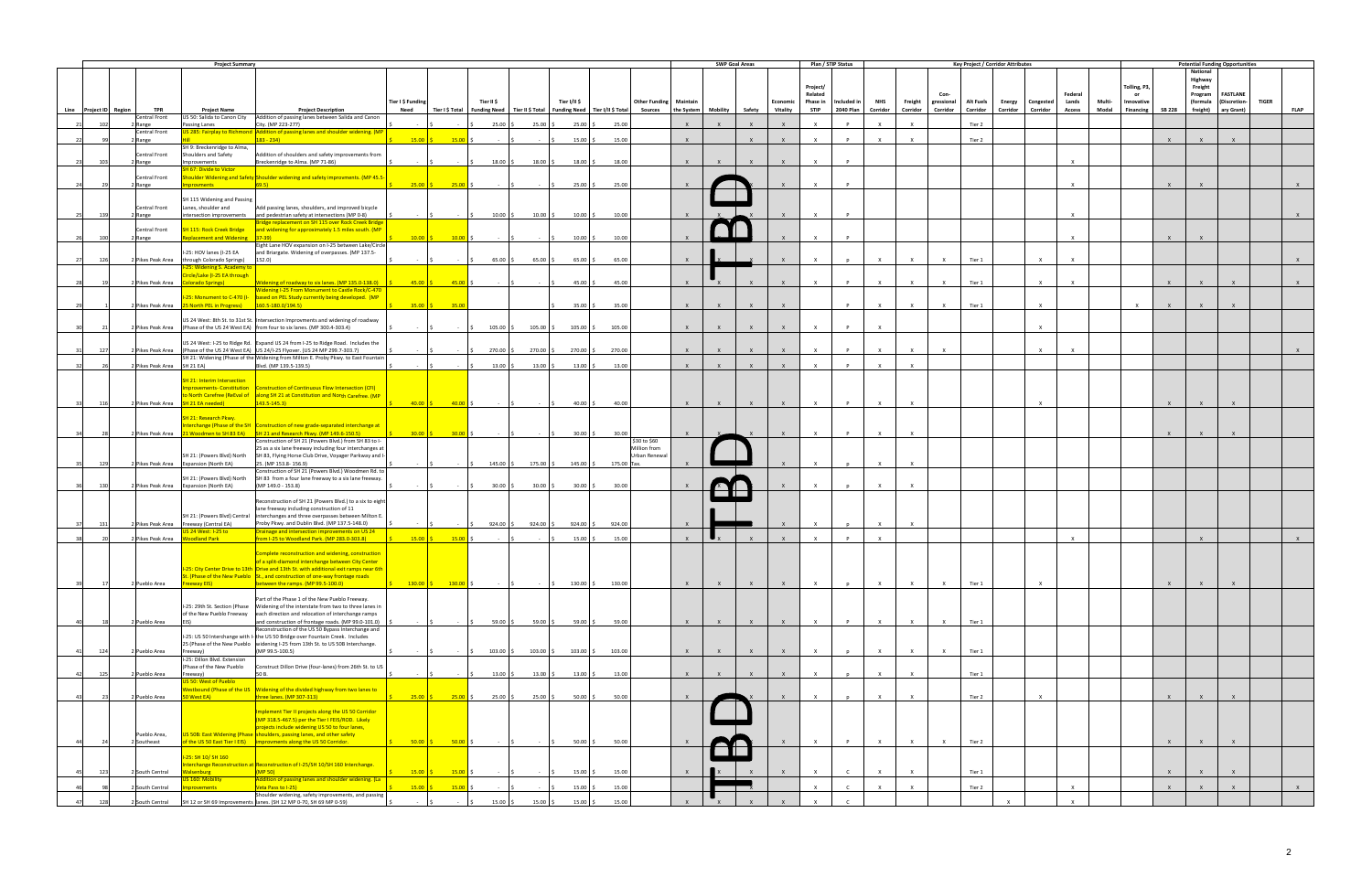|                        |      |                 | <b>Project Summary</b>                                         |                                                                                                                                           |                   |                      |                                                                    |                                                                                                                         |                  |                                                                                                                                           |                               |              |              | <b>SWP Goal Areas</b> |              |                     | Plan / STIP Status |              |              |              | Key Project / Corridor Attributes |              |           |                  |              |                  |               | <b>Potential Funding Opportunities</b> |                                 |              |              |
|------------------------|------|-----------------|----------------------------------------------------------------|-------------------------------------------------------------------------------------------------------------------------------------------|-------------------|----------------------|--------------------------------------------------------------------|-------------------------------------------------------------------------------------------------------------------------|------------------|-------------------------------------------------------------------------------------------------------------------------------------------|-------------------------------|--------------|--------------|-----------------------|--------------|---------------------|--------------------|--------------|--------------|--------------|-----------------------------------|--------------|-----------|------------------|--------------|------------------|---------------|----------------------------------------|---------------------------------|--------------|--------------|
|                        |      |                 |                                                                |                                                                                                                                           |                   |                      |                                                                    |                                                                                                                         |                  |                                                                                                                                           |                               |              |              |                       |              |                     |                    |              |              |              |                                   |              |           |                  |              |                  |               | National<br>Highway                    |                                 |              |              |
|                        |      |                 |                                                                |                                                                                                                                           |                   |                      |                                                                    |                                                                                                                         |                  |                                                                                                                                           |                               |              |              |                       |              | Project/            |                    |              |              |              |                                   |              |           |                  |              | Tolling, P3,     |               | Freight                                |                                 |              |              |
|                        |      |                 |                                                                |                                                                                                                                           | Tier I \$ Funding |                      | Tier II \$                                                         |                                                                                                                         | Tier I/II \$     |                                                                                                                                           | <b>Other Funding Maintain</b> |              |              |                       | Economic     | Related<br>Phase in | Included in        | <b>NHS</b>   | Freight      | gressional   | <b>Alt Fuels</b>                  | Energy       | Congested | Federal<br>Lands | Multi-       | or<br>Innovative |               | Program<br>(formula                    | <b>FASTLANE</b><br>(Discretion- | <b>TIGER</b> |              |
| Line Project ID Region |      | <b>TPR</b>      | <b>Project Name</b>                                            | <b>Project Description</b>                                                                                                                | Need              |                      |                                                                    |                                                                                                                         |                  | Tier I \$ Total   Funding Need   Tier II \$ Total   Funding Need   Tier I/II \$ Total Sources   the System   Mobility   Safety   Vitality |                               |              |              |                       |              | <b>STIP</b>         | 2040 Plan          | Corridor     | Corridor     | Corridor     | Corridor                          | Corridor     | Corridor  | <b>Access</b>    | Modal        | <b>Financing</b> | <b>SB 228</b> |                                        | freight) ary Grant)             |              | <b>FLAP</b>  |
|                        |      |                 |                                                                | Phase I of the Reliever Route (\$30 M). Realignment o                                                                                     |                   |                      |                                                                    |                                                                                                                         |                  |                                                                                                                                           |                               |              |              |                       |              |                     |                    |              |              |              |                                   |              |           |                  |              |                  |               |                                        |                                 |              |              |
|                        |      |                 |                                                                | US 50 to the South - needed for future US50/US 287                                                                                        |                   |                      |                                                                    |                                                                                                                         |                  |                                                                                                                                           |                               |              |              |                       |              |                     |                    |              |              |              |                                   |              |           |                  |              |                  |               |                                        |                                 |              |              |
|                        |      |                 |                                                                | Interchange. (US 50 MP 433-435). Phase II is the<br>US 287: Lamar Reliever Route   construction of the new two lane reliever route (\$140 |                   |                      |                                                                    |                                                                                                                         |                  |                                                                                                                                           |                               |              |              |                       |              |                     |                    |              |              |              |                                   |              |           |                  |              |                  |               |                                        |                                 |              |              |
|                        | - 25 | 2 Southeast     |                                                                | M). (US 287: MP 73-80.5)                                                                                                                  | $30.00$ \$        |                      |                                                                    |                                                                                                                         |                  |                                                                                                                                           |                               | $\mathsf{X}$ | $\mathsf{X}$ | $\mathsf{X}$          | $\mathbf{x}$ | $\mathsf{X}$        | $\mathsf{C}$       | $\mathsf{X}$ | $\mathsf{X}$ | $\mathsf{X}$ | Tier 1                            |              |           |                  |              |                  | $\mathsf{x}$  | $\mathsf{X}$                           |                                 |              |              |
|                        |      |                 |                                                                | Reconstruction of First and Grand intersection to<br>improve operations and safety, meet current                                          |                   |                      |                                                                    |                                                                                                                         |                  |                                                                                                                                           |                               |              |              |                       |              |                     |                    |              |              |              |                                   |              |           |                  |              |                  |               |                                        |                                 |              |              |
|                        |      |                 |                                                                | geometric design standards, and improve pedestrian                                                                                        |                   |                      |                                                                    |                                                                                                                         |                  |                                                                                                                                           | RPP, FASTER                   |              |              |                       |              |                     |                    |              |              |              |                                   |              |           |                  |              |                  |               |                                        |                                 |              |              |
|                        |      | Grand Valley    | <b>I-70: Business Loop</b>                                     | safety.<br>Reconstruction with realignment of curves and other                                                                            | 16.00 S           | $20.00$ \$           |                                                                    |                                                                                                                         | $16.00$ \$       | 20.00 Safety                                                                                                                              |                               | $\mathsf{X}$ | $\mathsf{X}$ | $\mathsf{X}$          | $\mathbf{x}$ | $\mathsf{X}$        | P                  | $\mathsf{X}$ | $\mathsf{X}$ | $\mathsf{x}$ |                                   | $\mathsf{x}$ |           |                  | $\mathsf{X}$ |                  | $\mathsf{X}$  | $\mathsf{X}$                           | $\mathsf{X}$                    |              |              |
|                        |      | Grand Valley    | <b>I-70: Palisade to Debeque</b>                               | safety improvements.                                                                                                                      | $20.00$ \$        |                      | $20.00 \div 25.00 \div$                                            | $25.00$ \$                                                                                                              | 45.00 \$         | 45.00                                                                                                                                     |                               | $\mathsf{X}$ | $\mathsf{X}$ | $\mathsf{X}$          | $\mathsf{X}$ | $\mathbf{x}$        | $\mathbf{D}$       | $\mathbf{x}$ | $\mathsf{x}$ | $\mathsf{X}$ | Tier 1                            | $\mathsf{x}$ |           | $\mathsf{X}$     |              |                  | $\mathsf{X}$  | $\mathsf{X}$                           | $\mathbf{x}$                    |              |              |
|                        |      |                 |                                                                | Completion of intersection studies and preliminary                                                                                        |                   |                      |                                                                    |                                                                                                                         |                  |                                                                                                                                           |                               |              |              |                       |              |                     |                    |              |              |              |                                   |              |           |                  |              |                  |               |                                        |                                 |              |              |
|                        |      |                 |                                                                | engineering for safety and mobility throughout the                                                                                        |                   |                      |                                                                    |                                                                                                                         |                  |                                                                                                                                           |                               |              |              |                       |              |                     |                    |              |              |              |                                   |              |           |                  |              |                  |               |                                        |                                 |              |              |
|                        |      |                 | <b>IS 6: Improvements Mesa</b>                                 | corridor. Intersection, shoulders, and other safety and<br>mobility Improvements at problem locations                                     |                   |                      |                                                                    |                                                                                                                         |                  |                                                                                                                                           | RPP, FASTER                   |              |              |                       |              |                     |                    |              |              |              |                                   |              |           |                  |              |                  |               |                                        |                                 |              |              |
|                        |      | Grand Valley    |                                                                | hroughout the corridor.                                                                                                                   | 5.00              | $8.00$ \$            | $52.00$ \$                                                         | 52.00                                                                                                                   | 57.00 \$         | 60.00 Safety                                                                                                                              |                               | $\mathbf{x}$ | $\mathsf{x}$ | $\mathsf{X}$          | $\mathbf{x}$ | $\mathsf{X}$        | $\mathsf{P}$       | $\mathsf{X}$ | $\mathsf{x}$ |              |                                   | $\mathbf{x}$ |           | $\mathsf{X}$     | $\mathsf{x}$ |                  | $\mathsf{X}$  | $\mathbf{x}$                           | $\mathbf{x}$                    |              |              |
| 52                     | 135  | 3 Grand Valley  | SH 141B: Mesa County                                           | Upgrade to roadway template for safety and<br>congestion reduction.                                                                       |                   |                      | $20.00$ \$                                                         | 20.00                                                                                                                   | $20.00$ \$       | 20.00                                                                                                                                     |                               | $\mathsf{X}$ |              |                       | $\mathsf{x}$ |                     |                    |              | $\mathsf{X}$ |              |                                   | $\mathsf{X}$ |           |                  | $\mathsf{X}$ |                  |               |                                        |                                 |              |              |
| -53                    | 136  |                 |                                                                | Safety improvements including adding/widening                                                                                             | $\sim 10^{-1}$    |                      |                                                                    |                                                                                                                         |                  |                                                                                                                                           |                               | $\mathbf{x}$ |              |                       |              |                     |                    |              |              |              |                                   | $\mathbf{x}$ |           | $\times$         | $\mathsf{X}$ |                  |               |                                        |                                 |              | $\mathsf{X}$ |
|                        |      | Grand Valley    | SH 330: Safety Improvements paved shoulders.                   |                                                                                                                                           |                   |                      | 20.00                                                              | 20.00                                                                                                                   | $20.00$ \$       | 20.00                                                                                                                                     |                               |              |              |                       |              |                     |                    |              |              |              |                                   |              |           |                  |              |                  |               |                                        |                                 |              |              |
|                        |      |                 |                                                                | Construction of a roundabout and other safety                                                                                             |                   |                      |                                                                    |                                                                                                                         |                  |                                                                                                                                           |                               |              |              |                       |              |                     |                    |              |              |              |                                   |              |           |                  |              |                  |               |                                        |                                 |              |              |
|                        |      | 3 Grand Valley  | nprovements                                                    | SH 340: Safety and Capacity   improvements including adding/widening paved<br>shoulders and intersection improvements.                    | $9.00$ \$         | $9.00$ \$            | $25.00$ \$                                                         | 25.00                                                                                                                   | $34.00$ \$       | 34.00                                                                                                                                     |                               |              |              |                       |              |                     |                    |              |              |              |                                   |              |           | $\times$         | $\mathbf{x}$ |                  |               |                                        |                                 |              |              |
|                        |      |                 |                                                                | Reconstruction and widening of existing roadway                                                                                           |                   |                      |                                                                    |                                                                                                                         |                  |                                                                                                                                           |                               |              |              |                       |              |                     |                    |              |              |              |                                   |              |           |                  |              |                  |               |                                        |                                 |              |              |
|                        |      |                 |                                                                | emplate to meet current geometric design standards                                                                                        |                   |                      |                                                                    |                                                                                                                         |                  |                                                                                                                                           |                               |              |              |                       |              |                     |                    |              |              |              |                                   |              |           |                  |              |                  |               |                                        |                                 |              |              |
|                        |      |                 |                                                                | and improve roadside safety, drainage and access                                                                                          |                   |                      |                                                                    |                                                                                                                         |                  |                                                                                                                                           |                               |              |              |                       |              |                     |                    |              |              |              |                                   |              |           |                  |              |                  |               |                                        |                                 |              |              |
|                        |      |                 |                                                                | along the corridor. Addition of passing lanes and<br>mitigation of geohazard land-slide within the project                                |                   |                      |                                                                    |                                                                                                                         |                  |                                                                                                                                           |                               |              |              |                       |              |                     |                    |              |              |              |                                   |              |           |                  |              |                  |               |                                        |                                 |              |              |
| 551                    | 43   |                 | 3 Gunnison Valley   US 50: Little Blue Canyon                  | limits. Can be implemented in phases.                                                                                                     | $15.00$ $\mid$ \$ |                      |                                                                    | $\begin{array}{ccc} \textbf{33.00} \text{ } \textbf{S} & \textbf{.} & \textbf{.} & \textbf{.} & \textbf{.} \end{array}$ |                  | 33.00 FLAP<br>$15.00\degree$ \$                                                                                                           |                               | $\mathsf{X}$ |              | $\mathbf{x}$          | $\mathsf{X}$ | $\mathsf{X}$        | $\mathsf{C}$       | $\mathsf{X}$ | $\mathsf{X}$ |              | Tier 2                            |              |           | $\mathsf{X}$     |              |                  | $\mathsf{X}$  | $\mathsf{X}$                           | $\mathsf{X}$                    |              | X            |
|                        |      |                 |                                                                | PEL/EA study to review potential intersection<br>mprovements, bicycle and pedestrian mobility, and                                        |                   |                      |                                                                    |                                                                                                                         |                  |                                                                                                                                           |                               |              |              |                       |              |                     |                    |              |              |              |                                   |              |           |                  |              |                  |               |                                        |                                 |              |              |
|                        |      |                 |                                                                | mproved wildlife mitigation. Funding amount reflects                                                                                      |                   |                      |                                                                    |                                                                                                                         |                  |                                                                                                                                           |                               |              |              |                       |              |                     |                    |              |              |              |                                   |              |           |                  |              |                  |               |                                        |                                 |              |              |
| 56                     | 137  |                 | 3 Gunnison Valley US 550: Safety Improvements entire corridor. | US 550 in Region 3 only, but could be completed for                                                                                       | $1.50$ $\vert$ \$ | $\overline{1.50}$    |                                                                    |                                                                                                                         | $1.50$ \$        | 1.50                                                                                                                                      |                               | $\mathsf{x}$ |              |                       |              |                     |                    |              | $\mathbf{x}$ |              | Tier 2                            | $\mathsf{x}$ |           |                  |              |                  |               |                                        |                                 |              |              |
|                        |      |                 |                                                                | Safety improvements including reconstruction of the                                                                                       |                   |                      |                                                                    |                                                                                                                         |                  |                                                                                                                                           |                               |              |              |                       |              |                     |                    |              |              |              |                                   |              |           |                  |              |                  |               |                                        |                                 |              |              |
|                        |      |                 |                                                                | surface, addition of 4-8' paved shoulders across                                                                                          |                   |                      |                                                                    |                                                                                                                         |                  |                                                                                                                                           |                               |              |              |                       |              |                     |                    |              |              |              |                                   |              |           |                  |              |                  |               |                                        |                                 |              |              |
| 57                     | 49   |                 |                                                                | Rogers Mesa, and other safety improvements<br>including access and intersection improvements.                                             |                   |                      | $5.00 \t\t\begin{bmatrix} 5 \\ 5.00 \t\t\end{bmatrix}$ \$ 45.00 \$ | 45.00 \$                                                                                                                | $50.00$ \$       | 50.00                                                                                                                                     |                               | $\mathsf{X}$ | $\mathsf{X}$ | $\mathsf{X}$          | $\mathsf{X}$ | $\mathsf{X}$        | $\mathsf{C}$       |              |              |              |                                   | $\mathbf{x}$ |           | $\mathsf{X}$     |              |                  |               |                                        |                                 |              |              |
|                        |      |                 | -70: Garfield County                                           | Upgrade of current 4-way stop with a roundabout                                                                                           |                   |                      |                                                                    |                                                                                                                         |                  |                                                                                                                                           |                               |              |              |                       |              |                     |                    |              |              |              |                                   |              |           |                  |              |                  |               |                                        |                                 |              |              |
|                        |      | 3 Intermountain | nterchange Improvements<br>(Silt)                              | concluded to be necessary from a recently completed<br>corridor study for I-70.                                                           |                   |                      | $15.00$ \$<br>$\sim$ $\sim$ $\sim$                                 | $15.00\%$                                                                                                               | $15.00$ \$       | 15.00                                                                                                                                     |                               | $\mathsf{X}$ | $\mathsf{x}$ | $\mathsf{X}$          | $\mathbf{x}$ | $\times$            | $\mathsf{C}$       | $\mathsf{x}$ | $\times$     | $\mathsf{x}$ | Tier 1                            | $\times$     |           | $\times$         |              |                  |               |                                        |                                 |              |              |
|                        |      |                 |                                                                |                                                                                                                                           |                   |                      |                                                                    |                                                                                                                         |                  |                                                                                                                                           |                               |              |              |                       |              |                     |                    |              |              |              |                                   |              |           |                  |              |                  |               |                                        |                                 |              |              |
|                        |      |                 | 70: Garfield County<br><b>Iterchange Improvements</b>          | Upgrade of current 4-way stop with a roundabout<br>concluded to be necessary from a recently completed                                    |                   |                      |                                                                    |                                                                                                                         |                  |                                                                                                                                           |                               |              |              |                       |              |                     |                    |              |              |              |                                   |              |           |                  |              |                  |               |                                        |                                 |              |              |
|                        | 132  | Intermountain   | New Castle)                                                    | corridor study for I-70.                                                                                                                  | $15.00$ \$        | $\frac{15.00}{5}$    |                                                                    |                                                                                                                         | $15.00$ \$       | 15.00                                                                                                                                     |                               | $\mathsf{X}$ | $\mathsf{X}$ | $\mathsf{X}$          | $\mathbf{x}$ |                     | $\mathsf{C}$       |              |              |              | Tier 1                            |              |           |                  |              |                  |               |                                        |                                 |              |              |
| -60 l                  | 133  | Intermountain   | 70: Glenwood Canyon<br>ridge Rail                              | Address critical safety need by removing old defecient<br>rail and replacing with Type 8 Special.                                         | $24.00$ \$        | 24.00                |                                                                    |                                                                                                                         | $24.00$ \$       | 24.00                                                                                                                                     |                               | $\mathsf{X}$ | $\mathbf{x}$ | $\mathsf{X}$          |              |                     | $\mathsf{C}$       | $\mathsf{x}$ | $\mathsf{X}$ | $\mathsf{x}$ | Tier 1                            |              |           |                  |              |                  |               | $\mathsf{X}$                           |                                 |              |              |
|                        |      |                 |                                                                |                                                                                                                                           |                   |                      |                                                                    |                                                                                                                         |                  |                                                                                                                                           |                               |              |              |                       |              |                     |                    |              |              |              |                                   |              |           |                  |              |                  |               |                                        |                                 |              |              |
|                        |      |                 |                                                                | mprovements to sourthern half of the Edwards Spur<br>Rd. starting north of the roadway bridge and ending                                  |                   |                      |                                                                    |                                                                                                                         |                  |                                                                                                                                           |                               |              |              |                       |              |                     |                    |              |              |              |                                   |              |           |                  |              |                  |               |                                        |                                 |              |              |
|                        |      |                 |                                                                | with connection to US 6 to the south. Improvements                                                                                        |                   |                      |                                                                    |                                                                                                                         |                  |                                                                                                                                           |                               |              |              |                       |              |                     |                    |              |              |              |                                   |              |           |                  |              |                  |               |                                        |                                 |              |              |
|                        |      |                 |                                                                | anticipated to include road and bridge widening,<br>intersection improvements, and pedestrian mobility                                    |                   |                      |                                                                    |                                                                                                                         |                  |                                                                                                                                           | RPP, FASTER                   |              |              |                       |              |                     |                    |              |              |              |                                   |              |           |                  |              |                  |               |                                        |                                 |              |              |
| 61                     | 33   |                 | 3 Intermountain   1-70: Edwards Spur Rd.                       | improvements.                                                                                                                             |                   |                      |                                                                    |                                                                                                                         |                  | 35.00 Safety                                                                                                                              |                               |              | X            |                       |              | $\mathbf{x}$        |                    |              |              |              |                                   |              |           |                  | $\mathsf{X}$ |                  | $\mathsf{x}$  |                                        |                                 |              |              |
|                        |      | 3 Intermountain | <b>Iterchange</b>                                              | ado of L70 Dowd Can<br>Interchange for safety and operations.                                                                             | $22.00$ \$        | $22.00$ \$           |                                                                    |                                                                                                                         | $22.00$ \$       | 22.00                                                                                                                                     |                               |              |              |                       |              |                     |                    |              | $\mathsf{x}$ | $\mathsf{x}$ | Tier 1                            |              |           | $\times$         |              |                  | $\mathsf{x}$  | $\mathsf{x}$                           |                                 |              | $\mathsf{X}$ |
|                        |      |                 |                                                                |                                                                                                                                           |                   |                      |                                                                    |                                                                                                                         |                  |                                                                                                                                           |                               |              |              |                       |              |                     |                    |              |              |              |                                   |              |           |                  |              |                  |               |                                        |                                 |              |              |
|                        |      |                 |                                                                | Completion of NEPA and preliminary engineering for                                                                                        |                   |                      |                                                                    |                                                                                                                         |                  |                                                                                                                                           |                               |              |              |                       |              |                     |                    |              |              |              |                                   |              |           |                  |              |                  |               |                                        |                                 |              |              |
|                        |      |                 |                                                                | permanent water quality features and recommended                                                                                          |                   |                      |                                                                    |                                                                                                                         |                  |                                                                                                                                           |                               |              |              |                       |              |                     |                    |              |              |              |                                   |              |           |                  |              |                  |               |                                        |                                 |              |              |
|                        |      |                 |                                                                | third lane (both directions) to increase safety and<br>mobility. Installation of permanent water quality                                  |                   |                      |                                                                    |                                                                                                                         |                  |                                                                                                                                           |                               |              |              |                       |              |                     |                    |              |              |              |                                   |              |           |                  |              |                  |               |                                        |                                 |              |              |
|                        |      |                 |                                                                | -70 West: Vail Pass Auxiliary   features, relocation of bike path, and completion of                                                      |                   |                      |                                                                    |                                                                                                                         |                  |                                                                                                                                           | RPP, FASTER                   |              |              |                       |              |                     |                    |              |              |              |                                   |              |           |                  |              |                  |               |                                        |                                 |              |              |
|                        |      |                 |                                                                | 3 Intermountain Lanes and Wildlife Overpass three miles of roadway widening.                                                              | $5.00$ \$         |                      | <b>7.50</b> \$67.50 \$                                             | $67.50$ \$                                                                                                              | 72.50 \$         | 75.00 Safety                                                                                                                              |                               | $\mathbf{x}$ | $\mathsf{x}$ | $\mathsf{X}$          | $\mathbf{x}$ |                     | $\mathsf{C}$       | $\times$     | $\mathsf{X}$ | $\mathsf{X}$ | Tier 1                            |              |           | $\mathsf{X}$     |              |                  | $\mathsf{X}$  | $\mathsf{X}$                           | $\mathsf{x}$                    |              | $\mathsf{X}$ |
|                        |      |                 |                                                                | Conversion of single lane roundabout at the Exit 203                                                                                      |                   |                      |                                                                    |                                                                                                                         |                  |                                                                                                                                           |                               |              |              |                       |              |                     |                    |              |              |              |                                   |              |           |                  |              |                  |               |                                        |                                 |              |              |
|                        |      |                 |                                                                | ramp termini to a double lane, consideration of<br>addition of through lane over existing structure and                                   |                   |                      |                                                                    |                                                                                                                         |                  |                                                                                                                                           |                               |              |              |                       |              |                     |                    |              |              |              |                                   |              |           |                  |              |                  |               |                                        |                                 |              |              |
|                        |      |                 |                                                                | bridge expansion. This will correct traffic back ups on                                                                                   |                   |                      |                                                                    |                                                                                                                         |                  |                                                                                                                                           |                               |              |              |                       |              |                     |                    |              |              |              |                                   |              |           |                  |              |                  |               |                                        |                                 |              |              |
|                        |      | Intermountain   | 70 West: Exit 203<br>terchange Improvements                    | westbound I-70 in peak periods and weave from an<br>auxiliary lane east of the ramp.                                                      | 6.20              | $6.20$ \$            |                                                                    |                                                                                                                         | $6.20\degree$ \$ | 6.20                                                                                                                                      |                               | $\mathbf{x}$ | $\mathsf{X}$ | $\mathsf{X}$          | $\mathbf{x}$ |                     | $\mathsf{C}$       | $\mathsf{X}$ | $\mathsf{x}$ | $\times$     | Tier 1                            |              |           | $\mathsf{X}$     |              |                  | $\mathsf{x}$  | $\mathbf{x}$                           | $\mathbf{x}$                    |              | $\mathsf{X}$ |
|                        |      |                 |                                                                | Construction of eastbound auxiliary lane from MP 203                                                                                      |                   |                      |                                                                    |                                                                                                                         |                  |                                                                                                                                           |                               |              |              |                       |              |                     |                    |              |              |              |                                   |              |           |                  |              |                  |               |                                        |                                 |              |              |
|                        |      |                 | 70 West: Frisco to                                             | to 205. Identified in the Silverthorne Interchange PEL<br>as a safety improvement for eastbound I-70. Minimal                             |                   |                      |                                                                    |                                                                                                                         |                  |                                                                                                                                           | RPP, FASTER                   |              |              |                       |              |                     |                    |              |              |              |                                   |              |           |                  |              |                  |               |                                        |                                 |              |              |
| 651                    |      | 3 Intermountain | Silverthorne Auxiliary Lane   widening required.               |                                                                                                                                           | $10.00$ \$        | $\frac{11.20}{ }$ \$ |                                                                    | $-15$                                                                                                                   |                  | 10.00 \$ 11.20 Safety                                                                                                                     |                               | $\mathsf{X}$ | $\mathbf{x}$ | $\mathsf{X}$          |              |                     | $\mathsf{C}$       | $\mathsf{x}$ | $\times$     | $\times$     | Tier 1                            |              |           | $\mathsf{X}$     | $\mathsf{X}$ |                  | $\mathsf{X}$  | $\mathsf{X}$                           | $\mathbf{x}$                    |              | $\mathsf{X}$ |
|                        |      |                 |                                                                | Reconstruction of Exit 205 (Silverthorne) interchange<br>including construction of a Diverging Diamond                                    |                   |                      |                                                                    |                                                                                                                         |                  |                                                                                                                                           |                               |              |              |                       |              |                     |                    |              |              |              |                                   |              |           |                  |              |                  |               |                                        |                                 |              |              |
|                        |      |                 |                                                                | Interchange, extensive paving, curb, drainage. All four                                                                                   |                   |                      |                                                                    |                                                                                                                         |                  |                                                                                                                                           |                               |              |              |                       |              |                     |                    |              |              |              |                                   |              |           |                  |              |                  |               |                                        |                                 |              |              |
|                        |      | Intermountain   | 70 West: Silverthorne<br><b>iterchange</b>                     | ramps affected, including new capacity on westbound<br>on ramps.                                                                          | $19.00$ \$        | $20.00$ \$           |                                                                    |                                                                                                                         | $19.00$ \$       | 20.00 Safety                                                                                                                              | RPP, FASTER                   | $\mathsf{X}$ | $\mathsf{X}$ | $\mathsf{X}$          | $\mathbf{x}$ |                     | $\mathsf{C}$       | $\mathsf{X}$ | $\times$     | $\mathsf{X}$ | Tier 1                            |              |           | $\mathsf{X}$     | $\mathsf{X}$ |                  | $\mathsf{X}$  | $\mathsf{X}$                           | $\mathsf{x}$                    |              | $\mathsf{X}$ |
|                        |      |                 |                                                                | Safety, capacity, and pedestrian crossing                                                                                                 |                   |                      |                                                                    |                                                                                                                         |                  |                                                                                                                                           |                               |              |              |                       |              |                     |                    |              |              |              |                                   |              |           |                  |              |                  |               |                                        |                                 |              |              |
|                        |      | Intermountain   | US 24: Minturn                                                 | improvements, including traffic calming, curb and<br>gutter, and road platform adjustment.                                                |                   |                      | $13.00\frac{1}{5}$                                                 | $13.00\%$                                                                                                               |                  | $13.00\frac{1}{2}$<br>13.00                                                                                                               |                               | $\mathsf{X}$ | $\mathbf{x}$ |                       | $\mathbf{x}$ | $\mathsf{X}$        |                    |              |              |              |                                   |              |           | $\mathsf{X}$     |              |                  |               |                                        |                                 |              | $\mathsf{x}$ |
|                        |      |                 |                                                                | Completion of corridor including minimal widening,                                                                                        |                   |                      |                                                                    |                                                                                                                         |                  |                                                                                                                                           |                               |              |              |                       |              |                     |                    |              |              |              |                                   |              |           |                  |              |                  |               |                                        |                                 |              |              |
|                        |      |                 |                                                                | water quality and drainage improvements, and<br>improvements to two intersections including the                                           |                   |                      |                                                                    |                                                                                                                         |                  |                                                                                                                                           |                               |              |              |                       |              |                     |                    |              |              |              |                                   |              |           |                  |              |                  |               |                                        |                                 |              |              |
|                        |      | Intermountain   | SH 9: Frisco North                                             | potential for the replacement of a signal with a<br>roundabout.                                                                           | $9.00$ \$         | $10.00$ \$           |                                                                    |                                                                                                                         | $9.00$ \$        | 10.00 Safety                                                                                                                              | RPP, FASTER                   |              |              |                       |              |                     |                    |              |              |              |                                   |              |           |                  |              |                  |               |                                        |                                 |              |              |
|                        |      |                 |                                                                |                                                                                                                                           |                   |                      |                                                                    |                                                                                                                         |                  |                                                                                                                                           |                               |              |              |                       |              |                     |                    |              |              |              |                                   |              |           |                  |              |                  |               |                                        |                                 |              |              |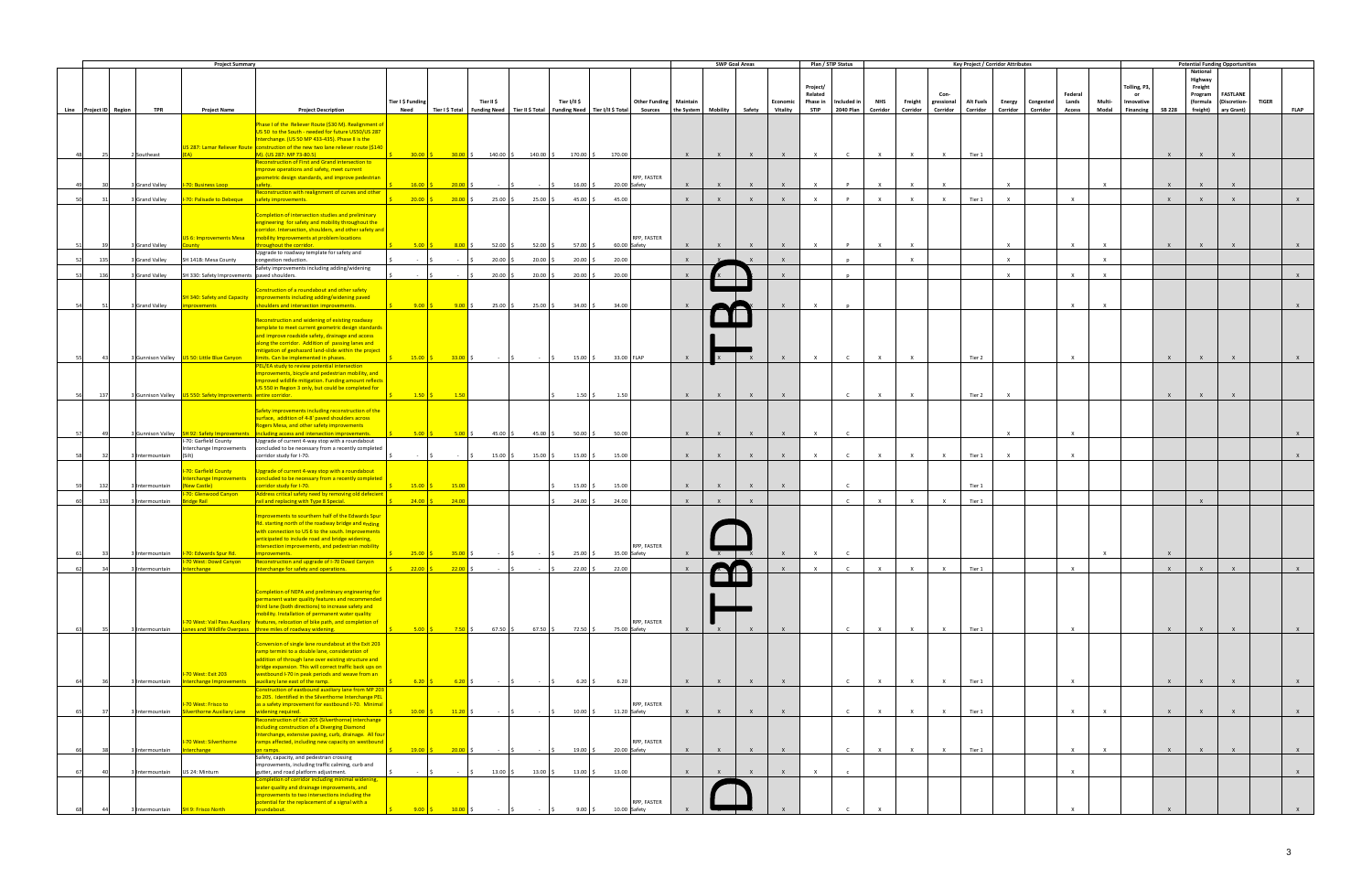|            |                        |                                  | <b>Project Summary</b>                                                     |                                                                                                                                      |                                                          |                             |                                               |                                                                                       |                                                                              |                            | <b>SWP Goal Areas</b> |              |                              | Plan / STIP Status           |                    |                    |                   | <b>Key Project / Corridor Attributes</b> |               |              |               |                          |               | <b>Potential Funding Opportunities</b> |                     |              |              |
|------------|------------------------|----------------------------------|----------------------------------------------------------------------------|--------------------------------------------------------------------------------------------------------------------------------------|----------------------------------------------------------|-----------------------------|-----------------------------------------------|---------------------------------------------------------------------------------------|------------------------------------------------------------------------------|----------------------------|-----------------------|--------------|------------------------------|------------------------------|--------------------|--------------------|-------------------|------------------------------------------|---------------|--------------|---------------|--------------------------|---------------|----------------------------------------|---------------------|--------------|--------------|
|            |                        |                                  |                                                                            |                                                                                                                                      |                                                          |                             |                                               |                                                                                       |                                                                              |                            |                       |              |                              |                              |                    |                    |                   |                                          |               |              |               |                          |               | National                               |                     |              |              |
|            |                        |                                  |                                                                            |                                                                                                                                      |                                                          |                             |                                               |                                                                                       |                                                                              |                            |                       |              |                              | Project/                     |                    |                    |                   |                                          |               |              |               | Tolling, P3,             |               | Highway<br>Freight                     |                     |              |              |
|            |                        |                                  |                                                                            |                                                                                                                                      |                                                          |                             |                                               |                                                                                       |                                                                              |                            |                       |              |                              | Related                      |                    |                    | Con-              |                                          |               |              | Federal       | or                       |               | Program                                | <b>FASTLANE</b>     |              |              |
|            |                        |                                  |                                                                            |                                                                                                                                      | Tier I \$ Funding                                        | Tier II \$                  |                                               | Tier I/II \$                                                                          | <b>Other Funding Maintain</b>                                                |                            |                       |              | Economic                     | Phase in<br>Included in      | <b>NHS</b>         | Freight gressional |                   | <b>Alt Fuels</b>                         | <b>Energy</b> | Congested    | Lands         | Multi-<br>Innovative     |               | (formula                               | (Discretion-        | <b>TIGER</b> |              |
|            | Line Project ID Region | <b>TPR</b>                       | <b>Project Name</b>                                                        | <b>Project Description</b>                                                                                                           | Need                                                     |                             |                                               | Tier I \$ Total   Funding Need   Tier II \$ Total   Funding Need   Tier I/II \$ Total | <b>Sources</b>                                                               | the System Mobility Safety |                       |              | <b>Vitality</b>              | <b>STIP</b>                  | 2040 Plan Corridor | Corridor           | Corridor Corridor |                                          | Corridor      | Corridor     | <b>Access</b> | Modal<br>Financing       | <b>SB 228</b> |                                        | freight) ary Grant) |              | <b>FLAP</b>  |
|            |                        |                                  |                                                                            | Reconstruction of NHS and high volume truck route to                                                                                 |                                                          |                             |                                               |                                                                                       | RPP, FASTER                                                                  |                            |                       |              |                              |                              |                    |                    |                   |                                          |               |              |               |                          |               |                                        |                     |              |              |
|            |                        | Intermountain                    | SH 13: Rifle North                                                         | add shoulders, game fence and wildlife underpasses.                                                                                  | $52.00$ \$<br>$60.00$ \$                                 |                             |                                               | $52.00$ \$                                                                            | 60.00 Safety                                                                 |                            |                       |              |                              | $\mathsf{x}$                 | $\times$           | $\mathbf{x}$       |                   |                                          | $\mathbf{x}$  |              | $\mathsf{X}$  |                          | $\mathsf{X}$  | $\mathsf{X}$                           | $\mathbf{x}$        |              | $\mathsf{X}$ |
|            |                        |                                  |                                                                            | Mobility improvements in Glenwood Springs,<br>completion of entrance to Aspen, expansion of transit,                                 |                                                          |                             |                                               |                                                                                       |                                                                              |                            |                       |              |                              |                              |                    |                    |                   |                                          |               |              |               |                          |               |                                        |                     |              |              |
|            |                        |                                  |                                                                            | bicycle and pedestrian mobility, and improved wildlife                                                                               |                                                          |                             |                                               |                                                                                       |                                                                              |                            |                       |              |                              |                              |                    |                    |                   |                                          |               |              |               |                          |               |                                        |                     |              |              |
| <b>701</b> | 48                     |                                  | 3 Intermountain SH 82: Safety Improvements mitigation.                     |                                                                                                                                      |                                                          |                             |                                               | $\frac{1}{2}$   \$ 100.00   \$ 100.00   \$ 100.00   \$ 100.00                         |                                                                              | $\mathsf{X}$               |                       |              | $\mathsf{x}$                 | $\mathsf{X}$<br>$\mathsf{C}$ | $\mathsf{x}$       |                    |                   |                                          | $\times$      |              | $\mathsf{X}$  |                          |               |                                        |                     |              |              |
|            |                        |                                  |                                                                            | Construction of capacity improvements on US 40                                                                                       |                                                          |                             |                                               |                                                                                       |                                                                              |                            |                       |              |                              |                              |                    |                    |                   |                                          |               |              |               |                          |               |                                        |                     |              |              |
| 71         |                        | 3 Northwest                      | US 40: Fraser to Winter Park   four lane facility.                         | between Fraser and Winter Park, likely widening to a                                                                                 | $2.00$ \$<br>$2.00$ \$                                   | $11.00$ \$                  | $11.00$ \$                                    | $13.00$ \$                                                                            | 13.00                                                                        | $\mathsf{x}$               |                       |              |                              | $\mathsf{C}$                 | $\mathsf{X}$       | $\mathsf{x}$       |                   | Tier 2                                   | $\mathsf{x}$  |              |               |                          | $\mathsf{x}$  |                                        |                     |              |              |
|            |                        |                                  |                                                                            | Addition of shoulders and passing lanes on 14 miles.                                                                                 |                                                          |                             |                                               |                                                                                       |                                                                              |                            |                       |              |                              |                              |                    |                    |                   |                                          |               |              |               |                          |               |                                        |                     |              |              |
|            |                        |                                  |                                                                            | US 40: Kremmling East and   Can be implemented in phases. (MP 178-184) and                                                           |                                                          |                             |                                               |                                                                                       |                                                                              |                            |                       |              |                              |                              |                    |                    |                   |                                          |               |              |               |                          |               |                                        |                     |              |              |
| 134<br>72  |                        | Northwest                        |                                                                            | $(186-194)$ .<br>US 40: Steamboat Springs to   Widening of roadway and addition of intersection turn                                 | $56.00$ $\frac{5}{5}$<br>56.00                           |                             |                                               | $56.00$ \$                                                                            | 56.00                                                                        | $\mathbf{x}$               |                       |              | $\mathbf{x}$                 |                              | $\mathbf{x}$       | $\mathbf{x}$       |                   | Tier 2                                   |               |              | $\mathsf{x}$  | $\mathsf{X}$             | $\mathbf{x}$  |                                        |                     |              |              |
| 73         |                        | 3 Northwest                      | Steamboat II                                                               | lanes and dedicated bus lane.                                                                                                        |                                                          | $28.00$ \$                  | $28.00$ \$                                    | 28.00 \$                                                                              | 28.00                                                                        | $\mathsf{X}$               | $\mathsf{x}$          | $\mathsf{X}$ | $\mathsf{x}$                 | $\times$<br>$\mathsf{C}$     | $\mathsf{X}$       | $\mathbf{x}$       |                   | Tier 2                                   | $\times$      |              |               | $\mathsf{x}$             |               |                                        |                     |              |              |
|            |                        |                                  | SH 13: Rio Blanco South to                                                 |                                                                                                                                      |                                                          |                             |                                               |                                                                                       |                                                                              |                            |                       |              |                              |                              |                    |                    |                   |                                          |               |              |               |                          |               |                                        |                     |              |              |
| 74         |                        | <b>Northwest</b>                 | assing Lanes                                                               | ounty Line Shoulders and   Addition of shoulders and passing lanes. Can be<br>mplemented in phases.                                  | $20.00$ \$<br>$20.00$ \$                                 |                             |                                               | $20.00$ \$                                                                            | 20.00                                                                        |                            | $\mathsf{X}$          | $\mathsf{X}$ | $\mathsf{x}$<br>$\mathbf{x}$ | $\mathsf{C}$                 | $\mathsf{X}$       | $\mathsf{x}$       |                   |                                          | $\mathsf{x}$  |              | $\mathsf{X}$  |                          | $\mathsf{x}$  |                                        |                     |              |              |
|            |                        |                                  |                                                                            | Reconstruction of NHS and high volume truck route to                                                                                 |                                                          |                             |                                               |                                                                                       |                                                                              |                            |                       |              |                              |                              |                    |                    |                   |                                          |               |              |               |                          |               |                                        |                     |              |              |
|            |                        |                                  |                                                                            | add shoulders, game fence and wildlife underpasses.                                                                                  |                                                          |                             |                                               |                                                                                       | RPP, FASTER                                                                  |                            |                       |              |                              |                              |                    |                    |                   |                                          |               |              |               |                          |               |                                        |                     |              |              |
| 75         | $\Delta$ 7             | 3 Northwest                      | <b>SH 13: Wyoming South</b>                                                | Can be implemented in phases.                                                                                                        | $33.00$ \$<br>$38.00$ \$                                 |                             | $\sim$ $\sim$ $\sim$                          | $33.00$ \$                                                                            | 38.00 Safety                                                                 | $\mathsf{x}$               | $\mathbf{x}$          | $\mathsf{X}$ | $\mathbf{x}$                 | $\mathsf{X}$<br>$\epsilon$   | $\times$           | $\mathbf{x}$       |                   |                                          | $\mathbf{x}$  |              | $\times$      |                          | $\mathsf{x}$  |                                        |                     |              |              |
|            |                        |                                  |                                                                            | Safety improvements including reconstruction of the                                                                                  |                                                          |                             |                                               |                                                                                       |                                                                              |                            |                       |              |                              |                              |                    |                    |                   |                                          |               |              |               |                          |               |                                        |                     |              |              |
|            | 50                     | 3 Northwest                      |                                                                            | SH 139: Little Horse South surface and addition of 4-8' paved shoulders.                                                             | $14.00$ \$<br>$14.00$ \$                                 |                             | $\sim$ $\vert s \vert$ $\sim$ $\vert s \vert$ | $14.00$ \$                                                                            | 14.00                                                                        | $\mathsf{x}$               | $\times$              | $\mathsf{X}$ |                              | $\times$<br>$\epsilon$       |                    |                    |                   |                                          | $\mathbf{x}$  |              | $\times$      |                          | $\mathsf{X}$  |                                        |                     |              |              |
|            |                        |                                  |                                                                            | Development of permenant water quality solutions or                                                                                  |                                                          |                             |                                               |                                                                                       |                                                                              |                            |                       |              |                              |                              |                    |                    |                   |                                          |               |              |               |                          |               |                                        |                     |              |              |
|            |                        |                                  |                                                                            | passes affected by the use of traction sand. Region 3 is                                                                             |                                                          |                             |                                               |                                                                                       |                                                                              |                            |                       |              |                              |                              |                    |                    |                   |                                          |               |              |               |                          |               |                                        |                     |              |              |
|            |                        |                                  |                                                                            | responsible for 13 mountain passes several of which                                                                                  |                                                          |                             |                                               |                                                                                       |                                                                              |                            |                       |              |                              |                              |                    |                    |                   |                                          |               |              |               |                          |               |                                        |                     |              |              |
|            |                        |                                  | egion 3 Sediment Control                                                   | require the use of traction sand. Over the years<br>several tons have accumulated and now are                                        |                                                          |                             |                                               |                                                                                       |                                                                              |                            |                       |              |                              |                              |                    |                    |                   |                                          |               |              |               |                          |               |                                        |                     |              |              |
| 77<br>141  |                        | 3 Various                        |                                                                            | endangering the envionment and wildlife.                                                                                             | $3.00$ \$<br>3.00                                        |                             |                                               | $3.00$ \$                                                                             | 3.00                                                                         | $\mathbf{x}$               |                       |              |                              |                              | $\mathsf{x}$       | $\mathsf{x}$       |                   |                                          |               |              |               |                          | $\mathsf{x}$  |                                        |                     |              |              |
|            |                        |                                  |                                                                            | Truck parking locations along I-70 through the I-70                                                                                  |                                                          |                             |                                               |                                                                                       |                                                                              |                            |                       |              |                              |                              |                    |                    |                   |                                          |               |              |               |                          |               |                                        |                     |              |              |
| 142        |                        | Various                          | egion 3 I-70 Truck Parking   Mountain Corridor                             |                                                                                                                                      | $1.00$ \$<br>1.00                                        |                             |                                               | $1.00$ \$                                                                             | 1.00                                                                         |                            |                       |              |                              |                              |                    | $\mathbf{x}$       |                   |                                          |               |              |               |                          | $\mathsf{X}$  | $\mathsf{x}$                           | $\mathsf{x}$        |              |              |
|            |                        |                                  | 70: Replace failing concrete<br>"ASR" and Safety                           | Replacement of Akali-Silica Reactivity (ASR) pavement                                                                                |                                                          |                             |                                               |                                                                                       | Surface                                                                      |                            |                       |              |                              |                              |                    |                    |                   |                                          |               |              |               |                          |               |                                        |                     |              |              |
| -791       | 53                     | 4 Eastern                        | provements                                                                 | and associated safety improvements.                                                                                                  | $  s $                                                   |                             |                                               |                                                                                       | $\frac{3.48}{5}$ \$ 235.50 \$ 235.50 \$ 235.50 \$ 238.98 Treatment           |                            |                       |              |                              | $\mathbf{x}$<br>$\sim$       | $\mathsf{X}$       | $\mathbf{x}$       | $\mathbf{x}$      | Tier 1                                   |               |              |               |                          | $\mathsf{X}$  | $\mathbf{x}$                           |                     |              |              |
|            |                        |                                  | US 385: Intersection,                                                      |                                                                                                                                      |                                                          |                             |                                               |                                                                                       |                                                                              |                            |                       |              |                              |                              |                    |                    |                   |                                          |               |              |               |                          |               |                                        |                     |              |              |
|            |                        |                                  | houlders, and Other Safety<br>mprovements at Problem                       | Intersection, shoulders, and other safety                                                                                            |                                                          |                             |                                               |                                                                                       |                                                                              |                            |                       |              |                              |                              |                    |                    |                   |                                          |               |              |               |                          |               |                                        |                     |              |              |
|            |                        | 4 Eastern                        | Locations                                                                  | Improvements at problem locations.                                                                                                   | <b>16.70 \$20.24 \$944.76 \$944.76 \$961.46 \$961.46</b> |                             |                                               |                                                                                       |                                                                              |                            |                       |              |                              | $\mathsf{C}$<br>$\times$     | $\mathsf{X}$       | $\mathsf{x}$       |                   |                                          | $\mathsf{x}$  |              |               | $\mathsf{x}$             |               | $\mathsf{x}$                           |                     |              |              |
|            |                        |                                  |                                                                            | Widening, safety, intersection, bike/ped, BRT                                                                                        |                                                          |                             |                                               |                                                                                       |                                                                              |                            |                       |              |                              |                              |                    |                    |                   |                                          |               |              |               |                          |               |                                        |                     |              |              |
| 143<br>81  |                        | 4 Greater Denver                 | SH7 Corridor Improvements<br>including BRT                                 | improvements as outlined in the SH7 PEL from<br>Boulder to Brighton                                                                  |                                                          |                             |                                               |                                                                                       |                                                                              |                            |                       |              |                              |                              |                    |                    |                   |                                          |               |              |               |                          |               |                                        |                     |              |              |
|            |                        |                                  |                                                                            |                                                                                                                                      |                                                          |                             |                                               |                                                                                       |                                                                              |                            |                       |              |                              |                              |                    |                    |                   |                                          |               |              |               |                          |               |                                        |                     |              |              |
|            |                        | Greater Denver                   |                                                                            | SH 42: Safety and Intersection Safety and intersection improvements in Lousville and                                                 |                                                          |                             |                                               |                                                                                       |                                                                              | $\mathbf{x}$               |                       | $\mathbf{x}$ | $\mathbf{x}$                 |                              |                    |                    |                   |                                          |               |              |               |                          |               |                                        |                     |              |              |
| 141<br>82  |                        | 4 Area<br><b>Greater Denver</b>  | improvements<br>SH 66: Corridor                                            | Lafayette.                                                                                                                           |                                                          | $10.00$ \$                  | 10.00                                         | $10.00$ \$                                                                            | 10.00                                                                        |                            | $\mathsf{X}$          |              |                              |                              |                    |                    |                   |                                          |               |              |               | $\mathsf{X}$             |               |                                        |                     |              |              |
| 83         | 70                     | 4 Area                           | nprovements West                                                           | Widening, safety, and intersection improvements.                                                                                     | $\sim$ $\sim$ $\sim$ $\sim$<br>$1.50$ \$                 | $98.50$ \$                  | $98.50$ \$                                    | 98.50 \$                                                                              | 100.00 RPP                                                                   |                            | $\mathsf{x}$          | $\mathsf{X}$ |                              | $\mathsf{x}$<br>$\mathbf{D}$ | $\mathsf{X}$       |                    |                   |                                          |               | $\mathsf{X}$ |               | $\mathsf{X}$             |               |                                        |                     |              |              |
|            |                        | Greater Denver                   |                                                                            |                                                                                                                                      |                                                          |                             |                                               |                                                                                       |                                                                              |                            |                       |              |                              |                              |                    |                    |                   |                                          |               | $\mathbf{x}$ |               | $\mathbf{x}$             |               |                                        |                     |              |              |
|            |                        | 4 Area<br>Greater Denver         |                                                                            | SH 119: Managed Lanes   Construction of managed lanes.                                                                               | $9.65$ \$<br>18.65                                       | 65.35                       | 65.35                                         | 75.00                                                                                 | 84.00 RPP                                                                    |                            |                       |              |                              |                              | $\times$           | $\mathbf{x}$       |                   |                                          |               |              |               | $\mathsf{x}$             |               |                                        |                     |              |              |
|            |                        | 4 Area                           |                                                                            | SH 119 / SH 52 Interchange Construction of new interchange.                                                                          |                                                          | 30.00                       | 30.00                                         | 30.00                                                                                 | 30.00                                                                        |                            |                       |              |                              |                              | $\mathsf{X}$       | $\times$           |                   |                                          |               | $\times$     |               | $\mathsf{X}$             |               |                                        |                     |              |              |
|            |                        | Greater Denver                   | SH 86: I-25 Castle Rock East to                                            |                                                                                                                                      |                                                          |                             |                                               |                                                                                       |                                                                              |                            |                       |              | $\mathbf{x}$                 | $\mathsf{C}$                 | $\mathsf{x}$       |                    |                   |                                          |               |              |               |                          |               |                                        |                     |              |              |
|            |                        | 4 Area, Eastern                  | $1 - 70$                                                                   | Surface treatment and intersection improvements.<br>Improvements to the safety and capacity of                                       | $\sim$ $\sim$                                            | $35.00$ \$<br>$\sim$ $\sim$ | $35.00$ \$                                    | $35.00$ \$                                                                            | 35.00 RPP                                                                    | $\mathsf{x}$               | $\mathbf{x}$          |              |                              |                              |                    |                    |                   |                                          |               |              |               | $\mathsf{X}$             |               |                                        |                     |              |              |
|            |                        |                                  |                                                                            | nterchange by making the geometric configuration                                                                                     |                                                          |                             |                                               |                                                                                       |                                                                              |                            |                       |              |                              |                              |                    |                    |                   |                                          |               |              |               |                          |               |                                        |                     |              |              |
|            |                        |                                  |                                                                            | more intuitive to drivers, adding grade separations,                                                                                 |                                                          |                             |                                               |                                                                                       |                                                                              |                            |                       |              |                              |                              |                    |                    |                   |                                          |               |              |               |                          |               |                                        |                     |              |              |
|            |                        |                                  |                                                                            | and improving access points. Due to its complexity this<br>US 34 / US 85 Interchange   interchange has come to be known by locals as |                                                          |                             |                                               |                                                                                       |                                                                              |                            |                       |              |                              |                              |                    |                    |                   |                                          |               |              |               |                          |               |                                        |                     |              |              |
| 8/1        |                        | 4 INOrth Front Rang              |                                                                            |                                                                                                                                      | 33.00<br>$34.00$ S                                       | 66.00 \$                    | 66.00 \$                                      | 99.00 5                                                                               | 100.00 RPP                                                                   |                            | $\mathbf{x}$          | $\mathbf{x}$ |                              |                              |                    | X                  |                   | lier 1                                   |               |              |               | X                        | $\mathbf{x}$  | $\mathbf{x}$                           | $\mathbf{x}$        |              |              |
|            |                        |                                  | US 34: Widening Denver Ave.                                                |                                                                                                                                      |                                                          |                             |                                               |                                                                                       |                                                                              |                            |                       |              |                              |                              |                    |                    |                   |                                          |               |              |               |                          |               |                                        |                     |              |              |
|            |                        | 4 North Front Range to LCR 3     |                                                                            | Widening of roadway to six lanes.                                                                                                    |                                                          | $25.00$ \$                  | $25.00$ \$                                    | $25.00$ \$                                                                            | 25.00 STP-Metro                                                              |                            | $\mathsf{x}$          |              |                              | $\times$<br><b>D</b>         | $\times$           | $\mathbf{x}$       |                   | Tier 1                                   | $\times$      | $\mathsf{x}$ |               | $\mathsf{X}$             |               | $\mathsf{x}$                           |                     |              |              |
|            |                        |                                  | US 34: Widening,                                                           | Widening of roadway from four to six lanes,                                                                                          |                                                          |                             |                                               |                                                                                       |                                                                              |                            |                       |              |                              |                              |                    |                    |                   |                                          |               |              |               |                          |               |                                        |                     |              |              |
|            | 57                     |                                  | nterchanges, and                                                           | construction of three interchanges, and operational                                                                                  |                                                          |                             |                                               |                                                                                       |                                                                              |                            |                       |              |                              |                              |                    |                    |                   | Tier 1                                   |               |              |               | $\mathsf{X}$             |               |                                        |                     |              |              |
| -89        |                        |                                  | 4 North Front Range Operational Improvements improvements.                 |                                                                                                                                      |                                                          | $170.00$ \$<br>IS.          | $170.00$ \$                                   | 170.00 \$                                                                             | 170.00                                                                       |                            |                       |              |                              | $\mathbf{D}$                 | $\mathsf{x}$       | $\mathsf{x}$       |                   |                                          | $\mathsf{X}$  |              |               |                          |               |                                        |                     |              |              |
| 90         |                        |                                  |                                                                            | 4 North Front Range US 287: Widening Fort Collins Widening of roadway from four to six lanes.                                        |                                                          | 25.00                       | 25.00                                         | 25.00                                                                                 | 25.00                                                                        |                            |                       |              |                              | P                            | $\mathsf{X}$       | $\mathsf{X}$       |                   |                                          |               | $\mathsf{X}$ |               | $\mathsf{X}$             |               |                                        |                     |              |              |
| 91         |                        |                                  | 4 North Front Range US 287: SH 14-Ted's Place   Intersection improvements. |                                                                                                                                      |                                                          | 1.60                        | $1.60$ \$                                     | $1.60 \pm 5$                                                                          | 1.60 RPP                                                                     |                            |                       |              |                              | $\mathsf{X}$<br>P            | $\mathsf{x}$       | $\mathsf{x}$       |                   |                                          |               | $\mathsf{X}$ |               | $\mathsf{X}$             |               |                                        |                     |              |              |
|            |                        |                                  | SH 14: Widening I-25 to                                                    |                                                                                                                                      |                                                          |                             |                                               |                                                                                       |                                                                              |                            |                       |              |                              |                              |                    |                    |                   |                                          |               |              |               |                          |               |                                        |                     |              |              |
| 92         |                        | 4 North Front Range Riverside    |                                                                            | Widening of roadway from four to six lanes.                                                                                          |                                                          | 30.00                       | 30.00                                         | $30.00$ \$                                                                            | 30.00                                                                        |                            |                       |              |                              |                              | $\mathsf{X}$       | $\mathsf{x}$       |                   |                                          |               |              |               | $\mathsf{X}$             |               |                                        |                     |              |              |
|            |                        |                                  | SH 402: Widening,                                                          |                                                                                                                                      |                                                          |                             |                                               |                                                                                       |                                                                              |                            |                       |              |                              |                              |                    |                    |                   |                                          |               |              |               |                          |               |                                        |                     |              |              |
| -93        |                        | 4 North Front Range Improvements | Intersection and Safety                                                    | Widening, safety, and intersection improvements.                                                                                     |                                                          | 45.00                       | $45.00$ \$                                    | $45.00$ \$                                                                            | 45.00                                                                        |                            |                       |              |                              | <b>D</b>                     |                    |                    |                   |                                          |               | $\mathbf{x}$ |               | $\mathsf{X}$             |               |                                        |                     |              |              |
|            |                        |                                  |                                                                            |                                                                                                                                      |                                                          |                             |                                               |                                                                                       |                                                                              |                            |                       |              |                              |                              |                    |                    |                   |                                          |               |              |               |                          |               |                                        |                     |              |              |
|            |                        | North Front                      |                                                                            | Addition of one Tolled Express Lane in each direction,                                                                               |                                                          |                             |                                               |                                                                                       | Tolling (\$50 M),<br>local (\$25 M),                                         |                            |                       |              |                              |                              |                    |                    |                   |                                          |               |              |               |                          |               |                                        |                     |              |              |
|            |                        | Range,                           |                                                                            | interchange reconstruction, mainline reconstruction,                                                                                 |                                                          |                             |                                               |                                                                                       | TIGER (\$15 M),                                                              |                            |                       |              |                              |                              |                    |                    |                   |                                          |               |              |               |                          |               |                                        |                     |              |              |
|            |                        | Greater Denver                   |                                                                            | safety, and Intelligent Transportation System (ITS)                                                                                  |                                                          |                             |                                               |                                                                                       | \$10 M (CDOT                                                                 |                            |                       |              |                              |                              |                    |                    |                   |                                          |               |              |               |                          |               |                                        |                     |              |              |
|            |                        | 4 Area                           | 25 North: SH 7 to SH 14                                                    | mprovements from SH 7 to SH 14.<br>-76: Fort Morgan to Brush: Reconstruction of roadway and interchanges between                     | $350.00$ \$                                              |                             |                                               |                                                                                       | $\frac{450.00}{5}$ \$ 1,050.00 \$ 1,050.00 \$ 1,400.00 \$ 1,500.00 TSMO/DTR) |                            | $\times$              | $\mathsf{X}$ |                              | $\mathsf{X}$<br>P            | $\mathsf{x}$       | $\mathsf{X}$       | $\mathsf{X}$      | Tier 1                                   |               | $\mathsf{x}$ |               | $\mathsf{X}$<br>$\times$ | $\mathsf{X}$  | $\mathsf{X}$                           | $\mathsf{x}$        |              |              |
|            |                        | <b>Upper Front</b><br>4 Range    | hase 4                                                                     | Ft. Morgan and Brush.                                                                                                                | 41.50<br>$41.50$ \$                                      |                             |                                               | $41.50$ \$                                                                            | 41.50                                                                        | $\mathsf{X}$               |                       |              |                              | P                            | $\mathsf{x}$       | $\mathsf{X}$       | $\mathsf{x}$      | Tier 1                                   | $\mathsf{X}$  |              |               | $\mathsf{X}$             | $\mathsf{X}$  | $\mathsf{X}$                           | $\mathsf{X}$        |              |              |
|            |                        | <b>Upper Front</b>               | -76: Fort Morgan to Brush                                                  | Reconstruction of roadway and interchanges between                                                                                   |                                                          |                             |                                               |                                                                                       |                                                                              |                            |                       |              |                              |                              |                    |                    |                   |                                          |               |              |               |                          |               |                                        |                     |              |              |
| 114        |                        | 4 Range                          | hase 5<br>US 34/US 36 Intersection in                                      | Ft. Morgan and Brush.                                                                                                                | 58.50<br>58.50                                           |                             |                                               | $58.50$ \$                                                                            | 58.50                                                                        | $\mathsf{X}$               |                       |              |                              | P                            | $\mathsf{x}$       | $\mathsf{X}$       | $\mathsf{X}$      | Tier 1                                   | $\times$      |              |               | $\mathsf{X}$             | $\mathsf{X}$  | $\mathsf{x}$                           | $\mathsf{x}$        |              |              |
|            |                        | <b>Upper Front</b><br>1 Range    | stes Park                                                                  | tersection improvements.                                                                                                             |                                                          | 2.00                        | 2.00                                          | 2.00                                                                                  | 2.00                                                                         |                            | $\mathsf{x}$          |              |                              |                              | $\times$           |                    |                   | Tier 2                                   |               |              |               | $\mathsf{X}$             |               |                                        |                     |              |              |
|            |                        | <b>Upper Front</b>               |                                                                            | US 36: Estes Park to Boulder Mobility improvements including widening, and                                                           |                                                          |                             |                                               |                                                                                       |                                                                              |                            |                       |              |                              |                              |                    |                    |                   |                                          |               |              |               |                          |               |                                        |                     |              |              |
|            |                        | 4 Range<br><b>Upper Front</b>    | County Line<br>US 287: CR 72 (Owl Canyon                                   | construction of passing lanes and pullots.                                                                                           |                                                          | 8.00                        | 8.00                                          | 8.00%                                                                                 | 8.00                                                                         |                            | $\mathsf{x}$          | $\mathsf{x}$ |                              | P                            | $\mathsf{X}$       |                    |                   | Tier 1                                   |               |              |               | $\mathsf{X}$             |               |                                        |                     |              |              |
|            |                        | 4 Range                          | Road)                                                                      | Intersection improvements.                                                                                                           |                                                          | $2.00$ :                    | $2.00$ \$                                     | $2.00\frac{1}{5}$                                                                     | 2.00                                                                         |                            | $\mathsf{X}$          |              |                              | P                            | X                  | $\mathsf{x}$       |                   |                                          |               |              |               | $\mathsf{X}$             |               |                                        |                     |              |              |
|            |                        | <b>Upper Front</b>               |                                                                            |                                                                                                                                      |                                                          |                             |                                               |                                                                                       |                                                                              |                            |                       |              |                              |                              |                    |                    |                   |                                          |               |              |               |                          |               |                                        |                     |              |              |
|            |                        | 4 Range                          | US 287: LCR 80C (West)                                                     | Intersection improvements.                                                                                                           |                                                          | $0.60$ :                    | $0.60$ :                                      | $0.60$ \$                                                                             | 0.60                                                                         |                            | $\mathsf{x}$          |              |                              |                              | $\times$           | $\mathsf{x}$       |                   |                                          |               |              |               | $\mathsf{X}$             |               |                                        |                     |              |              |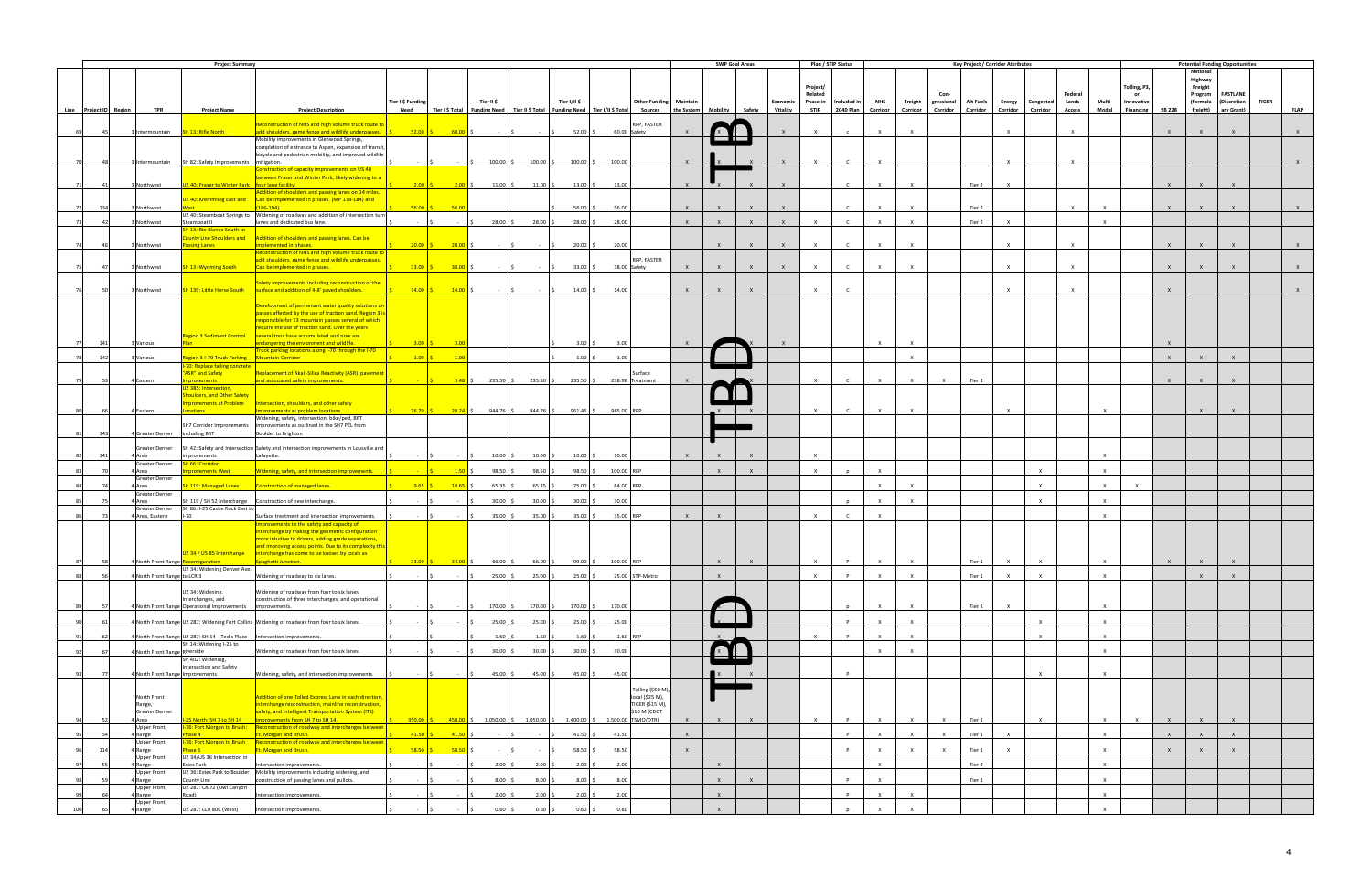|                 |                                      | <b>Project Summary</b>                                                |                                                                                                                                                                                                                                                         |                           |                                                                                                                                                                                       |                     |                          |                               |                                                                                                                                                          |              |              | <b>SWP Goal Areas</b> |                             |                         | Plan / STIP Status              |                        |              |                                | <b>Key Project / Corridor Attributes</b> |                           |                       |                        |                 |                                |               | <b>Potential Funding Opportunities</b>           |                                     |              |              |
|-----------------|--------------------------------------|-----------------------------------------------------------------------|---------------------------------------------------------------------------------------------------------------------------------------------------------------------------------------------------------------------------------------------------------|---------------------------|---------------------------------------------------------------------------------------------------------------------------------------------------------------------------------------|---------------------|--------------------------|-------------------------------|----------------------------------------------------------------------------------------------------------------------------------------------------------|--------------|--------------|-----------------------|-----------------------------|-------------------------|---------------------------------|------------------------|--------------|--------------------------------|------------------------------------------|---------------------------|-----------------------|------------------------|-----------------|--------------------------------|---------------|--------------------------------------------------|-------------------------------------|--------------|--------------|
|                 |                                      |                                                                       |                                                                                                                                                                                                                                                         |                           |                                                                                                                                                                                       |                     |                          |                               |                                                                                                                                                          |              |              |                       |                             | Project/<br>Related     |                                 |                        |              | Con-                           |                                          |                           |                       | Federal                |                 | Tolling, P3,<br>or             |               | <b>National</b><br>Highway<br>Freight<br>Program | <b>FASTLANE</b>                     |              |              |
|                 | <b>TPR</b><br>Line Project ID Region | <b>Project Name</b>                                                   | <b>Project Description</b>                                                                                                                                                                                                                              | Tier I \$ Funding<br>Need |                                                                                                                                                                                       | Tier II \$          |                          | Tier I/II \$                  | <b>Other Funding Maintain</b><br>Tier I \$ Total   Funding Need   Tier II \$ Total   Funding Need   Tier I/II \$ Total   Sources   the System   Mobility |              |              |                       | Economic<br>Safety Vitality | Phase in<br><b>STIP</b> | Included in<br><b>2040 Plan</b> | <b>NHS</b><br>Corridor | Corridor     | Freight gressional<br>Corridor | Alt Fuels<br>Corridor                    | <b>Energy</b><br>Corridor | Congested<br>Corridor | Lands<br><b>Access</b> | Multi-<br>Modal | Innovative<br><b>Financing</b> | <b>SB 228</b> | (formula                                         | (Discretion-<br>freight) ary Grant) | <b>TIGER</b> | <b>FLAP</b>  |
| 101             | Upper Front                          |                                                                       |                                                                                                                                                                                                                                                         | $20.03$ \$                | $25.00$ \$                                                                                                                                                                            |                     | <b>Contract Contract</b> |                               |                                                                                                                                                          | $\mathsf{X}$ |              |                       |                             | $\mathsf{x}$            | P                               | $\times$               | $\mathsf{X}$ |                                |                                          | $\mathsf{x}$              |                       |                        | $\mathsf{X}$    |                                | $\mathsf{X}$  | $\mathsf{x}$                                     | $\mathsf{X}$                        |              |              |
|                 | 4 Range<br><b>Upper Front</b>        |                                                                       | H 52 Interchange in Hudson Reconstruction of interchange.                                                                                                                                                                                               |                           |                                                                                                                                                                                       | $-5$                |                          | $20.03$ \$                    | 25.00 RPP                                                                                                                                                |              |              |                       |                             |                         |                                 |                        |              |                                |                                          |                           |                       |                        |                 |                                |               |                                                  |                                     |              |              |
| 102             | Range,<br>4 Eastern<br>72            | SH 71 Super 2                                                         | Reconstruction of corridor to Super 2 configuration. $\begin{vmatrix} 5 & 16.70 \\ 5 & 17.49 \end{vmatrix}$ \$ 82.51 \S 82.51 \S                                                                                                                        |                           |                                                                                                                                                                                       |                     |                          | $99.21$ \$                    | 100.00 RPP                                                                                                                                               |              |              |                       |                             | $\mathbf{x}$            | $\mathsf{C}$                    | $\mathsf{x}$           | $\mathsf{x}$ | $\mathbf{x}$                   |                                          |                           |                       | $\times$               |                 |                                | $\mathbf{x}$  |                                                  |                                     |              |              |
|                 | <b>Upper Front</b><br>Range,         |                                                                       |                                                                                                                                                                                                                                                         |                           |                                                                                                                                                                                       |                     |                          |                               |                                                                                                                                                          |              |              |                       |                             |                         |                                 |                        |              |                                |                                          |                           |                       |                        |                 |                                |               |                                                  |                                     |              |              |
| 10 <sup>2</sup> | Greater Denver<br>4 Area             | SH 52: SH 119 to US 85<br>Corridor Improvements                       | Widening, safety, and intersection improvements.                                                                                                                                                                                                        | l <<br>$-5$               |                                                                                                                                                                                       | $80.00$ \$          | $80.00$ \$               | $80.00$ \$                    | 80.00                                                                                                                                                    |              |              |                       |                             |                         |                                 | $\mathbf{x}$           | $\mathsf{X}$ |                                |                                          | $\mathbf{x}$              | $\mathbf{x}$          |                        | $\mathsf{X}$    |                                |               |                                                  |                                     |              |              |
|                 | Upper Front<br>Range,                |                                                                       |                                                                                                                                                                                                                                                         |                           |                                                                                                                                                                                       |                     |                          |                               |                                                                                                                                                          |              |              |                       |                             |                         |                                 |                        |              |                                |                                          |                           |                       |                        |                 |                                |               |                                                  |                                     |              |              |
| 104             | 4 Area                               | Greater Denver SH 66: Corridor<br>Improvements East                   | Safety and intersection improvements.                                                                                                                                                                                                                   |                           |                                                                                                                                                                                       | $50.00$ \$          | 50.00                    | $50.00$ \$                    | 50.00 RPP                                                                                                                                                |              |              |                       |                             |                         |                                 |                        | $\mathbf{Y}$ |                                |                                          | $\mathbf{x}$              | $\mathbf{x}$          |                        | $\mathbf{x}$    |                                |               |                                                  |                                     |              |              |
|                 | <b>Upper Front</b>                   |                                                                       |                                                                                                                                                                                                                                                         |                           |                                                                                                                                                                                       |                     |                          |                               |                                                                                                                                                          |              |              |                       |                             |                         |                                 |                        |              |                                |                                          |                           |                       |                        |                 |                                |               |                                                  |                                     |              |              |
|                 | Range,                               | SH 392: Corridor                                                      |                                                                                                                                                                                                                                                         |                           |                                                                                                                                                                                       |                     |                          |                               |                                                                                                                                                          |              |              |                       |                             |                         |                                 |                        |              |                                |                                          |                           |                       |                        |                 |                                |               |                                                  |                                     |              |              |
| 105             | Upper Front                          | 4 North Front Range Improvements                                      | Widening, safety, and intersection improvements.                                                                                                                                                                                                        | $\sim$ $\sim$             | $\sim$ $\sim$ $\sim$                                                                                                                                                                  | 110.00 \$           | 110.00 \$                | $110.00$ \$                   | 110.00                                                                                                                                                   |              |              |                       |                             |                         |                                 |                        | $\mathsf{x}$ |                                |                                          | $\mathsf{x}$              | $\mathbf{x}$          |                        | $\mathsf{X}$    |                                |               |                                                  |                                     |              |              |
|                 | Range,<br>North Front                |                                                                       |                                                                                                                                                                                                                                                         |                           |                                                                                                                                                                                       |                     |                          |                               |                                                                                                                                                          |              |              |                       |                             |                         |                                 |                        |              |                                |                                          |                           |                       |                        |                 |                                |               |                                                  |                                     |              |              |
|                 | Range,<br>Greater Denver             | US 85: Corridor                                                       |                                                                                                                                                                                                                                                         |                           |                                                                                                                                                                                       |                     |                          |                               |                                                                                                                                                          |              |              |                       |                             |                         |                                 |                        |              |                                |                                          |                           |                       |                        |                 |                                |               |                                                  |                                     |              |              |
|                 | 4 Area<br><b>Upper Front</b>         | provements                                                            | Safety, intersection and interchange improvements. $\begin{vmatrix} 5 & 197.25 & 5 \\ 197.25 & 5 \end{vmatrix}$ 197.25 $\begin{vmatrix} 5 & 197.25 & 5 \\ 197.25 & 5 \end{vmatrix}$ 197.25 $\begin{vmatrix} 5 & 197.25 & 5 \\ 197.25 & 5 \end{vmatrix}$ |                           |                                                                                                                                                                                       |                     |                          |                               |                                                                                                                                                          |              | $\mathsf{X}$ | $\mathsf{X}$          |                             | $\times$                | P                               | $\mathsf{x}$           | $\mathsf{x}$ |                                | Tier 1                                   | $\times$                  | $\mathsf{X}$          | $\mathbf{x}$           | $\mathsf{x}$    |                                | $\mathsf{x}$  | $\mathsf{X}$                                     | $\mathsf{x}$                        |              |              |
| 107             | Range, North<br>4 Front Range        | US 287: Ted's Place to<br><b>Wyoming Border</b>                       | Construction of passing lanes and other safety<br>rovements.                                                                                                                                                                                            |                           |                                                                                                                                                                                       | $20.00$ \;          | 20.00                    | $20.00$ \$                    | 20.00                                                                                                                                                    |              | $\mathbf{x}$ | $\mathsf{X}$          |                             |                         | $\mathbf{D}$                    | $\mathbf{x}$           | $\mathsf{x}$ |                                |                                          |                           |                       |                        | $\mathsf{X}$    |                                |               |                                                  |                                     |              |              |
| 108             | ۹3                                   | US 550: Ridgeway to Ouray<br>Gunnison Valley Shoulder Widening        | Shoulder widening between Ridgway and Ouray.                                                                                                                                                                                                            | $\sim 10^{-1}$            |                                                                                                                                                                                       | $11.45$ \$          | $15.00$ \$               | $11.45$ \$                    | RPP, FASTER<br>15.00 Safety                                                                                                                              | $\mathsf{X}$ | $\mathsf{X}$ | $\mathsf{X}$          |                             | $\times$                | $\mathsf{r}$                    | $\mathbf{x}$           | $\mathbf{x}$ |                                | Tier 2                                   |                           |                       | $\times$               | $\mathsf{X}$    |                                |               |                                                  |                                     |              | $\mathsf{x}$ |
|                 |                                      |                                                                       |                                                                                                                                                                                                                                                         |                           |                                                                                                                                                                                       |                     |                          |                               |                                                                                                                                                          |              |              |                       |                             |                         |                                 |                        |              |                                |                                          |                           |                       |                        |                 |                                |               |                                                  |                                     |              |              |
|                 |                                      | US 550: Shoulder<br><b>nprovements, Deer Fencing</b>                  |                                                                                                                                                                                                                                                         |                           |                                                                                                                                                                                       |                     |                          |                               |                                                                                                                                                          |              |              |                       |                             |                         |                                 |                        |              |                                |                                          |                           |                       |                        |                 |                                |               |                                                  |                                     |              |              |
|                 |                                      | and Animal Underpasses                                                | Addition of shoulders between Uncompahgre River<br>between Uncompahgre River and Colona (Billy Creek). Construction of deer fencing                                                                                                                     |                           |                                                                                                                                                                                       |                     |                          |                               |                                                                                                                                                          |              |              |                       |                             |                         |                                 |                        |              |                                |                                          |                           |                       |                        |                 |                                |               |                                                  |                                     |              |              |
| 109             | 94                                   | 5 Gunnison Valley and Colona (Billy Creek) and animal underpasses.    |                                                                                                                                                                                                                                                         |                           | $\begin{vmatrix} \frac{\varsigma}{2} & \frac{14.72}{\varsigma} & \frac{14.72}{\varsigma} & \frac{14.72}{\varsigma} & \frac{12.28}{\varsigma} & \frac{12.28}{\varsigma} \end{vmatrix}$ |                     |                          | $27.00$ \$                    | 27.00                                                                                                                                                    | $\mathsf{X}$ |              | $\mathsf{X}$          | $\mathbf{x}$                |                         | $\mathsf{C}$                    | $\times$               | $\mathsf{X}$ |                                | Tier 2                                   |                           |                       | $\mathsf{X}$           |                 |                                | $\mathsf{x}$  |                                                  |                                     |              |              |
|                 |                                      | SH 145: Safety and Mobility<br>Improvements between                   |                                                                                                                                                                                                                                                         |                           |                                                                                                                                                                                       |                     |                          |                               |                                                                                                                                                          |              |              |                       |                             |                         |                                 |                        |              |                                |                                          |                           |                       |                        |                 |                                |               |                                                  |                                     |              |              |
|                 |                                      | Sawpit and Keystone Hill<br>(Shoulder Widening and/or                 | Shoulder widening and/or addition of passing lane                                                                                                                                                                                                       |                           |                                                                                                                                                                                       |                     |                          |                               | RPP, FASTER                                                                                                                                              |              |              |                       |                             |                         |                                 |                        |              |                                |                                          |                           |                       |                        |                 |                                |               |                                                  |                                     |              |              |
| 110             | 97                                   | 5 Gunnison Valley Passing Lanes)<br>US 24: Safety and Mobility        | between Sawpit and Keystone Hill.                                                                                                                                                                                                                       | $\sim 10^{-1}$            |                                                                                                                                                                                       | $5.80\%$            | 9.70%                    | 5.80 $\frac{1}{2}$            | 9.70 Safety                                                                                                                                              | $\mathsf{X}$ |              | $\mathsf{X}$          | $\mathsf{x}$                | $\times$                | $\mathsf{C}$                    | $\times$               | $\mathsf{x}$ |                                |                                          |                           | $\times$              | $\mathsf{X}$           | $\mathsf{X}$    |                                |               |                                                  |                                     |              | $\mathsf{X}$ |
| 111             | 78                                   | San Luis Valley Pass-Phase II                                         | Improvements on Trout Creek Shoulder widening/bike facilities and addition of<br>passing lanes and bike facilities on Trout Creek Pass.                                                                                                                 |                           |                                                                                                                                                                                       | $8.00$ \$           | $8.00$ \$                | $8.00$ \$                     | 8.00                                                                                                                                                     | $\mathsf{X}$ |              |                       |                             |                         |                                 | $\times$               | $\mathsf{x}$ |                                |                                          |                           | $\times$              | $\mathsf{X}$           | $\mathsf{x}$    |                                |               |                                                  |                                     |              |              |
|                 |                                      |                                                                       |                                                                                                                                                                                                                                                         |                           |                                                                                                                                                                                       |                     |                          |                               |                                                                                                                                                          |              |              |                       |                             |                         |                                 |                        |              |                                |                                          |                           |                       |                        |                 |                                |               |                                                  |                                     |              |              |
|                 |                                      | US 50: Safety and Mobility<br>mprovements between                     |                                                                                                                                                                                                                                                         |                           |                                                                                                                                                                                       |                     |                          |                               |                                                                                                                                                          |              |              |                       |                             |                         |                                 |                        |              |                                |                                          |                           |                       |                        |                 |                                |               |                                                  |                                     |              |              |
| 112             | 79                                   | alida and Coaldale (Passing                                           | 5 San Luis Valley Lanes and Vehicle Turn-outs) Addition of passing lanes and vehicle turnouts.                                                                                                                                                          |                           | $4.60 \quad \simeq \qquad 6.60 \quad \simeq \qquad \qquad \simeq \qquad \simeq \qquad \simeq$                                                                                         |                     | $\sim$ $\sim$ 15         | 4.60S                         | 6.60 FASTER Safety                                                                                                                                       |              |              |                       | $\mathbf{x}$                | $\mathsf{X}$            | $\mathsf{P}$                    | $\times$               | $\mathsf{x}$ |                                | Tier 2                                   |                           |                       | $\mathsf{X}$           |                 |                                | $\mathsf{X}$  | $\mathsf{X}$                                     | $\mathsf{X}$                        |              | $\mathsf{x}$ |
|                 |                                      |                                                                       | This is the final project outlined in the US 550 East of                                                                                                                                                                                                |                           |                                                                                                                                                                                       |                     |                          |                               |                                                                                                                                                          |              |              |                       |                             |                         |                                 |                        |              |                                |                                          |                           |                       |                        |                 |                                |               |                                                  |                                     |              |              |
|                 |                                      |                                                                       | Wolf Creek Pass EA. The design includes the addition<br>of passing opportunities, mobility improvements, and                                                                                                                                            |                           |                                                                                                                                                                                       |                     |                          |                               |                                                                                                                                                          |              |              |                       |                             |                         |                                 |                        |              |                                |                                          |                           |                       |                        |                 |                                |               |                                                  |                                     |              |              |
|                 |                                      |                                                                       | safety Improvements including shoulder widening,<br>US 160: Wolf Creek Pass East   curve corrections, rock excavation and rockfall                                                                                                                      |                           |                                                                                                                                                                                       |                     |                          |                               |                                                                                                                                                          |              |              |                       |                             |                         |                                 |                        |              |                                |                                          |                           |                       |                        |                 |                                |               |                                                  |                                     |              |              |
| 113             | 85                                   | Mobility and Safety<br>5 San Luis Valley Improvements                 | protection, chain station reconstruction, and fiber<br>optic backbone installation.                                                                                                                                                                     | $\sim 10^{-1}$            | $S = 1$<br>$\sim$                                                                                                                                                                     | $70.42 \text{ }$ \$ | $70.42 \,$ \$            | $70.42 \text{ }$ \$           | 70.42                                                                                                                                                    | $\mathsf{x}$ |              | $\mathsf{X}$          |                             |                         |                                 | $\mathsf{X}$           | $\mathsf{x}$ |                                | Tier 2                                   |                           |                       | $\mathsf{X}$           |                 |                                |               |                                                  |                                     |              | $\mathsf{x}$ |
|                 |                                      |                                                                       | Improvements to Rio Grande bridge, realignment of                                                                                                                                                                                                       |                           |                                                                                                                                                                                       |                     |                          |                               |                                                                                                                                                          |              |              |                       |                             |                         |                                 |                        |              |                                |                                          |                           |                       |                        |                 |                                |               |                                                  |                                     |              |              |
|                 |                                      |                                                                       | roadway, and addition of bike and pedestrian<br>facilities in Alamosa (4th Street to SH 17).                                                                                                                                                            |                           |                                                                                                                                                                                       |                     |                          |                               |                                                                                                                                                          |              |              |                       |                             |                         |                                 |                        |              |                                |                                          |                           |                       |                        |                 |                                |               |                                                  |                                     |              |              |
| 114             | 86.                                  | 5 San Luis Valley US 160: Alamosa                                     |                                                                                                                                                                                                                                                         |                           |                                                                                                                                                                                       | 10.00 \$            | $10.00$ >                | $10.00$   $\triangleright$    | 10.00                                                                                                                                                    | $\mathbf{x}$ | $\mathsf{X}$ | $\mathsf{X}$          | $\mathsf{X}$                |                         |                                 |                        | $\mathsf{X}$ |                                | Tier 2                                   |                           |                       |                        |                 |                                |               |                                                  |                                     |              |              |
|                 |                                      | US 285: Safety and Mobility<br>Improvements between                   |                                                                                                                                                                                                                                                         |                           |                                                                                                                                                                                       |                     |                          |                               |                                                                                                                                                          |              |              |                       |                             |                         |                                 |                        |              |                                |                                          |                           |                       |                        |                 |                                |               |                                                  |                                     |              |              |
| 115             | 88                                   | Center to Saguache (Widen<br>5 San Luis Valley Shoulders)             | Shoulder widening from Center to Saguache.                                                                                                                                                                                                              | $\sim 100$                | $\sim$ $\sim$ $\sim$                                                                                                                                                                  | $7.00\%$            |                          | $7.00\%$<br>$7.00\%$          | 7.00                                                                                                                                                     | $\mathsf{X}$ |              | $\mathsf{X}$          | $\mathsf{x}$                | $\mathsf{X}$            | P                               | $\mathsf{x}$           | $\mathsf{X}$ |                                |                                          |                           |                       | $\mathsf{X}$           | $\mathsf{X}$    |                                |               |                                                  |                                     |              | $\mathsf{X}$ |
|                 |                                      | US 285: Safety and Mobility<br>Improvements between                   |                                                                                                                                                                                                                                                         |                           |                                                                                                                                                                                       |                     |                          |                               |                                                                                                                                                          |              |              |                       |                             |                         |                                 |                        |              |                                |                                          |                           |                       |                        |                 |                                |               |                                                  |                                     |              |              |
|                 |                                      | Buena Vista and Poncha<br>Springs (Turn Lanes/Passing                 | Addition of turn lanes/passing lanes between Buena<br>Vista and Poncha Springs and addition of wildlife                                                                                                                                                 |                           |                                                                                                                                                                                       |                     |                          |                               |                                                                                                                                                          |              |              |                       |                             |                         |                                 |                        |              |                                |                                          |                           |                       |                        |                 |                                |               |                                                  |                                     |              |              |
| 116             | 5 San Luis Valley<br>89              | Lanes)<br>SH 17: Safety and Mobility                                  | fencing.                                                                                                                                                                                                                                                |                           |                                                                                                                                                                                       | $0.05$ \$           | $5.00\%$                 | $0.05$ \$                     | 5.00 FASTER Safety                                                                                                                                       |              |              | $\mathsf{X}$          | $\mathsf{X}$                | $\times$                | P                               | $\mathsf{x}$           | $\mathsf{x}$ |                                | Tier 2                                   |                           |                       | $\mathsf{X}$           |                 |                                |               |                                                  |                                     |              | $\mathsf{X}$ |
| 117             | 95                                   | Improvements North of<br>SSan Luis Valley Mosca (Widen shoulders)     | Shoulder widening north of Mosca.                                                                                                                                                                                                                       |                           |                                                                                                                                                                                       | $6.00\frac{2}{3}$   | $7.00 \pm 5$             | $6.00\frac{1}{5}$             | 7.00 RPP                                                                                                                                                 | $\mathsf{X}$ | $\mathsf{x}$ | $\mathsf{X}$          |                             | $\times$                | P                               | $\mathsf{x}$           | $\mathsf{X}$ |                                |                                          |                           |                       | $\mathsf{x}$           | $\mathsf{X}$    |                                |               |                                                  |                                     |              | $\mathsf{X}$ |
|                 |                                      | US 160: Reconstruction and<br>Shoulder Widening MP 0 to               | Full depth reconstruction of the existing paved surface                                                                                                                                                                                                 |                           |                                                                                                                                                                                       |                     |                          |                               |                                                                                                                                                          |              |              |                       |                             |                         |                                 |                        |              |                                |                                          |                           |                       |                        |                 |                                |               |                                                  |                                     |              |              |
| 118             | Southwest                            | MP <sub>8</sub><br><b>US 160: Towaoc Passing</b>                      | and shoulder widening.                                                                                                                                                                                                                                  |                           |                                                                                                                                                                                       | $16.00$ \$          | 16.00                    | $16.00$ \$                    | 16.00                                                                                                                                                    |              |              |                       |                             |                         |                                 | $\mathbf{Y}$           | $\mathsf{x}$ |                                | Tier 2                                   |                           |                       | $\mathsf{X}$           | $\mathsf{X}$    |                                |               |                                                  |                                     |              | $\mathsf{X}$ |
| 119             | Southwest<br>81                      | Lanes                                                                 | Addition of passing lanes and vehicle turnouts.                                                                                                                                                                                                         | $9.10$ \$                 | 9.10                                                                                                                                                                                  |                     |                          | $9.10$ \$                     | 9.10                                                                                                                                                     | $\mathsf{X}$ |              |                       | $\mathsf{X}$                | $\mathbf{x}$            |                                 | $\mathsf{x}$           | $\mathsf{X}$ |                                | Tier 2                                   | $\times$                  | $\mathsf{X}$          | $\mathsf{X}$           |                 |                                | $\mathsf{X}$  | $\mathsf{X}$                                     | $\mathsf{X}$                        |              | $\mathsf{X}$ |
| 120             | Southwest<br>82                      | US 160: Wildlife Mitigation                                           | Wildlife mitigation from Mancos to Pagosa Springs.                                                                                                                                                                                                      | $\sim 10^{-1}$            |                                                                                                                                                                                       | $10.00$ \$          | 10.00                    | $10.00$ \$                    | 10.00                                                                                                                                                    | $\mathsf{X}$ |              | $\mathsf{X}$          | $\mathsf{X}$                |                         |                                 | $\times$               | $\mathsf{X}$ |                                | Tier 2                                   | $\mathsf{x}$              |                       | $\mathsf{X}$           |                 |                                |               |                                                  |                                     |              | $\mathsf{X}$ |
|                 |                                      |                                                                       | Completion of improvements consistent with the EIS<br>and ROD, which includes widening, access                                                                                                                                                          |                           |                                                                                                                                                                                       |                     |                          |                               |                                                                                                                                                          |              |              |                       |                             |                         |                                 |                        |              |                                |                                          |                           |                       |                        |                 |                                |               |                                                  |                                     |              |              |
| 121             | 138<br>5 Southwest                   | US 160: Elmore's East                                                 | improvements, and wildlife mitigation.<br>Addition of passing opportunities and mobility                                                                                                                                                                |                           | $5.50 \tbinom{6}{5}$ 5.50 \$                                                                                                                                                          | $16.00$ \$          | $16.00$ \$               |                               | 21.50 \$ 21.50                                                                                                                                           | $\mathsf{X}$ |              |                       |                             |                         | $\mathsf{C}$                    | $\times$               | $\mathsf{X}$ |                                | Tier 2                                   | $\mathsf{x}$              |                       |                        | $\mathsf{X}$    |                                | $\mathsf{X}$  | $\mathsf{X}$                                     | $\mathsf{X}$                        |              | $\mathsf{X}$ |
|                 |                                      | US 160: Dry Creek Passing                                             | mprovements including an intersection relocation at<br>CR 223. The project also includes shoulder widening                                                                                                                                              |                           |                                                                                                                                                                                       |                     |                          |                               |                                                                                                                                                          |              |              |                       |                             |                         |                                 |                        |              |                                |                                          |                           |                       |                        |                 |                                |               |                                                  |                                     |              |              |
| 122             | Southwest<br>83                      | and Mobility Improvements and access consolidation.<br>US 160: Pagosa |                                                                                                                                                                                                                                                         |                           |                                                                                                                                                                                       | $21.50$ \$          |                          | $21.50 \div 21.50 \div 21.50$ |                                                                                                                                                          | $\mathsf{x}$ |              |                       |                             |                         |                                 |                        |              |                                | Tier 2                                   | $\mathsf{x}$              | $\mathbf{x}$          |                        |                 |                                |               |                                                  |                                     |              | $\mathsf{X}$ |
| 123             | 5 Southwest                          | Modal Improvements                                                    | econstruction and Multi- Reconstruction to correct wheel rutting and addition<br>of pedestrian facilities for safety.                                                                                                                                   | $27.00$ \$                | $30.95$ \$                                                                                                                                                                            |                     |                          | $27.00$ \$                    | 30.95                                                                                                                                                    |              |              |                       |                             |                         |                                 |                        |              |                                | Tier 2                                   |                           |                       |                        |                 |                                |               |                                                  |                                     |              |              |
|                 |                                      |                                                                       |                                                                                                                                                                                                                                                         |                           |                                                                                                                                                                                       |                     |                          |                               |                                                                                                                                                          |              |              |                       |                             |                         |                                 |                        |              |                                |                                          |                           |                       |                        |                 |                                |               |                                                  |                                     |              |              |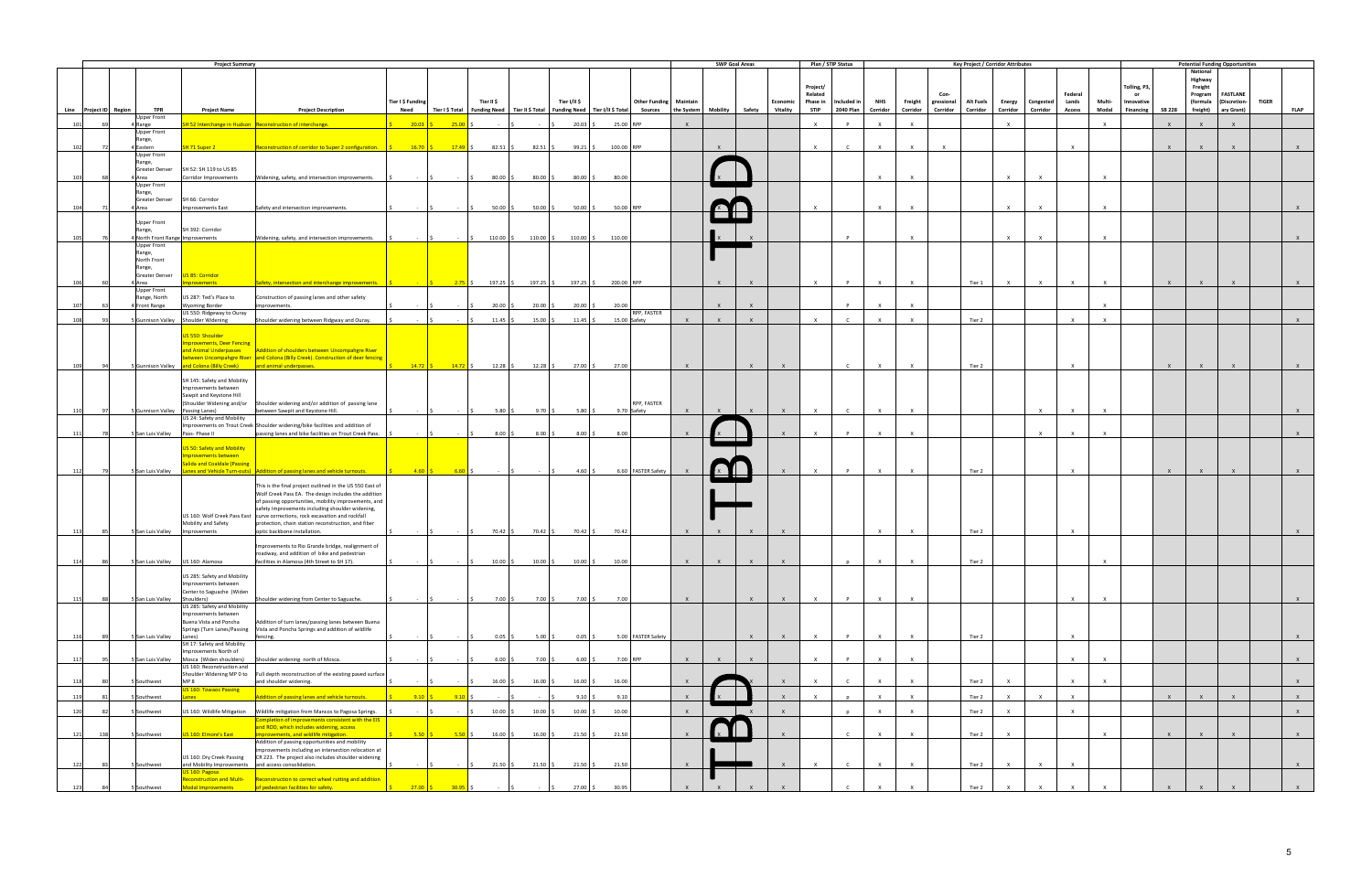| <b>Project Summary</b> |                        |  |             |                                  |                                                        |                   |                 |                     |                  |              |                                   | <b>SWP Goal Areas</b> |            |          | Plan / STIP Status |          |             |             | <b>Key Project / Corridor Attributes</b> |                       |                  |          |           |         |        | <b>Potential Funding Opportunities</b> |               |                     |                 |              |             |
|------------------------|------------------------|--|-------------|----------------------------------|--------------------------------------------------------|-------------------|-----------------|---------------------|------------------|--------------|-----------------------------------|-----------------------|------------|----------|--------------------|----------|-------------|-------------|------------------------------------------|-----------------------|------------------|----------|-----------|---------|--------|----------------------------------------|---------------|---------------------|-----------------|--------------|-------------|
|                        |                        |  |             |                                  |                                                        |                   |                 |                     |                  |              |                                   |                       |            |          |                    |          |             |             |                                          |                       |                  |          |           |         |        |                                        |               | National<br>Highway |                 |              |             |
|                        |                        |  |             |                                  |                                                        |                   |                 |                     |                  |              |                                   |                       |            |          |                    |          | Project/    |             |                                          |                       |                  |          |           |         |        | Tolling, P3                            |               | Freight             |                 |              |             |
|                        |                        |  |             |                                  |                                                        |                   |                 |                     |                  |              |                                   |                       |            |          |                    |          | Related     |             |                                          |                       | Con-             |          |           | Federal |        | or                                     |               | Program             | <b>FASTLANE</b> |              |             |
|                        |                        |  |             |                                  |                                                        | Tier I \$ Funding |                 | Tier II \$          |                  | Tier I/II \$ |                                   | <b>Other Funding</b>  | Maintain   |          |                    | Economi  | Phase in    | Included in | <b>NHS</b>                               | Freight<br>gressional | <b>Alt Fuels</b> | Energy   | Congested | Lands   | Multi- | Innovative                             |               | (formula            | (Discretion-    | <b>TIGER</b> |             |
|                        | Line Project ID Region |  | <b>TPR</b>  | <b>Project Name</b>              | <b>Project Description</b>                             | Need              | Tier I \$ Total | <b>Funding Need</b> | Tier II \$ Total |              | Funding Need   Tier I/II \$ Total | <b>Sources</b>        | the System | Mobility | Safety             | Vitality | <b>STIP</b> | 2040 Plan   | Corridor                                 | Corridor<br>Corridor  | Corridor         | Corridor | Corridor  | Access  | Modal  | <b>Financing</b>                       | <b>SB 228</b> | freight)            | ary Grant)      |              | <b>FLAP</b> |
|                        |                        |  |             |                                  |                                                        |                   |                 |                     |                  |              |                                   |                       |            |          |                    |          |             |             |                                          |                       |                  |          |           |         |        |                                        |               |                     |                 |              |             |
|                        |                        |  |             |                                  | lajor reconstruction requiring widening to a four lane |                   |                 |                     |                  |              |                                   |                       |            |          |                    |          |             |             |                                          |                       |                  |          |           |         |        |                                        |               |                     |                 |              |             |
|                        |                        |  |             |                                  | ncluding earthwork, drainage, irrigation               |                   |                 |                     |                  |              |                                   |                       |            |          |                    |          |             |             |                                          |                       |                  |          |           |         |        |                                        |               |                     |                 |              |             |
|                        |                        |  |             |                                  | tilities, HMA paving, pedestrian bridge, sound wall,   |                   |                 |                     |                  |              |                                   |                       |            |          |                    |          |             |             |                                          |                       |                  |          |           |         |        |                                        |               |                     |                 |              |             |
|                        |                        |  | 5 Southwest | US 550 South: Sunnyside          | small and large mammal crossings.                      | 7.00              | 7.00            | 19.60               | 19.60            | 26.60        | 26.60                             |                       |            |          |                    |          |             |             |                                          | x                     | Tier 2           |          |           |         |        |                                        |               |                     |                 |              |             |
|                        |                        |  |             |                                  | econstruction to four lanes, including drainage,       |                   |                 |                     |                  |              |                                   |                       |            |          |                    |          |             |             |                                          |                       |                  |          |           |         |        |                                        |               |                     |                 |              |             |
|                        |                        |  |             |                                  | ilities, large and small mammal crossings, and         |                   |                 |                     |                  |              |                                   |                       |            |          |                    |          |             |             |                                          |                       |                  |          |           |         |        |                                        |               |                     |                 |              |             |
|                        |                        |  | 5 Southwest | US 550 South: Gap                | <b>ntersection improvements.</b>                       | 27.30             | 30.00           |                     |                  | 27.30        | 30.00 RPP                         |                       |            |          |                    |          |             |             |                                          |                       | Tier 2           |          |           |         |        |                                        |               |                     |                 |              |             |
|                        |                        |  |             |                                  | ompletion of the connection of US 550 to US 160 at     |                   |                 |                     |                  |              |                                   |                       |            |          |                    |          |             |             |                                          |                       |                  |          |           |         |        |                                        |               |                     |                 |              |             |
|                        |                        |  |             |                                  | ne Grandview Interchange. Phase 1 (\$71 M) provides    |                   |                 |                     |                  |              |                                   |                       |            |          |                    |          |             |             |                                          |                       |                  |          |           |         |        |                                        |               |                     |                 |              |             |
|                        |                        |  |             |                                  | lane configuration. Phase 2 (\$20 M) provides for      |                   |                 |                     |                  |              |                                   |                       |            |          |                    |          |             |             |                                          |                       |                  |          |           |         |        |                                        |               |                     |                 |              |             |
|                        |                        |  | 5 Southwest | <b>JS 550/US 160 Connection</b>  | ditional 2 lanes                                       | $-70.00$ :        | 71.00           | 20.00               | 20.00            | 90.00        | 91.00 RPP                         |                       |            |          |                    |          |             |             |                                          | $\mathbf{x}$          | Tier 2           |          |           |         |        |                                        |               |                     |                 |              |             |
|                        |                        |  |             |                                  | urchase ROW required for US160-CR302, complete         |                   |                 |                     |                  |              |                                   |                       |            |          |                    |          |             |             |                                          |                       |                  |          |           |         |        |                                        |               |                     |                 |              |             |
|                        |                        |  |             | 160 Connecti                     | the final design for the connection and prepare t      |                   |                 |                     |                  |              |                                   |                       |            |          |                    |          |             |             |                                          |                       |                  |          |           |         |        |                                        |               |                     |                 |              |             |
|                        |                        |  | 5 Southwest | <b>Finalize Pre-Construction</b> | project for advertisement.                             | 10.50             | 10.50           |                     |                  | $10.50$ :    | 10.50                             |                       |            |          |                    |          |             |             |                                          |                       | Tier 2           |          |           |         |        |                                        |               |                     |                 |              |             |
|                        |                        |  |             | SH 140: New Mexico State         |                                                        |                   |                 |                     |                  |              |                                   |                       |            |          |                    |          |             |             |                                          |                       |                  |          |           |         |        |                                        |               |                     |                 |              |             |
|                        |                        |  | Southwest   | Line to Hesperus                 | Widen shoulders and rehab/reconstruct three bridges.   |                   |                 | 10.00               | 10.00            | 10.00        | 10.00                             |                       |            |          |                    |          |             |             |                                          |                       |                  |          |           |         |        |                                        |               |                     |                 |              |             |
|                        |                        |  |             |                                  | TOTAL - HIGHWAY                                        | $2,551.50$ \$     | 3,148.88        | 6,586.67            | 6,630.07         | 9,138.17     | 9,778.95                          |                       |            |          |                    |          |             |             |                                          |                       |                  |          |           |         |        |                                        |               |                     |                 |              |             |

|     |                 |                                  |                                                                          |                                                                                                                       |                   |                                                       |                                                                |                              |                             |                    |               | <b>Transit Projects</b> |              |          |     |     |     |     |             |     |              |              |     |     |     |
|-----|-----------------|----------------------------------|--------------------------------------------------------------------------|-----------------------------------------------------------------------------------------------------------------------|-------------------|-------------------------------------------------------|----------------------------------------------------------------|------------------------------|-----------------------------|--------------------|---------------|-------------------------|--------------|----------|-----|-----|-----|-----|-------------|-----|--------------|--------------|-----|-----|-----|
|     |                 |                                  |                                                                          | Ramp and Interchange improvements to facilitate                                                                       |                   |                                                       |                                                                |                              |                             |                    | Assumes local |                         |              |          |     |     |     |     |             |     |              |              |     |     |     |
|     |                 | <b>Greater Denver</b>            |                                                                          | 1-70 Transit Center and Slip   access for bus service to proposed Transit Center in                                   |                   |                                                       |                                                                |                              |                             |                    | match and DTR |                         |              |          |     |     |     |     |             |     |              |              |     |     |     |
| 129 | 119             | L Area                           | <u>amp-Improvements </u>                                                 | Downtown Idaho Springs.                                                                                               | $10.00$ \$        | 35.00                                                 |                                                                |                              |                             | $10.00$ \$         | 35.00 funding |                         | $\mathbf{x}$ | $\times$ | N/A |     |     |     |             |     | $\mathbf{x}$ |              |     |     |     |
| 130 |                 | <b>Greater Denver</b><br>L Area  | astle Rock Park-n-Ride                                                   | CDOT contribution to construction of Park-n-Ride in<br>Castle Rock.                                                   | $10.00$ \$        |                                                       | $10.00$ \$                                                     | $-15$                        |                             | $10.00$ \$         | 10.00         |                         |              |          | N/A | N/A | N/A | N/A | N/A         | N/A | N/A          |              | N/A | N/A | N/A |
|     |                 | <b>Greater Denver</b>            |                                                                          | CDOT contribution to construction of Park-n-                                                                          |                   |                                                       |                                                                |                              |                             |                    |               |                         |              |          |     |     |     |     |             |     |              |              |     |     |     |
| 131 | T2              | 1 Area<br>Greater Denver         | daho Springs Park-n-Ride<br>Denver Tech Center Park-n-                   | Ride/Structure in Idaho Springs.                                                                                      | $20.00$ \$        |                                                       | $20.00$ \$                                                     | $-15$                        | <b>Contract Contract</b>    | $20.00$ \$         | 20.00         |                         |              |          | N/A | N/A | N/A | N/A | N/A         | N/A | N/A          |              | N/A | N/A | N/A |
| 132 |                 | L Area                           |                                                                          |                                                                                                                       | $10.00$ \$        |                                                       | $10.00$ \$                                                     |                              |                             | $10.00$ \$         | 10.00         |                         |              |          | N/A | N/A | N/A | N/A | N/A         | N/A | N/A          |              | N/A | N/A | N/A |
|     |                 | Greater Denver                   | Castle Rock Park-n-Ride                                                  |                                                                                                                       | $10.00$ S         |                                                       | $10.00$ \$                                                     |                              |                             | $10.00$ \$         | 10.00         |                         |              |          | N/A | N/A | N/A | N/A | N/A         | N/A | N/A          |              | N/A | N/A | N/A |
| 133 |                 | 1 Area                           |                                                                          | Woodmen Rd. Park-n-Ride Relocation of Woodman Rd. Park-n-Ride in Colorado                                             |                   |                                                       |                                                                |                              |                             |                    |               |                         |              |          |     |     |     |     |             |     |              |              |     |     |     |
| 134 |                 | 2 Pikes Peak Area Relocation     |                                                                          | Springs.                                                                                                              | $3.00$ S          |                                                       | $6.00$ S                                                       |                              |                             | $3.00$ S           | 6.00          |                         |              |          | N/A | N/A | N/A | N/A | N/A         | N/A | N/A          |              | N/A | N/A | N/A |
| 135 | T <sub>6</sub>  | 2 Pikes Peak Area                | -25 Monument Interchange<br>Park-n-Ride                                  | Add northbound Park-n-Ride to I-25 Slip Ramp                                                                          | $3.80\,$ \$       |                                                       | $3.80$ \$                                                      | $ \sim$ $\sim$               | <b>Contract</b>             | 3.80               | 3.80          |                         |              |          | N/A | N/A | N/A | N/A | N/A         | N/A | N/A          |              | N/A | N/A | N/A |
|     |                 |                                  |                                                                          | The existing park-n-ride accommodates approx. 240                                                                     |                   |                                                       |                                                                |                              |                             |                    |               |                         |              |          |     |     |     |     |             |     |              |              |     |     |     |
| 136 | <b>T7</b>       | 2 Pikes Peak Area Ride Expansion |                                                                          | <b>Monument / SH 105 Park-n-</b> cars. The project would expand the capacity by<br>another 100-120 spaces.            |                   | $1.20 \t\begin{vmatrix} 5 \\ 2.20 \t\end{vmatrix}$ \$ |                                                                | $\sim$ $\vert$ \$ $\vert$ \$ |                             | $1.20$ \$          | 1.20          |                         |              |          | N/A | N/A | N/A | N/A | N/A         | N/A | N/A          |              | N/A | N/A | N/A |
|     |                 |                                  |                                                                          |                                                                                                                       |                   |                                                       |                                                                |                              |                             |                    |               |                         |              |          |     |     |     |     |             |     |              |              |     |     |     |
|     |                 |                                  |                                                                          | The existing park-n-ride accommodates approximately                                                                   |                   |                                                       |                                                                |                              |                             |                    |               |                         |              |          |     |     |     |     |             |     |              |              |     |     |     |
|     |                 |                                  |                                                                          | 100 cars. The project would expand parking to as<br>much as 200 spaces, improve access / egress for both              |                   |                                                       |                                                                |                              |                             |                    |               |                         |              |          |     |     |     |     |             |     |              |              |     |     |     |
|     |                 |                                  |                                                                          | cars and buses, and leverage the site's potential for                                                                 |                   |                                                       |                                                                |                              |                             |                    |               |                         |              |          |     |     |     |     |             |     |              |              |     |     |     |
|     |                 |                                  |                                                                          | additional connections with regional and intercity<br>buses. The project would also improve safety and                |                   |                                                       |                                                                |                              |                             |                    |               |                         |              |          |     |     |     |     |             |     |              |              |     |     |     |
|     |                 |                                  |                                                                          | ejon Park-n-Ride Expansion security of the parking under this section of I-25 with                                    |                   |                                                       |                                                                |                              |                             |                    |               |                         |              |          |     |     |     |     |             |     |              |              |     |     |     |
| 137 | T <sub>8</sub>  |                                  | 2 Pikes Peak Area and Reconstruction                                     | lighting and other measures.                                                                                          |                   |                                                       |                                                                |                              |                             | $5.00$ \$          | 5.00          |                         |              |          | N/A | N/A | N/A | N/A | N/A         | N/A | N/A          |              | N/A | N/A | N/A |
| 138 | <b>T9</b>       |                                  |                                                                          | 2 Pueblo Area Pueblo Park-n-Ride Construction of a new Park-n-Ride in Pueblo. $\frac{1}{5}$ 10.00   \$10.00   \$10.00 |                   |                                                       |                                                                | $ \sqrt{5}$                  | $\sim$ $\sim$ $\sim$        | $10.00\frac{1}{5}$ | 10.00         |                         |              |          | N/A | N/A | N/A |     | $N/A$ $N/A$ | N/A | N/A          | $\mathbf{x}$ | N/A | N/A | N/A |
|     |                 |                                  | Convert existing La Junta                                                |                                                                                                                       |                   |                                                       |                                                                |                              |                             |                    |               |                         |              |          |     |     |     |     |             |     |              |              |     |     |     |
| 139 | T10             | 2 Southeast                      | depot to accommodate a<br>rail/bus/park-and-ride facility Area providers |                                                                                                                       |                   |                                                       |                                                                |                              |                             |                    |               |                         |              |          | N/A | N/A | N/A | N/A | N/A         | N/A | N/A          |              | N/A | N/A | N/A |
|     |                 |                                  | Convert existing Lamar depot                                             |                                                                                                                       |                   |                                                       |                                                                |                              |                             |                    |               |                         |              |          |     |     |     |     |             |     |              |              |     |     |     |
| 140 | T11             | 2 Southeast                      | to accommodate a rail/bus<br>facility                                    | Area providers                                                                                                        |                   |                                                       |                                                                |                              |                             |                    |               |                         |              |          | N/A | N/A | N/A | N/A | N/A         | N/A | N/A          |              | N/A | N/A | N/A |
|     |                 |                                  | Construct a PnR in Montrose                                              |                                                                                                                       |                   |                                                       |                                                                |                              |                             |                    |               |                         |              |          |     |     |     |     |             |     |              |              |     |     |     |
| 141 | T12             | 3 Gunnison Valley (SH 145)       |                                                                          | Area providers                                                                                                        |                   |                                                       |                                                                |                              |                             |                    |               |                         |              |          | N/A | N/A | N/A | N/A | N/A         | N/A | N/A          |              | N/A | N/A | N/A |
|     |                 |                                  | Need to replace or add on to                                             |                                                                                                                       |                   |                                                       |                                                                |                              |                             |                    |               |                         |              |          |     |     |     |     |             |     |              |              |     |     |     |
| 142 | <b>T13</b>      |                                  | 3 Gunnison Valley current maintenance facility Mountain Express          |                                                                                                                       |                   |                                                       |                                                                |                              |                             |                    |               |                         |              |          | N/A | N/A | N/A | N/A | N/A         | N/A | N/A          |              | N/A | N/A | N/A |
|     |                 |                                  | Plan and Construct a regional                                            |                                                                                                                       |                   |                                                       |                                                                |                              |                             |                    |               |                         |              |          |     |     |     |     |             |     |              |              |     |     |     |
|     |                 |                                  | transit center (including                                                |                                                                                                                       |                   |                                                       |                                                                |                              |                             |                    |               |                         |              |          |     |     |     |     |             |     |              |              |     |     |     |
| 143 | T14             | 3 Gunnison Valley - cost unknown | vehicle bays and fuel stations)                                          | All Points Transit                                                                                                    |                   |                                                       |                                                                | $-5$                         | <b>Contractor</b>           |                    |               |                         |              |          | N/A | N/A | N/A | N/A | N/A         | N/A | N/A          |              | N/A | N/A | N/A |
|     |                 |                                  |                                                                          | Construction of New Castle Park-n-Ride to support                                                                     |                   |                                                       |                                                                |                              |                             |                    |               |                         |              |          |     |     |     |     |             |     |              |              |     |     |     |
|     | <b>T15</b>      |                                  |                                                                          | <b>RFTA regional services and Bustang interregional</b>                                                               |                   |                                                       |                                                                | $\sim$ $\sim$                | $\sim$ $\sim$ $\sim$ $\sim$ |                    |               |                         |              |          |     |     |     |     |             |     |              |              |     |     |     |
| 144 |                 |                                  | 3 Intermountain New Castle Park-n-Ride<br>7th street pedestrian          | services.                                                                                                             | $0.80$ S          |                                                       | $0.80$ \$                                                      |                              |                             | $0.80$ \$          | 0.80          |                         |              |          | N/A | N/A | N/A | N/A | N/A         | N/A | N/A          |              | N/A | N/A | N/A |
| 145 | T16             | Intermountain                    | ossing                                                                   | City of Glenwood Springs                                                                                              | $5.00$ \$         |                                                       | $5.00$ \$                                                      |                              |                             | $5.00$ \$          | 5.00          |                         |              |          | N/A | N/A | N/A | N/A | N/A         | N/A | N/A          |              | N/A | N/A | N/A |
|     |                 |                                  | spen Maintenance Facility<br>hase IV Upgrades- CNG                       |                                                                                                                       |                   |                                                       |                                                                |                              |                             |                    |               |                         |              |          |     |     |     |     |             |     |              |              |     |     |     |
| 146 | T17             | Intermountain                    |                                                                          | <b>Pitkin County</b>                                                                                                  | $5.00$ \$         |                                                       | 5.00                                                           |                              |                             | $5.00$ \$          | 5.00          |                         |              |          | N/A | N/A | N/A | N/A | N/A         | N/A | N/A          |              | N/A | N/A | N/A |
|     |                 |                                  | us stop reconstruction (2) -<br><b>Meadow Ranch and</b>                  |                                                                                                                       |                   |                                                       |                                                                |                              |                             |                    |               |                         |              |          |     |     |     |     |             |     |              |              |     |     |     |
| 147 | <b>T18</b>      | Intermountain                    | nowmass Chapel                                                           | <b>Town of Snowmass Village</b>                                                                                       | $0.30$ \$         |                                                       | $\begin{array}{c c} \hline \text{0.30} & \text{S} \end{array}$ | $ \sim$ $\sim$               |                             | $0.30$ \$          | 0.30          |                         |              |          | N/A | N/A | N/A | N/A | N/A         | N/A | N/A          |              | N/A | N/A | N/A |
|     |                 |                                  |                                                                          |                                                                                                                       |                   |                                                       |                                                                |                              |                             |                    |               |                         |              |          |     |     |     |     |             |     |              |              |     |     |     |
|     |                 |                                  | atherine store park and ride<br>novation/expansion                       |                                                                                                                       |                   |                                                       |                                                                |                              |                             |                    |               |                         |              |          |     |     |     |     |             |     |              |              |     |     |     |
| 148 | T <sub>19</sub> | 3 Intermountain                  | 50 spaces @ \$10,000 each Garfield County                                |                                                                                                                       | $\frac{0.50}{5}$  |                                                       | $0.50$ \$                                                      | $-15$                        | $\sim$ $\sim$ $\sim$ $\sim$ | $0.50$ \$          | 0.50          |                         |              |          | N/A | N/A | N/A | N/A | N/A         | N/A | N/A          |              | N/A | N/A | N/A |
| 149 | <b>T20</b>      | 3 Intermountain                  | <b>CMC park and ride</b><br>enovation/expansion                          | RFTA                                                                                                                  | $0.40$ \$         |                                                       | $0.40$ \$                                                      | $-15$                        | <b>Contractor</b>           | $0.40\degree$ \$   | 0.40          |                         |              |          | N/A | N/A | N/A | N/A | N/A         | N/A | N/A          |              | N/A | N/A | N/A |
|     |                 |                                  |                                                                          |                                                                                                                       |                   |                                                       |                                                                |                              |                             |                    |               |                         |              |          |     |     |     |     |             |     |              |              |     |     |     |
|     |                 |                                  | risco Transit Center - Phases                                            |                                                                                                                       |                   |                                                       |                                                                |                              |                             |                    |               |                         |              |          |     |     |     |     |             |     |              |              |     |     |     |
|     |                 |                                  | <b>Facility improvements</b>                                             |                                                                                                                       |                   |                                                       |                                                                |                              |                             |                    |               |                         |              |          |     |     |     |     |             |     |              |              |     |     |     |
|     |                 |                                  | ncluding expansion of bus                                                |                                                                                                                       |                   |                                                       |                                                                |                              |                             |                    |               |                         |              |          |     |     |     |     |             |     |              |              |     |     |     |
| 150 | T21             | 3 Intermountain                  | bays and addition of a<br>training and conference room Summit County     |                                                                                                                       | 17.50S            |                                                       | $20.00$ \$                                                     | $\sim$ $\sim$                | $\sim$ $\sim$ $\sim$ $\sim$ | $17.50$ \$         | 20.00         |                         |              |          | N/A | N/A | N/A | N/A | N/A         | N/A | N/A          |              | N/A | N/A | N/A |
|     |                 |                                  | Glenwood maintenance                                                     |                                                                                                                       |                   |                                                       |                                                                |                              |                             |                    |               |                         |              |          |     |     |     |     |             |     |              |              |     |     |     |
| 151 | T22             | 3 Intermountain                  | acility expansion                                                        | RFTA                                                                                                                  | $20.00$ $\mid$ \$ |                                                       | $\frac{20.00}{5}$ S                                            | $-5$                         | $\sim$ $\sqrt{5}$           | $20.00$ \$         | 20.00         |                         |              |          | N/A | N/A | N/A | N/A | N/A         | N/A | N/A          |              | N/A | N/A | N/A |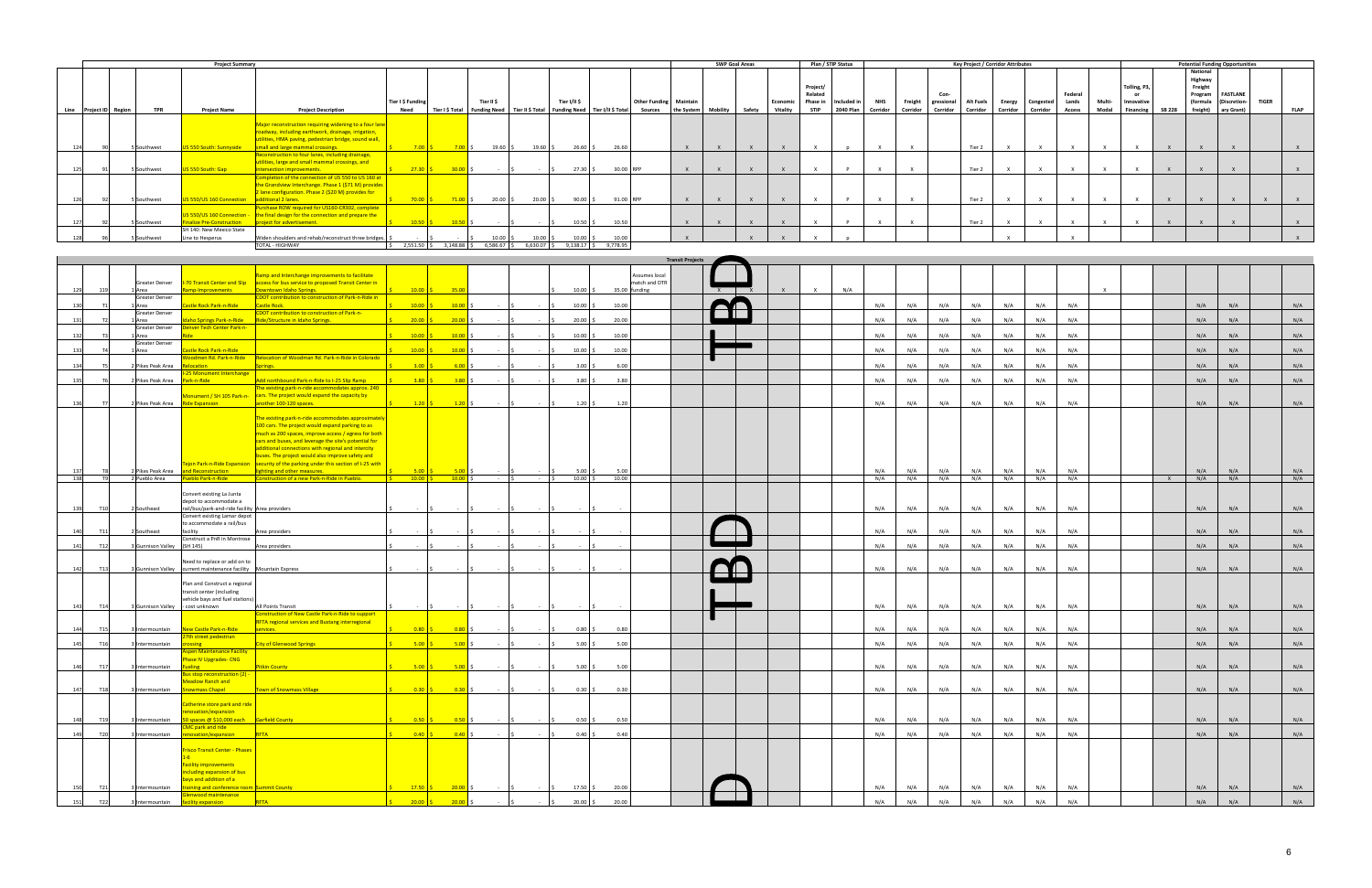|                          |                    | <b>Project Summary</b>                                                                                                                   |                                                                                                                        |                                                                                                               |                                                                                             |                             |                                                                                                                                                                                                                                                                                                                                                                                                                                                                |                                                                                                                                        |                                                                                                                                                |                               | <b>SWP Goal Areas</b> |                     | Plan / STIP Status                          |            |            | <b>Key Project / Corridor Attributes</b>            |                  |            |            |                        |                     | <b>Potential Funding Opportunities</b> |              |             |
|--------------------------|--------------------|------------------------------------------------------------------------------------------------------------------------------------------|------------------------------------------------------------------------------------------------------------------------|---------------------------------------------------------------------------------------------------------------|---------------------------------------------------------------------------------------------|-----------------------------|----------------------------------------------------------------------------------------------------------------------------------------------------------------------------------------------------------------------------------------------------------------------------------------------------------------------------------------------------------------------------------------------------------------------------------------------------------------|----------------------------------------------------------------------------------------------------------------------------------------|------------------------------------------------------------------------------------------------------------------------------------------------|-------------------------------|-----------------------|---------------------|---------------------------------------------|------------|------------|-----------------------------------------------------|------------------|------------|------------|------------------------|---------------------|----------------------------------------|--------------|-------------|
|                          |                    |                                                                                                                                          |                                                                                                                        |                                                                                                               |                                                                                             |                             |                                                                                                                                                                                                                                                                                                                                                                                                                                                                |                                                                                                                                        |                                                                                                                                                |                               |                       |                     |                                             |            |            |                                                     |                  |            |            |                        | <b>National</b>     |                                        |              |             |
|                          |                    |                                                                                                                                          |                                                                                                                        |                                                                                                               |                                                                                             |                             |                                                                                                                                                                                                                                                                                                                                                                                                                                                                |                                                                                                                                        |                                                                                                                                                |                               |                       |                     |                                             |            |            |                                                     |                  |            |            |                        | Highway             |                                        |              |             |
|                          |                    |                                                                                                                                          |                                                                                                                        |                                                                                                               |                                                                                             |                             |                                                                                                                                                                                                                                                                                                                                                                                                                                                                |                                                                                                                                        |                                                                                                                                                |                               |                       | Project/<br>Related |                                             |            |            |                                                     |                  |            | Federal    | Tolling, P3,<br>or     | Freight<br>Program  | <b>FASTLANE</b>                        |              |             |
|                          |                    |                                                                                                                                          |                                                                                                                        | Tier I \$ Funding                                                                                             |                                                                                             | Tier II \$                  |                                                                                                                                                                                                                                                                                                                                                                                                                                                                | Tier I/II \$                                                                                                                           |                                                                                                                                                | <b>Other Funding Maintain</b> |                       |                     | Economic Phase in Included in<br><b>NHS</b> |            |            | Freight gressional Alt Fuels                        | Energy Congested | Lands      | Multi-     | Innovative             |                     | (formula (Discretion-                  | <b>TIGER</b> |             |
| Line Project ID Region   | <b>TPR</b>         | <b>Project Name</b>                                                                                                                      | <b>Project Description</b>                                                                                             | <b>Need</b>                                                                                                   |                                                                                             |                             |                                                                                                                                                                                                                                                                                                                                                                                                                                                                |                                                                                                                                        | Tier I\$ Total Funding Need Tier II\$ Total Funding Need Tier I/II\$ Total Sources the System Mobility Safety Vitality STIP 2040 Plan Corridor |                               |                       |                     |                                             |            |            | Corridor Corridor Corridor Corridor Corridor Access |                  |            |            | Modal Financing SB 228 | freight) ary Grant) |                                        |              | <b>FLAP</b> |
|                          |                    |                                                                                                                                          |                                                                                                                        |                                                                                                               |                                                                                             |                             |                                                                                                                                                                                                                                                                                                                                                                                                                                                                |                                                                                                                                        |                                                                                                                                                |                               |                       |                     |                                             |            |            |                                                     |                  |            |            |                        |                     |                                        |              |             |
|                          |                    | ocal circulator bus                                                                                                                      |                                                                                                                        |                                                                                                               |                                                                                             |                             |                                                                                                                                                                                                                                                                                                                                                                                                                                                                |                                                                                                                                        |                                                                                                                                                |                               |                       |                     |                                             |            |            |                                                     |                  | N/A        |            |                        |                     |                                        |              |             |
| T23<br>152               | Intermountain      | infrastructure in Carbondale Town of Carbondale<br>Merge with ski area will                                                              |                                                                                                                        | $\frac{1}{5}$ 2.00 \$ 2.00 \$                                                                                 |                                                                                             | $ \sqrt{5}$                 | $-15$                                                                                                                                                                                                                                                                                                                                                                                                                                                          | $2.00\frac{1}{5}$                                                                                                                      | 2.00                                                                                                                                           |                               |                       |                     | N/A                                         | N/A        | N/A        | N/A                                                 | N/A              | N/A        |            |                        | N/A                 | N/A                                    |              | N/A         |
|                          |                    | require a new bus storage                                                                                                                |                                                                                                                        |                                                                                                               |                                                                                             |                             |                                                                                                                                                                                                                                                                                                                                                                                                                                                                |                                                                                                                                        |                                                                                                                                                |                               |                       |                     |                                             |            |            |                                                     |                  |            |            |                        |                     |                                        |              |             |
| 153<br><b>T24</b>        |                    | 3 Intermountain facility and the state of the state of the state of the state of the state of the state of the                           | Town of Breckenridge                                                                                                   |                                                                                                               |                                                                                             |                             | $\begin{array}{ccccccc} \textbf{5.50} & \textbf{\large\textsf{S}} & \textbf{5.50} & \textbf{\large\textsf{S}} & \textbf{5.50} & \textbf{\large\textsf{S}} & \textbf{5.50} & \textbf{\large\textsf{S}} & \textbf{5.50} & \textbf{\large\textsf{S}} & \textbf{5.50} & \textbf{\large\textsf{S}} & \textbf{5.50} & \textbf{\large\textsf{S}} & \textbf{5.50} & \textbf{\large\textsf{S}} & \textbf{5.50} & \textbf{\large\textsf{S}} & \textbf{5.50} & \textbf{\$ | $5.50$ \$                                                                                                                              | 5.50                                                                                                                                           |                               |                       |                     | N/A                                         | N/A        | N/A        | N/A                                                 | N/A              | N/A        | N/A        |                        | N/A                 | N/A                                    |              | N/A         |
|                          |                    |                                                                                                                                          |                                                                                                                        |                                                                                                               |                                                                                             |                             |                                                                                                                                                                                                                                                                                                                                                                                                                                                                |                                                                                                                                        |                                                                                                                                                |                               |                       |                     |                                             |            |            |                                                     |                  |            |            |                        |                     |                                        |              |             |
|                          |                    | Mixed-use parking structure                                                                                                              |                                                                                                                        |                                                                                                               |                                                                                             |                             |                                                                                                                                                                                                                                                                                                                                                                                                                                                                |                                                                                                                                        |                                                                                                                                                |                               |                       |                     |                                             |            |            |                                                     |                  |            |            |                        |                     |                                        |              |             |
| T25<br>154               |                    | 3 Intermountain at Tiger Dredge lot Town of Breckenridge                                                                                 |                                                                                                                        |                                                                                                               | $8.00 \div 8.00$ \$                                                                         | $ \sqrt{5}$                 | $\sim$ $\sim$ 15                                                                                                                                                                                                                                                                                                                                                                                                                                               | $8.00$ \$                                                                                                                              | 8.00                                                                                                                                           |                               |                       |                     | N/A                                         | N/A        | N/A        | N/A                                                 | N/A              | N/A<br>N/A |            |                        | N/A                 | N/A                                    |              | N/A         |
| 155<br>T26               | Intermountain      | New Castle park and ride<br>onstruction                                                                                                  | RFTA                                                                                                                   | $0.60$ $\sqrt{5}$                                                                                             | $0.60$ \$                                                                                   | - IS                        | <b>Contractor</b>                                                                                                                                                                                                                                                                                                                                                                                                                                              | $0.60$ \$                                                                                                                              | 0.60                                                                                                                                           |                               |                       |                     | N/A                                         | N/A        | N/A        | N/A                                                 | N/A              | N/A        | N/A        |                        | N/A                 | N/A                                    |              | N/A         |
|                          |                    | <b>Old Snowmass bus stop</b>                                                                                                             |                                                                                                                        |                                                                                                               |                                                                                             |                             |                                                                                                                                                                                                                                                                                                                                                                                                                                                                |                                                                                                                                        |                                                                                                                                                |                               |                       |                     |                                             |            |            |                                                     |                  |            |            |                        |                     |                                        |              |             |
| T <sub>27</sub><br>156   | Intermountain      | nprovements and the                                                                                                                      | <b>Pitkin County</b>                                                                                                   | $0.35$ $\frac{5}{5}$                                                                                          | $\overline{0.35}$ :                                                                         |                             | <b>Contract</b>                                                                                                                                                                                                                                                                                                                                                                                                                                                | $0.35$ \$                                                                                                                              | 0.35                                                                                                                                           |                               |                       |                     | N/A                                         | N/A        | N/A        | N/A                                                 | N/A              | N/A        | N/A        |                        | N/A                 | N/A                                    |              | N/A         |
|                          |                    | Owl Creek Road roundabout                                                                                                                |                                                                                                                        |                                                                                                               |                                                                                             |                             |                                                                                                                                                                                                                                                                                                                                                                                                                                                                |                                                                                                                                        |                                                                                                                                                |                               |                       |                     |                                             |            |            |                                                     |                  |            |            |                        |                     |                                        |              |             |
| 157<br>T28               | Intermountain      | <u>us stops and the stop in the stop in the stop in the stop in the stop in the stop in the stop in the stop in the s</u>                | Town of Snowmass Village                                                                                               | $1.50$ \$                                                                                                     | $1.50$ \$                                                                                   |                             |                                                                                                                                                                                                                                                                                                                                                                                                                                                                | 1.50S                                                                                                                                  | 1.50                                                                                                                                           |                               |                       |                     | N/A                                         | N/A        | N/A        | N/A                                                 | N/A              | N/A        | N/A        |                        | N/A                 | N/A                                    |              | N/A         |
| 158<br>T29<br>159<br>T30 | 3 Intermountain    | 3 Intermountain Park and ride expansion Town of Carbondale<br><b>Park and ride expansion   Town of Silt</b>                              |                                                                                                                        | $2.00$ \$<br><u>is i</u><br>$\frac{\sin 200}{\sin 5}$                                                         | $2.00$ \$<br>$2.00$ \$                                                                      | $ \sqrt{S}$<br>$ \sim$      | $-15$                                                                                                                                                                                                                                                                                                                                                                                                                                                          | $2.00$ \$<br>$2.00$ \$                                                                                                                 | 2.00<br>2.00                                                                                                                                   |                               |                       |                     | N/A<br>N/A                                  | N/A<br>N/A | N/A<br>N/A | N/A<br>N/A                                          | N/A<br>N/A       | N/A<br>N/A | N/A<br>N/A |                        | N/A<br>N/A          | N/A<br>N/A                             |              | N/A<br>N/A  |
| 160<br>T31               |                    | 3 Intermountain Park and ride relocation                                                                                                 | Town of Rifle                                                                                                          |                                                                                                               |                                                                                             | $ \sqrt{5}$                 | $\sim$ $\sim$ $\sim$ $\sim$                                                                                                                                                                                                                                                                                                                                                                                                                                    | $2.00$ S                                                                                                                               | 2.00                                                                                                                                           |                               |                       |                     | N/A                                         | N/A        | N/A        | N/A                                                 | N/A              | N/A<br>N/A |            |                        | N/A                 | N/A                                    |              | N/A         |
|                          |                    | Parking structure to access                                                                                                              |                                                                                                                        |                                                                                                               |                                                                                             |                             |                                                                                                                                                                                                                                                                                                                                                                                                                                                                |                                                                                                                                        |                                                                                                                                                |                               |                       |                     |                                             |            |            |                                                     |                  |            |            |                        |                     |                                        |              |             |
|                          |                    | the Westin Gondola and Main                                                                                                              |                                                                                                                        |                                                                                                               |                                                                                             |                             |                                                                                                                                                                                                                                                                                                                                                                                                                                                                |                                                                                                                                        |                                                                                                                                                |                               |                       |                     |                                             |            |            |                                                     |                  |            |            |                        |                     |                                        |              |             |
| 161<br><b>T32</b>        | 3 Intermountain    | <b>Street Allen Street</b>                                                                                                               | Town of Avon                                                                                                           |                                                                                                               | $8.00 \div 8.00$ \$                                                                         | $-15$                       | $-5$                                                                                                                                                                                                                                                                                                                                                                                                                                                           | $8.00$ \$                                                                                                                              | 8.00                                                                                                                                           |                               |                       |                     | N/A                                         | N/A        | N/A        | N/A                                                 | N/A              | N/A        | N/A        |                        | N/A                 | N/A                                    |              | N/A         |
|                          |                    | Sagewood bus stop                                                                                                                        |                                                                                                                        |                                                                                                               |                                                                                             |                             |                                                                                                                                                                                                                                                                                                                                                                                                                                                                |                                                                                                                                        |                                                                                                                                                |                               |                       |                     |                                             |            |            |                                                     |                  |            |            |                        |                     |                                        |              |             |
| 162<br><b>T33</b>        | 3 Intermountain    | reconstruction                                                                                                                           | Town of Basalt                                                                                                         | $0.40$ $\vert$ \$                                                                                             | $0.40\degree$ \$                                                                            | $-5$                        | $-5$                                                                                                                                                                                                                                                                                                                                                                                                                                                           | $0.40$ \$                                                                                                                              | 0.40                                                                                                                                           |                               |                       |                     | N/A                                         | N/A        | N/A        | N/A                                                 | N/A              | N/A        | N/A        |                        | N/A                 | N/A                                    |              | N/A         |
|                          |                    | <b>SH 133 pedestrian bridge</b>                                                                                                          |                                                                                                                        |                                                                                                               |                                                                                             |                             |                                                                                                                                                                                                                                                                                                                                                                                                                                                                |                                                                                                                                        |                                                                                                                                                |                               |                       |                     |                                             |            |            |                                                     |                  |            |            |                        |                     |                                        |              |             |
| <b>T34</b><br>163        |                    | 3 Intermountain (along the Rio Grande trail) Town of Carbondale                                                                          |                                                                                                                        |                                                                                                               |                                                                                             | $\sim$ $\sim$               | <b>Contract</b>                                                                                                                                                                                                                                                                                                                                                                                                                                                | $5.00$ \$                                                                                                                              | 5.00                                                                                                                                           |                               |                       |                     | N/A                                         | N/A        | N/A        | N/A                                                 | N/A              | N/A        | N/A        |                        | N/A                 | N/A                                    |              | N/A         |
| 164<br><b>T35</b>        |                    | 3 Intermountain SH 6 Streetscape Town of New Castle                                                                                      |                                                                                                                        | $\begin{array}{ c c c c c }\n\hline\n\text{S} & \text{8.00} & \text{S} & \text{8.00} & \text{S}\n\end{array}$ |                                                                                             | $ \sqrt{5}$                 | $\sim$ $\sim$ $\sim$ $\sim$ $\sim$                                                                                                                                                                                                                                                                                                                                                                                                                             | $8.00\%$                                                                                                                               | 8.00                                                                                                                                           |                               |                       |                     | N/A                                         | N/A        | N/A        | N/A                                                 | N/A              | N/A<br>N/A |            |                        | N/A                 | N/A                                    |              | N/A         |
|                          |                    | Two Rivers Road park and                                                                                                                 |                                                                                                                        |                                                                                                               |                                                                                             |                             |                                                                                                                                                                                                                                                                                                                                                                                                                                                                |                                                                                                                                        |                                                                                                                                                |                               |                       |                     |                                             |            |            |                                                     |                  |            |            |                        |                     |                                        |              |             |
| 165<br><b>T36</b>        |                    | 3 Intermountain ride renovation/expansion Pitkin County                                                                                  |                                                                                                                        |                                                                                                               | $0.30 \,   \, \text{S}$ 0.30 \ \$                                                           |                             |                                                                                                                                                                                                                                                                                                                                                                                                                                                                |                                                                                                                                        | 0.30                                                                                                                                           |                               |                       |                     | N/A                                         | N/A        | N/A        | N/A                                                 | N/A              | N/A<br>N/A |            |                        | N/A                 | N/A                                    |              | N/A         |
|                          |                    | <b>West Glenwood Springs park</b>                                                                                                        |                                                                                                                        |                                                                                                               |                                                                                             |                             |                                                                                                                                                                                                                                                                                                                                                                                                                                                                |                                                                                                                                        |                                                                                                                                                |                               |                       |                     |                                             |            |            |                                                     |                  |            |            |                        |                     |                                        |              |             |
|                          |                    | and ride sidewalk/ regional                                                                                                              |                                                                                                                        |                                                                                                               |                                                                                             |                             |                                                                                                                                                                                                                                                                                                                                                                                                                                                                |                                                                                                                                        |                                                                                                                                                |                               |                       |                     |                                             |            |            |                                                     |                  |            |            |                        |                     |                                        |              |             |
| T37<br>166               |                    | 3 Intermountain <b>trail connection</b>                                                                                                  | RETA                                                                                                                   |                                                                                                               | $0.44 \begin{pmatrix} 5 \end{pmatrix} 0.44 \begin{pmatrix} 5 \end{pmatrix}$                 | $-5$                        | $-5$                                                                                                                                                                                                                                                                                                                                                                                                                                                           | $0.44 \,$ \$                                                                                                                           | 0.44                                                                                                                                           |                               |                       |                     | N/A                                         | N/A        | N/A        | N/A                                                 | N/A              | N/A        | N/A        |                        | N/A                 | N/A                                    |              | N/A         |
|                          |                    | Wood Road roundabout bus                                                                                                                 |                                                                                                                        |                                                                                                               |                                                                                             |                             |                                                                                                                                                                                                                                                                                                                                                                                                                                                                |                                                                                                                                        |                                                                                                                                                |                               |                       |                     |                                             |            |            |                                                     |                  |            |            |                        |                     |                                        |              |             |
| <b>T38</b><br>167        | lIntermountain     | <b>Srush Creek intercept lot</b>                                                                                                         | <b>The Second Contract of Science Contract Contract Contract Contract Contract Contract Contract Contract Contract</b> | $\frac{1}{5}$ 2.00 \$ 2.00 \$                                                                                 |                                                                                             | $-15$                       | <b>Contractor</b>                                                                                                                                                                                                                                                                                                                                                                                                                                              | $2.00$ \$                                                                                                                              | 2.00                                                                                                                                           |                               |                       |                     | N/A                                         | N/A        | N/A        | N/A                                                 | N/A              | N/A        | N/A        |                        | N/A                 | N/A                                    |              | N/A         |
| T39<br>168               | Intermountain      | transit joint development Pitkin County                                                                                                  |                                                                                                                        | $9.00$ \$                                                                                                     | $9.00$ \$                                                                                   | $-15$                       | <b>Contractor</b>                                                                                                                                                                                                                                                                                                                                                                                                                                              | $9.00$ \$                                                                                                                              | 9.00                                                                                                                                           |                               |                       |                     | N/A                                         | N/A        | N/A        | N/A                                                 | N/A              | N/A<br>N/A |            |                        | N/A                 | N/A                                    |              | N/A         |
|                          |                    | <b>Build multimodal regional and</b>                                                                                                     |                                                                                                                        |                                                                                                               |                                                                                             |                             |                                                                                                                                                                                                                                                                                                                                                                                                                                                                |                                                                                                                                        |                                                                                                                                                |                               |                       |                     |                                             |            |            |                                                     |                  |            |            |                        |                     |                                        |              |             |
| 169<br><b>T40</b>        | Intermountain      | local bus station                                                                                                                        | <b>Example 2018</b> Town of Snowmass Village                                                                           | $40.00$ \$                                                                                                    | $40.00$ \$                                                                                  | $-15$                       | $\sim$ $\sim$ $\sim$                                                                                                                                                                                                                                                                                                                                                                                                                                           | $40.00$ \$                                                                                                                             | 40.00                                                                                                                                          |                               |                       |                     | N/A                                         | N/A        | N/A        | N/A                                                 | N/A              | N/A        | N/A        |                        | N/A                 | N/A                                    |              | N/A         |
|                          |                    | Carbondale administrative<br>and maintenance facility                                                                                    |                                                                                                                        |                                                                                                               |                                                                                             |                             |                                                                                                                                                                                                                                                                                                                                                                                                                                                                |                                                                                                                                        |                                                                                                                                                |                               |                       |                     |                                             |            |            |                                                     |                  |            |            |                        |                     |                                        |              |             |
| 170<br>T41               |                    | 3 Intermountain renovation and expansion RFTA                                                                                            |                                                                                                                        |                                                                                                               |                                                                                             |                             |                                                                                                                                                                                                                                                                                                                                                                                                                                                                | $\begin{vmatrix} 5 & 25.00 & 5 \\ 25.00 & 5 & 25.00 \end{vmatrix}$ \$ = $\begin{vmatrix} 5 & 25.00 & 5 \\ 5 & 25.00 & 5 \end{vmatrix}$ | 25.00                                                                                                                                          |                               |                       |                     | N/A                                         | N/A        | N/A        | N/A                                                 | N/A              | N/A        | N/A        |                        | N/A                 | N/A                                    |              | N/A         |
|                          |                    |                                                                                                                                          |                                                                                                                        |                                                                                                               |                                                                                             |                             |                                                                                                                                                                                                                                                                                                                                                                                                                                                                |                                                                                                                                        |                                                                                                                                                |                               |                       |                     |                                             |            |            |                                                     |                  |            |            |                        |                     |                                        |              |             |
|                          |                    | onstruct transportation                                                                                                                  |                                                                                                                        |                                                                                                               |                                                                                             |                             |                                                                                                                                                                                                                                                                                                                                                                                                                                                                |                                                                                                                                        |                                                                                                                                                |                               |                       |                     |                                             |            |            |                                                     |                  |            |            |                        |                     |                                        |              |             |
|                          |                    | facility at park and ride lot in                                                                                                         |                                                                                                                        |                                                                                                               |                                                                                             |                             |                                                                                                                                                                                                                                                                                                                                                                                                                                                                |                                                                                                                                        |                                                                                                                                                |                               |                       |                     |                                             |            |            |                                                     |                  |            |            |                        |                     |                                        |              |             |
| 171<br>T42               |                    | 3 Intermountain Edwards with indoor facilities ECO Transit                                                                               |                                                                                                                        | $\begin{array}{ c c c c c }\n\hline\n\text{S} & \text{0.80} & \text{S} & \text{0.80} & \text{S}\n\end{array}$ |                                                                                             |                             |                                                                                                                                                                                                                                                                                                                                                                                                                                                                | $ \begin{vmatrix} 5 & -15 \end{vmatrix}$ $-$ 0.80 $\begin{vmatrix} 5 & 0 \end{vmatrix}$                                                | 0.80                                                                                                                                           |                               |                       |                     | N/A                                         | N/A        | N/A        | N/A                                                 | N/A              | N/A<br>N/A |            |                        | N/A                 | N/A                                    |              | N/A         |
|                          |                    | I-70 corridor transportation                                                                                                             |                                                                                                                        |                                                                                                               |                                                                                             |                             |                                                                                                                                                                                                                                                                                                                                                                                                                                                                |                                                                                                                                        |                                                                                                                                                |                               |                       |                     |                                             |            |            |                                                     |                  |            |            |                        |                     |                                        |              |             |
|                          |                    | preferred alternative design                                                                                                             |                                                                                                                        |                                                                                                               |                                                                                             |                             |                                                                                                                                                                                                                                                                                                                                                                                                                                                                |                                                                                                                                        |                                                                                                                                                |                               |                       |                     |                                             |            |            |                                                     |                  |            |            |                        |                     |                                        |              |             |
|                          |                    | and construction (scope and                                                                                                              |                                                                                                                        |                                                                                                               |                                                                                             |                             |                                                                                                                                                                                                                                                                                                                                                                                                                                                                |                                                                                                                                        |                                                                                                                                                |                               |                       |                     |                                             |            |            |                                                     |                  |            |            |                        |                     |                                        |              |             |
| T43<br>172               | 3 Intermountain    | cost TBD)                                                                                                                                | <b>RFTA</b>                                                                                                            | $\sim 10^{-1}$                                                                                                |                                                                                             |                             | <b>Contractor</b>                                                                                                                                                                                                                                                                                                                                                                                                                                              | $\sim$ 5                                                                                                                               |                                                                                                                                                |                               |                       |                     | N/A                                         | N/A        | N/A        | N/A                                                 | N/A              | N/A<br>N/A |            |                        | N/A                 | N/A                                    |              | N/A         |
|                          |                    | -70/SH 82 transit connection                                                                                                             |                                                                                                                        |                                                                                                               |                                                                                             |                             |                                                                                                                                                                                                                                                                                                                                                                                                                                                                |                                                                                                                                        |                                                                                                                                                |                               |                       |                     |                                             |            |            |                                                     |                  |            |            |                        |                     |                                        |              |             |
| 173<br>T44               | 3 Intermountain    | alternatives analysis/ design RFTA                                                                                                       |                                                                                                                        |                                                                                                               | $50.00$ \$ 50.00 \$                                                                         |                             |                                                                                                                                                                                                                                                                                                                                                                                                                                                                |                                                                                                                                        | 50.00                                                                                                                                          |                               |                       |                     | N/A                                         | N/A        | N/A        | N/A                                                 | N/A              | N/A<br>N/A |            |                        | N/A                 | N/A                                    |              | N/A         |
|                          |                    | Mixed-use parking                                                                                                                        |                                                                                                                        |                                                                                                               |                                                                                             |                             |                                                                                                                                                                                                                                                                                                                                                                                                                                                                |                                                                                                                                        |                                                                                                                                                |                               |                       |                     |                                             |            |            |                                                     |                  |            |            |                        |                     |                                        |              |             |
|                          |                    | tructure/transit station                                                                                                                 |                                                                                                                        |                                                                                                               |                                                                                             |                             |                                                                                                                                                                                                                                                                                                                                                                                                                                                                |                                                                                                                                        |                                                                                                                                                |                               |                       |                     |                                             |            |            |                                                     |                  |            |            |                        |                     |                                        |              |             |
| 174<br><b>T45</b>        | 3 Intermountain    | iondola lots                                                                                                                             | Town of Breckenridge                                                                                                   |                                                                                                               | $21.00 \tbinom{6}{5} 21.00 \tbinom{6}{5}$                                                   | $-5$                        | $ \vert$ \$                                                                                                                                                                                                                                                                                                                                                                                                                                                    | $21.00$ \$                                                                                                                             | 21.00                                                                                                                                          |                               |                       |                     | N/A                                         | N/A        | N/A        | N/A                                                 | N/A              | N/A        | N/A        |                        | N/A                 | N/A                                    |              | N/A         |
| 175<br>T46               | 3 Intermountain    | egional bus stop<br>mprovements                                                                                                          | RFTA                                                                                                                   | $6.00$ $\mid$ \$                                                                                              | $6.00$ \$                                                                                   |                             | $ \vert$ s $ \vert$ s                                                                                                                                                                                                                                                                                                                                                                                                                                          | $6.00$ \$                                                                                                                              | 6.00                                                                                                                                           |                               |                       |                     | N/A                                         | N/A        | N/A        | N/A                                                 | N/A              | N/A        | N/A        |                        | N/A                 | N/A                                    |              | N/A         |
|                          |                    |                                                                                                                                          |                                                                                                                        |                                                                                                               |                                                                                             |                             |                                                                                                                                                                                                                                                                                                                                                                                                                                                                |                                                                                                                                        |                                                                                                                                                |                               |                       |                     |                                             |            |            |                                                     |                  |            |            |                        |                     |                                        |              |             |
|                          |                    | SH 6 and 24 Main Street                                                                                                                  |                                                                                                                        |                                                                                                               |                                                                                             |                             |                                                                                                                                                                                                                                                                                                                                                                                                                                                                |                                                                                                                                        |                                                                                                                                                |                               |                       |                     |                                             |            |            |                                                     |                  |            |            |                        |                     |                                        |              |             |
| T47<br>176               | Intermountain      | treetscape Improvements Town of Parachute                                                                                                |                                                                                                                        | $0.90$ \$                                                                                                     | $\begin{array}{ c c c c c } \hline \quad & 0.90 & \text{\$} \end{array}$                    |                             |                                                                                                                                                                                                                                                                                                                                                                                                                                                                | $0.90$ \$                                                                                                                              | 0.90                                                                                                                                           |                               |                       |                     | N/A                                         | N/A        | N/A        | N/A                                                 | N/A              | N/A<br>N/A |            |                        | N/A                 | N/A                                    |              | N/A         |
|                          |                    |                                                                                                                                          |                                                                                                                        |                                                                                                               | $9.00 \begin{array}{ c c c c c } \hline 9.00 & \text{\textcircled{s}} \ \hline \end{array}$ | $\sim$ $\sim$ $\sim$ $\sim$ | $\sim$ $\sim$ $\sim$                                                                                                                                                                                                                                                                                                                                                                                                                                           |                                                                                                                                        |                                                                                                                                                |                               |                       |                     |                                             |            |            |                                                     |                  |            | N/A        |                        | N/A                 | N/A                                    |              |             |
| 177<br><b>T48</b>        |                    | 3 Intermountain Snowmass bus storage facility Town of Snowmass Village<br>Snowmass Mall Transit                                          |                                                                                                                        |                                                                                                               |                                                                                             |                             |                                                                                                                                                                                                                                                                                                                                                                                                                                                                | $9.00$ \$                                                                                                                              | 9.00                                                                                                                                           |                               |                       |                     | N/A                                         | N/A        | N/A        | N/A                                                 | N/A              | N/A        |            |                        |                     |                                        |              | N/A         |
|                          |                    | Plaza/Regional Transit                                                                                                                   |                                                                                                                        |                                                                                                               |                                                                                             |                             |                                                                                                                                                                                                                                                                                                                                                                                                                                                                |                                                                                                                                        |                                                                                                                                                |                               |                       |                     |                                             |            |            |                                                     |                  |            |            |                        |                     |                                        |              |             |
| 178<br>T49               | 3 Intermountain    | Terminus Redevelopment   Town of Snowmass Village                                                                                        |                                                                                                                        | $\sim 100$                                                                                                    |                                                                                             |                             | $ \begin{array}{ccc} \cdot & \cdot & \cdot & \cdot & \cdot \end{array}$                                                                                                                                                                                                                                                                                                                                                                                        | $\sim$ $\sim$ $\sim$ $\sim$                                                                                                            | $\sim$ 10 $\pm$                                                                                                                                |                               |                       |                     | N/A                                         | N/A        | N/A        | N/A                                                 | N/A              | N/A        | N/A        |                        | N/A                 | N/A                                    |              | N/A         |
|                          |                    | <b>Structured park and ride</b>                                                                                                          |                                                                                                                        |                                                                                                               |                                                                                             |                             |                                                                                                                                                                                                                                                                                                                                                                                                                                                                |                                                                                                                                        |                                                                                                                                                |                               |                       |                     |                                             |            |            |                                                     |                  |            |            |                        |                     |                                        |              |             |
| 179<br><b>T50</b>        |                    | econstruction (Basalt,<br>3 Intermountain Carbondale, Brush Creek) RFTA                                                                  |                                                                                                                        |                                                                                                               | $20.00 \t\t \t\t 20.00 \t\t \t\t \t\t 5$                                                    | $-5$                        | $\sim$ $\vert$ S                                                                                                                                                                                                                                                                                                                                                                                                                                               | $20.00$ \$                                                                                                                             | 20.00                                                                                                                                          |                               |                       |                     | N/A                                         | N/A        | N/A        | N/A                                                 | N/A              | N/A        | N/A        |                        | N/A                 | N/A                                    |              | N/A         |
|                          |                    |                                                                                                                                          |                                                                                                                        |                                                                                                               |                                                                                             |                             |                                                                                                                                                                                                                                                                                                                                                                                                                                                                |                                                                                                                                        |                                                                                                                                                |                               |                       |                     |                                             |            |            |                                                     |                  |            |            |                        |                     |                                        |              |             |
| 180<br>T51               | Intermountain      | <b>Terminal connection to BRT</b> Pitkin County                                                                                          |                                                                                                                        | $4.00$ $\vert$ \$                                                                                             | $4.00$ \$                                                                                   | $-5$                        | <b>Contract</b>                                                                                                                                                                                                                                                                                                                                                                                                                                                | $4.00$ \$                                                                                                                              | 4.00                                                                                                                                           |                               |                       |                     | N/A                                         | N/A        | N/A        | N/A                                                 | N/A              | N/A<br>N/A |            |                        | N/A                 | N/A                                    |              | N/A         |
|                          |                    | Basalt Avenue pedestrian                                                                                                                 |                                                                                                                        |                                                                                                               |                                                                                             |                             |                                                                                                                                                                                                                                                                                                                                                                                                                                                                |                                                                                                                                        |                                                                                                                                                |                               |                       |                     |                                             |            |            |                                                     |                  |            |            |                        |                     |                                        |              |             |
|                          |                    | rossing<br><b>Velocirfta BRT pedestrian</b>                                                                                              |                                                                                                                        |                                                                                                               |                                                                                             |                             |                                                                                                                                                                                                                                                                                                                                                                                                                                                                |                                                                                                                                        |                                                                                                                                                |                               |                       |                     |                                             |            |            |                                                     |                  |            |            |                        |                     |                                        |              |             |
| <b>T52</b><br>181        | 3 Intermountain    | <b>Experience Service Service Service</b>                                                                                                | Town of Basalt                                                                                                         |                                                                                                               |                                                                                             |                             | $\begin{array}{ccccccc} 5.00 & \zeta & 5.00 & \zeta & - & \zeta & - & \zeta \end{array}$                                                                                                                                                                                                                                                                                                                                                                       |                                                                                                                                        | $5.00\,$ \$ 5.00                                                                                                                               |                               |                       |                     | N/A                                         | N/A        | N/A        | N/A                                                 | N/A              | N/A        | N/A        |                        | N/A                 | N/A                                    |              | N/A         |
|                          |                    | Buttermilk pedestrian                                                                                                                    |                                                                                                                        |                                                                                                               |                                                                                             |                             |                                                                                                                                                                                                                                                                                                                                                                                                                                                                |                                                                                                                                        |                                                                                                                                                |                               |                       |                     |                                             |            |            |                                                     |                  |            |            |                        |                     |                                        |              |             |
|                          |                    | rossing                                                                                                                                  |                                                                                                                        |                                                                                                               |                                                                                             |                             |                                                                                                                                                                                                                                                                                                                                                                                                                                                                |                                                                                                                                        |                                                                                                                                                |                               |                       |                     |                                             |            |            |                                                     |                  |            |            |                        |                     |                                        |              |             |
| 182<br><b>T53</b>        | 3 Intermountain    | <b>Velocirfta BRT pedestrian</b>                                                                                                         | <b>Pitkin County</b>                                                                                                   |                                                                                                               |                                                                                             |                             | $\begin{array}{ccccccc} 5.00 & \text{S} & \text{5.00} & \text{S} & \text{B} & \text{S} & \text{C} \end{array}$                                                                                                                                                                                                                                                                                                                                                 | $5.00$ \$                                                                                                                              | 5.00                                                                                                                                           |                               |                       |                     | N/A                                         | N/A        | N/A        | N/A                                                 | N/A              | N/A        | N/A        |                        | N/A                 | N/A                                    |              | N/A         |
|                          |                    | rossing and the state of the state of the state of the state of the state of the state of the state of the sta<br>27th street pedestrian |                                                                                                                        |                                                                                                               |                                                                                             |                             |                                                                                                                                                                                                                                                                                                                                                                                                                                                                |                                                                                                                                        |                                                                                                                                                |                               |                       |                     |                                             |            |            |                                                     |                  |            |            |                        |                     |                                        |              |             |
|                          |                    | rossing                                                                                                                                  |                                                                                                                        |                                                                                                               |                                                                                             |                             |                                                                                                                                                                                                                                                                                                                                                                                                                                                                |                                                                                                                                        |                                                                                                                                                |                               |                       |                     |                                             |            |            |                                                     |                  |            |            |                        |                     |                                        |              |             |
|                          |                    | <b>Velocirfta BRT pedestrian</b>                                                                                                         |                                                                                                                        |                                                                                                               |                                                                                             |                             |                                                                                                                                                                                                                                                                                                                                                                                                                                                                |                                                                                                                                        |                                                                                                                                                |                               |                       |                     |                                             |            |            |                                                     |                  |            |            |                        |                     |                                        |              |             |
| 183<br>T54               | 3 Intermountain    | <mark>crossing</mark> and the                                                                                                            | <b>City of Glenwood Springs</b>                                                                                        |                                                                                                               |                                                                                             |                             | $\begin{array}{ccccccc} 5.00 & \zeta & 5.00 & \zeta & - & \zeta & - & \zeta \end{array}$                                                                                                                                                                                                                                                                                                                                                                       | $5.00$ \$                                                                                                                              | 5.00                                                                                                                                           |                               |                       |                     | N/A                                         | N/A        | N/A        | N/A                                                 | N/A              | N/A<br>N/A |            |                        | N/A                 | N/A                                    |              | N/A         |
| 184<br><b>T55</b>        | <b>B</b> Northwest | Build a park-n-ride facility in<br>Hayden and                                                                                            | <b>City of Steamboat Springs Transit (SST)</b>                                                                         |                                                                                                               | $1.50 \S$ $1.50 \S$                                                                         | $ \sqrt{5}$                 | $\sim$ $\sim$ $\sim$ $\sim$                                                                                                                                                                                                                                                                                                                                                                                                                                    | 1.50S                                                                                                                                  | 1.50                                                                                                                                           |                               |                       |                     | N/A                                         | N/A        | N/A        | N/A                                                 | N/A              | N/A        | N/A        |                        | N/A                 | N/A                                    |              | N/A         |
|                          |                    |                                                                                                                                          |                                                                                                                        |                                                                                                               |                                                                                             |                             |                                                                                                                                                                                                                                                                                                                                                                                                                                                                |                                                                                                                                        |                                                                                                                                                |                               |                       |                     |                                             |            |            |                                                     |                  |            |            |                        |                     |                                        |              |             |
|                          |                    | <b>Remodel existing transit</b>                                                                                                          |                                                                                                                        |                                                                                                               |                                                                                             |                             |                                                                                                                                                                                                                                                                                                                                                                                                                                                                |                                                                                                                                        |                                                                                                                                                |                               |                       |                     |                                             |            |            |                                                     |                  |            |            |                        |                     |                                        |              |             |
|                          |                    | facilities to increase storage                                                                                                           |                                                                                                                        |                                                                                                               |                                                                                             |                             |                                                                                                                                                                                                                                                                                                                                                                                                                                                                |                                                                                                                                        |                                                                                                                                                |                               |                       |                     |                                             |            |            |                                                     |                  |            |            |                        |                     |                                        |              |             |
| 185<br><b>T56</b>        | 3 Northwest        |                                                                                                                                          | and improve efficiency City of Steamboat Springs Transit (SST)                                                         |                                                                                                               |                                                                                             |                             | $\begin{array}{ccccccc} 1.00 & \zeta & 1.00 & \zeta & - & \zeta & - & \zeta \end{array}$                                                                                                                                                                                                                                                                                                                                                                       | $1.00 \,$ \$                                                                                                                           | 1.00                                                                                                                                           |                               |                       |                     | N/A                                         | N/A        | N/A        | N/A                                                 | N/A              | N/A<br>N/A |            |                        | N/A                 | N/A                                    |              | N/A         |
| 186<br><b>T57</b>        | 4 Area             | Park-n-Ride                                                                                                                              | Greater Denver Carbon Valley (SH 52 / I-25) CDOT contribution to construction of Park-n-Ride in<br>the Carbon Valley.  |                                                                                                               | $1.00 \tbinom{1}{5}$ 2.00 \$                                                                | $ \sqrt{5}$                 | <b>Contract</b>                                                                                                                                                                                                                                                                                                                                                                                                                                                | $1.00$ \$                                                                                                                              | 2.00                                                                                                                                           |                               |                       |                     | N/A                                         | N/A        | N/A        | N/A                                                 | N/A              | N/A        | N/A        |                        | N/A                 | N/A                                    |              | N/A         |
|                          |                    | Greater Denver <b>SH 119 / Longmont Expansion</b>                                                                                        |                                                                                                                        |                                                                                                               |                                                                                             |                             |                                                                                                                                                                                                                                                                                                                                                                                                                                                                |                                                                                                                                        |                                                                                                                                                |                               |                       |                     |                                             |            |            |                                                     |                  |            |            |                        |                     |                                        |              |             |
| 187<br><b>T58</b>        | 4 Area             | Park-n-Ride                                                                                                                              |                                                                                                                        |                                                                                                               |                                                                                             | $-5$                        |                                                                                                                                                                                                                                                                                                                                                                                                                                                                | $5.00\%$                                                                                                                               | 5.00                                                                                                                                           |                               |                       |                     | N/A                                         | N/A        | N/A        | N/A                                                 | N/A              | N/A        | N/A        |                        | N/A                 | N/A                                    |              | N/A         |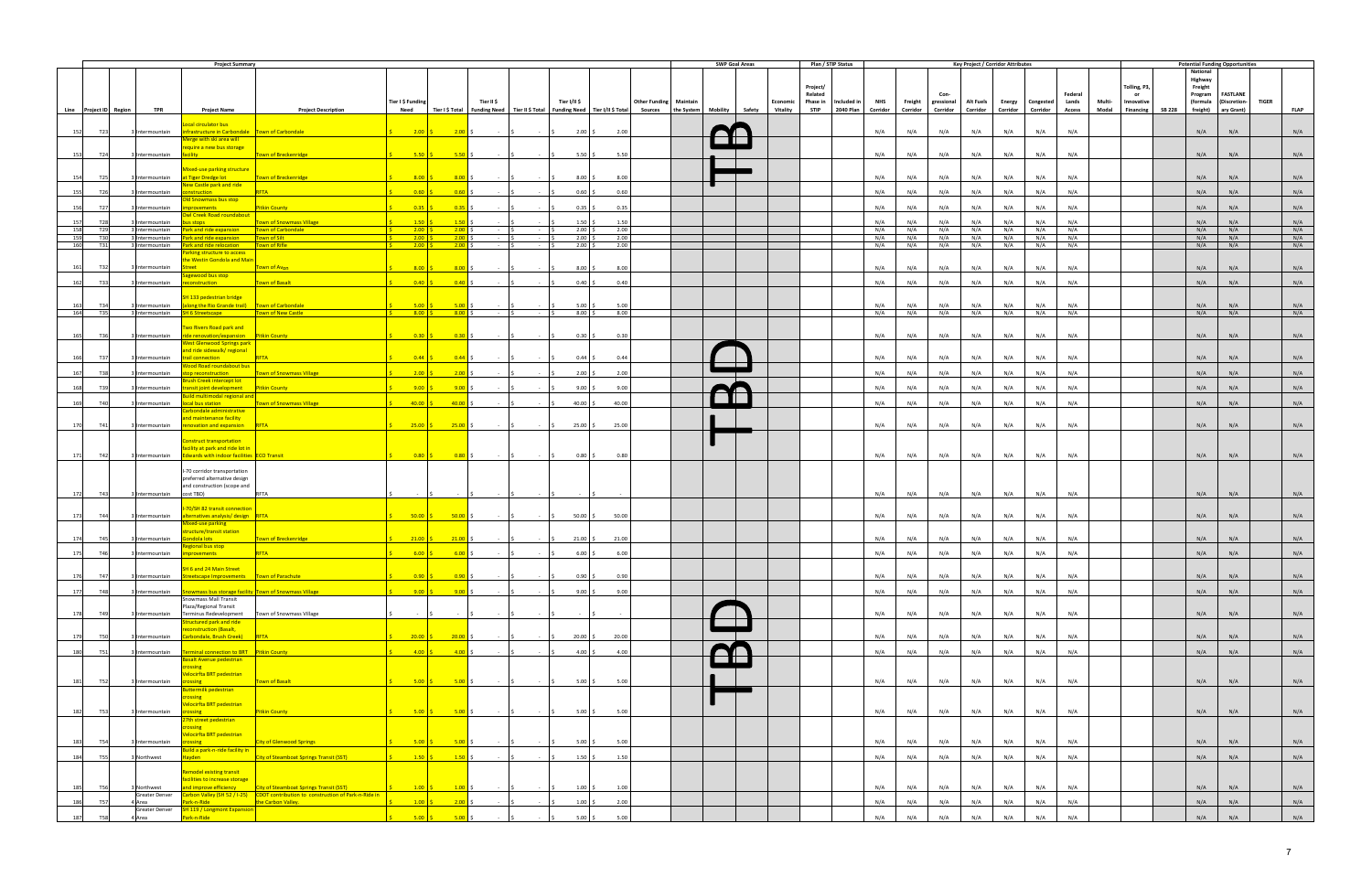|            |                          |               |                                         | <b>Project Summary</b>                                                                       |                                                                                                                      |                                                   |                  |                |                                    |                   |        |                               |                          | <b>SWP Goal Areas</b>                                                                                                                       |                     | Plan / STIP Status                                                   |            |                                | <b>Key Project / Corridor Attributes</b> |                    |                       |                        |                 |                                |              |                                           | <b>Potential Funding Opportunities</b>       |              |             |
|------------|--------------------------|---------------|-----------------------------------------|----------------------------------------------------------------------------------------------|----------------------------------------------------------------------------------------------------------------------|---------------------------------------------------|------------------|----------------|------------------------------------|-------------------|--------|-------------------------------|--------------------------|---------------------------------------------------------------------------------------------------------------------------------------------|---------------------|----------------------------------------------------------------------|------------|--------------------------------|------------------------------------------|--------------------|-----------------------|------------------------|-----------------|--------------------------------|--------------|-------------------------------------------|----------------------------------------------|--------------|-------------|
|            |                          |               |                                         |                                                                                              |                                                                                                                      |                                                   |                  |                |                                    |                   |        |                               |                          |                                                                                                                                             | Project/<br>Related |                                                                      |            | Con-                           |                                          |                    |                       | Federal                |                 | Tolling, P3,<br>or             |              | National<br>Highway<br>Freight<br>Program | <b>FASTLANE</b>                              |              |             |
|            | Line Project ID Region   |               | <b>TPR</b>                              | <b>Project Name</b>                                                                          | <b>Project Description</b>                                                                                           | Tier I \$ Funding<br>Need                         |                  | Tier II \$     |                                    | Tier I/II \$      |        | <b>Other Funding Maintain</b> |                          | Tier I \$ Total   Funding Need   Tier II \$ Total   Funding Need   Tier I/II \$ Total   Sources   the System   Mobility   Safety   Vitality | <b>STIP</b>         | Economic Phase in Included in<br><b>NHS</b><br>2040 Plan<br>Corridor | Corridor   | Freight gressional<br>Corridor | Alt Fuels<br>Corridor                    | Energy<br>Corridor | Congested<br>Corridor | Lands<br><b>Access</b> | Multi-<br>Modal | Innovative<br>Financing SB 228 |              |                                           | (formula (Discretion-<br>freight) ary Grant) | <b>TIGER</b> | <b>FLAP</b> |
| 188        | <b>T59</b>               |               | Greater Denver                          | SH 7 / Broomfield/Thornton<br>Park-n-Ride                                                    |                                                                                                                      |                                                   |                  |                |                                    | $10.00$ \$        | 10.00  |                               |                          |                                                                                                                                             |                     | N/A                                                                  | N/A        | N/A                            | N/A                                      | N/A                | N/A                   | N/A                    |                 |                                |              | N/A                                       | N/A                                          |              | N/A         |
|            |                          |               | 4 Area                                  | Harmony Rd. Park-n-Ride                                                                      | <b>Expansion of exisitng Harmony Rd. Park-n-Ride at</b>                                                              | $10.00$ \$                                        | $10.00$ \$       |                |                                    |                   |        |                               |                          |                                                                                                                                             |                     |                                                                      |            |                                |                                          |                    |                       |                        |                 |                                |              |                                           |                                              |              |             |
|            | 189<br><b>T60</b>        |               | 4 North Front Range Expansion           |                                                                                              | Harmony Rd. and I-25.                                                                                                | 1.50                                              | $1.50$ \$        | $ \sim$ $\sim$ | $\sim$ $\sim$ $\sim$ $\sim$        | $1.50$ \$         | 1.50   |                               |                          |                                                                                                                                             |                     | N/A                                                                  | N/A        | N/A                            | N/A                                      | N/A                | N/A                   | N/A                    |                 |                                | $\mathsf{X}$ | N/A                                       | N/A                                          |              | N/A         |
| 190        | T61                      |               | 4 North Front Range <b>Improvements</b> | SH 402 Park-n-Ride                                                                           | Rehab and expansion of existing Park-n-Ride at SH 402<br>and $1-25$ .                                                | $2.00$ \$                                         | $2.00$ \$        | $-15$          | <b>Contractor</b>                  | $2.00$ \$         | 2.00   |                               |                          |                                                                                                                                             |                     | N/A                                                                  | N/A        | N/A                            | N/A                                      | N/A                | N/A                   | N/A                    |                 |                                | $\mathsf{x}$ | N/A                                       | N/A                                          |              | N/A         |
| 191        | T62                      |               | 4 North Front Range Park-n-Ride         |                                                                                              | Harmony Road Transit Center Expansion of exisitng Harmony Rd. Park-n-RIde at<br>Harmony Rd. and I-25.                | $3.00$ \$                                         | $5.00\degree$ \$ | $ \sqrt{5}$    | $-15$                              | $3.00\frac{1}{5}$ | 5.00   |                               |                          |                                                                                                                                             |                     | N/A                                                                  | N/A        | N/A                            | N/A                                      | N/A                | N/A                   | N/A                    |                 |                                |              | N/A                                       | N/A                                          |              | N/A         |
|            |                          |               |                                         | endall Parkway/US 34/                                                                        | Relocation of the US34 Park & Ride north to Kendall                                                                  |                                                   |                  |                |                                    |                   |        |                               |                          |                                                                                                                                             |                     |                                                                      |            |                                |                                          |                    |                       |                        |                 |                                |              |                                           |                                              |              |             |
| 192        | T63                      |               |                                         | 4 North Front Range Loveland Park-n-Ride<br>Hwy 56 / Berthoud Park-n-                        | Parkway in conjunction with Bus-Only Slip Ramps                                                                      | $15.00$ \$                                        | 20.00            |                |                                    | $15.00$ \$        | 20.00  |                               |                          |                                                                                                                                             |                     | N/A                                                                  | N/A        | N/A                            | N/A                                      | N/A                | N/A                   | N/A                    |                 |                                |              | N/A                                       | N/A                                          |              | N/A         |
| 193        | T64                      |               | 4 North Front Range Ride                |                                                                                              |                                                                                                                      | 10.00                                             | 10.00            |                | $\sim 100$                         | $10.00$ \$        | 10.00  |                               |                          |                                                                                                                                             |                     | N/A                                                                  | N/A        | N/A                            | N/A                                      | N/A                | N/A                   | N/A                    |                 |                                |              | N/A                                       | N/A                                          |              | N/A         |
| 194        | <b>T65</b>               |               | <b>Upper Front</b><br>4 Range           | Invest in new bus facility                                                                   | Berthoud Area Transit System (BATS)                                                                                  | 0.40                                              | $0.40$ \$        |                | $\sim$ $\sim$                      | $0.40\degree$ \$  | 0.40   |                               |                          |                                                                                                                                             |                     | N/A                                                                  | N/A        | N/A                            | N/A                                      | N/A                | N/A                   | N/A                    |                 |                                |              | N/A                                       | N/A                                          |              | N/A         |
|            |                          |               |                                         | SH 145 Park-n-Ride                                                                           | Construction of a new Park-n-Ride on county owned                                                                    |                                                   |                  |                |                                    |                   |        |                               |                          |                                                                                                                                             |                     |                                                                      |            |                                |                                          |                    |                       |                        |                 |                                |              |                                           |                                              |              |             |
| 195        | <b>T66</b>               |               | 5 Gunnison Valley                       | <b>County Park-n-Ride</b>                                                                    | awson/Telluride/San Miguel  property outside of Telluride near the intersection of<br>SH 145 and Society Dr.         | $\frac{1.00}{5}$                                  | $2.50$ \$        |                |                                    | $1.00\%$          | 2.50   |                               |                          |                                                                                                                                             |                     | N/A                                                                  | N/A        | N/A                            | N/A                                      | N/A                | N/A                   | N/A                    |                 |                                |              | N/A                                       | N/A                                          |              | N/A         |
| 196        | T67                      |               |                                         | Construct a PnR in                                                                           |                                                                                                                      |                                                   |                  |                | <b>Contract</b>                    |                   |        |                               |                          |                                                                                                                                             |                     | N/A                                                                  | N/A        | N/A                            | N/A                                      | N/A                |                       | N/A                    |                 |                                |              | N/A                                       | N/A                                          |              | N/A         |
| 197        | <b>T68</b>               |               |                                         | 5 Gunnison Valley Nucla/Naturita area                                                        | Area providers                                                                                                       |                                                   |                  |                |                                    |                   |        |                               |                          |                                                                                                                                             |                     |                                                                      |            |                                |                                          |                    | N/A                   | N/A                    |                 |                                |              |                                           | N/A                                          |              | N/A         |
|            |                          |               |                                         | 5 Gunnison Valley    Construct a PnR in Ridgway    Area providers<br>Need more and safer bus |                                                                                                                      |                                                   |                  |                |                                    |                   |        |                               |                          |                                                                                                                                             |                     | N/A                                                                  | N/A        | N/A                            | N/A                                      | N/A                | N/A                   |                        |                 |                                |              | N/A                                       |                                              |              |             |
| 198        | T69                      |               |                                         | 5 Gunnison Valley   pullouts and park and rides   Town of Telluride                          |                                                                                                                      | $\sim 10^{-1}$                                    |                  |                |                                    |                   |        |                               |                          |                                                                                                                                             |                     | N/A                                                                  | N/A        | N/A                            | N/A                                      | N/A                | N/A                   | N/A                    |                 |                                |              | N/A                                       | N/A                                          |              | N/A         |
| 199        | <b>T70</b>               |               |                                         | 5 Gunnison Valley Remodel and expand facilities Town of Telluride                            |                                                                                                                      | $0.50$ \$                                         | $0.50$ \$        | $\sim$ 1.5     |                                    | $0.50\degree$ \$  | 0.50   |                               |                          |                                                                                                                                             |                     | N/A                                                                  | N/A        | N/A                            | N/A                                      | N/A                | N/A                   | N/A                    |                 |                                |              | N/A                                       | N/A                                          |              | N/A         |
| 200        | T71                      |               |                                         | Add gondola parking and<br>5 Gunnison Valley maintenance facility                            | Town of Mountain Village                                                                                             | $1.00$ \$                                         | $1.00$ \$        |                | <b>Contract</b>                    | $1.00 \,$ \$      | 1.00   |                               |                          |                                                                                                                                             |                     | N/A                                                                  | N/A        | N/A                            | N/A                                      | N/A                | N/A                   | N/A                    |                 |                                |              | N/A                                       | N/A                                          |              | N/A         |
|            |                          |               |                                         | Establish park and ride and<br>intermodal facility in Buena                                  |                                                                                                                      |                                                   |                  |                |                                    |                   |        |                               |                          |                                                                                                                                             |                     |                                                                      |            |                                |                                          |                    |                       |                        |                 |                                |              |                                           |                                              |              |             |
| 201        | T72                      |               | 5 San Luis Valley Vista                 |                                                                                              | Area providers                                                                                                       | $\sim 10^{-1}$                                    | $ \vert$ \$      | $-15$          | $\sim$ $\sim$ $\sim$ $\sim$ $\sim$ | $-5$              |        |                               |                          |                                                                                                                                             |                     | N/A                                                                  | N/A        | N/A                            | N/A                                      | N/A                | N/A                   | N/A                    |                 |                                |              | N/A                                       | N/A                                          |              | N/A         |
| 202        | T73                      |               |                                         | Establish park and ride and<br>5 San Luis Valley storage facility in Salida                  | Area providers                                                                                                       |                                                   |                  |                |                                    |                   |        |                               |                          |                                                                                                                                             |                     | N/A                                                                  | N/A        | N/A                            | N/A                                      | N/A                | N/A                   | N/A                    |                 |                                |              | N/A                                       | N/A                                          |              | N/A         |
| 203        | T74                      |               |                                         | Establish park and ride at Loaf-<br>5 San Luis Valley n-Jug site in Alamosa                  | Area providers                                                                                                       |                                                   |                  |                |                                    |                   |        |                               |                          |                                                                                                                                             |                     | N/A                                                                  | N/A        | N/A                            | N/A                                      | N/A                | N/A                   | N/A                    |                 |                                |              | N/A                                       | N/A                                          |              | N/A         |
| 204        | <b>T75</b>               |               | 5 San Luis Valley Blanca                | Establish park and ride in                                                                   | Area providers                                                                                                       |                                                   |                  |                |                                    |                   |        |                               |                          |                                                                                                                                             |                     | N/A                                                                  | N/A        | N/A                            | N/A                                      | N/A                | N/A                   | N/A                    |                 |                                |              | N/A                                       | N/A                                          |              | N/A         |
|            | T76                      |               |                                         | Establish park and ride in Fort<br>Garland                                                   |                                                                                                                      |                                                   |                  |                |                                    |                   |        |                               |                          |                                                                                                                                             |                     | N/A                                                                  | N/A        | N/A                            | N/A                                      | N/A                | N/A                   | N/A                    |                 |                                |              | N/A                                       | N/A                                          |              | N/A         |
| 205        |                          |               | San Luis Valley                         | Establish park and ride, bus                                                                 | Area providers                                                                                                       |                                                   |                  |                |                                    |                   |        |                               |                          |                                                                                                                                             |                     |                                                                      |            |                                |                                          |                    |                       |                        |                 |                                |              |                                           |                                              |              |             |
| 206        | T77                      |               |                                         | 5 San Luis Valley   pull-out in Conejos<br>Establish park and ride, bus                      | Area providers                                                                                                       |                                                   |                  |                |                                    |                   |        |                               |                          |                                                                                                                                             |                     | N/A                                                                  | N/A        | N/A                            | N/A                                      | N/A                | N/A                   | N/A                    |                 |                                |              | N/A                                       | N/A                                          |              | N/A         |
| 207        | <b>T78</b>               |               |                                         | 5 San Luis Valley   pull-out in Del Norte                                                    | Area providers                                                                                                       |                                                   |                  |                |                                    |                   |        |                               |                          |                                                                                                                                             |                     | N/A                                                                  | N/A        | N/A                            | N/A                                      | N/A                | N/A                   | N/A                    |                 |                                |              | N/A                                       | N/A                                          |              | N/A         |
| 208        | T79                      |               |                                         | Establish park and ride, bus<br>5 San Luis Valley   pull-out in Monte Vista                  | Area providers                                                                                                       |                                                   |                  |                |                                    |                   |        |                               |                          |                                                                                                                                             |                     | N/A                                                                  | N/A        | N/A                            | N/A                                      | N/A                | N/A                   | N/A                    |                 |                                |              | N/A                                       | N/A                                          |              | N/A         |
|            |                          |               |                                         | Establish park and ride, bus                                                                 |                                                                                                                      |                                                   |                  |                |                                    |                   |        |                               |                          |                                                                                                                                             |                     |                                                                      |            |                                |                                          |                    |                       |                        |                 |                                |              |                                           |                                              |              |             |
| 209        | <b>T80</b>               |               | 5 San Luis Valley                       | pull-out in Walsenburg<br><b>Build a Transportation Center</b>                               | Area providers                                                                                                       |                                                   |                  |                |                                    |                   |        |                               |                          |                                                                                                                                             |                     | N/A                                                                  | N/A        | N/A                            | N/A                                      | N/A                | N/A                   | N/A                    |                 |                                |              | N/A                                       | N/A                                          |              | N/A         |
| 210        | T81                      |               | Southwest                               | in Pagosa Springs                                                                            | <b>Archuleta County</b>                                                                                              |                                                   |                  |                |                                    |                   |        |                               |                          |                                                                                                                                             |                     | N/A                                                                  | N/A        | N/A                            | N/A                                      | N/A                | N/A                   | N/A                    |                 |                                |              | N/A                                       | N/A                                          |              | N/A         |
| 211<br>212 | <b>T82</b><br><b>T83</b> |               | 5 Southwest<br>5 Southwest              | Build Bus Barn<br>Build bus/vehicle shelter                                                  | Southern Ute Community Action Programs<br>Dolores                                                                    | $\sim$ $\sim$ $\sim$ $\sim$ $\sim$<br>$ \sqrt{5}$ | $-$ \$           |                | - 19                               | $-$ \$            |        |                               |                          |                                                                                                                                             |                     | N/A<br>N/A                                                           | N/A<br>N/A | N/A<br>N/A                     | N/A<br>N/A                               | N/A<br>N/A         | N/A<br>N/A            | N/A<br>N/A             |                 |                                |              | N/A<br>N/A                                | N/A<br>N/A                                   |              | N/A<br>N/A  |
|            |                          |               |                                         | Central bus shelter with                                                                     |                                                                                                                      |                                                   |                  |                |                                    |                   |        |                               |                          |                                                                                                                                             |                     |                                                                      |            |                                |                                          |                    |                       |                        |                 |                                |              |                                           |                                              |              |             |
| 213        | T84                      |               | 5 Southwest                             | ispatch office <b>the contract of the state</b>                                              | <b>Dolores County Senior Services</b>                                                                                | $0.25$ \$                                         | $0.25$ \$        | $ \sqrt{5}$    | $\sim$ $\sim$ $\sim$ $\sim$ $\sim$ | $0.25$ \$         | 0.25   |                               |                          |                                                                                                                                             |                     | N/A                                                                  | N/A        | N/A                            | N/A                                      | N/A                | N/A                   | N/A                    |                 |                                |              | N/A                                       | N/A                                          |              | N/A         |
|            |                          |               |                                         | Establish park and ride<br>utilizing existing parking                                        |                                                                                                                      |                                                   |                  |                |                                    |                   |        |                               |                          |                                                                                                                                             |                     |                                                                      |            |                                |                                          |                    |                       |                        |                 |                                |              |                                           |                                              |              |             |
| 214        | <b>T85</b>               |               | 5 Southwest                             | infrastructure where possible Archuleta County                                               |                                                                                                                      |                                                   |                  |                |                                    |                   |        |                               |                          |                                                                                                                                             |                     | N/A                                                                  | N/A        | N/A                            | N/A                                      | N/A                | N/A                   | N/A                    |                 |                                |              | N/A                                       | N/A                                          |              | N/A         |
|            |                          |               |                                         | Establish park and ride<br>utilizing existing parking                                        |                                                                                                                      |                                                   |                  |                |                                    |                   |        |                               |                          |                                                                                                                                             |                     |                                                                      |            |                                |                                          |                    |                       |                        |                 |                                |              |                                           |                                              |              |             |
| 215        | <b>T86</b>               |               | 5 Southwest                             | infrastructure where possible Cortez                                                         |                                                                                                                      |                                                   |                  |                |                                    |                   |        |                               |                          |                                                                                                                                             |                     | N/A                                                                  | N/A        | N/A                            | N/A                                      | N/A                | N/A                   | N/A                    |                 |                                |              | N/A                                       | N/A                                          |              | N/A         |
|            |                          |               |                                         | Establish park and ride<br>utilizing existing parking                                        |                                                                                                                      |                                                   |                  |                |                                    |                   |        |                               |                          |                                                                                                                                             |                     |                                                                      |            |                                |                                          |                    |                       |                        |                 |                                |              |                                           |                                              |              |             |
| 216        | <b>T87</b>               |               | 5 Southwest                             | infrastructure where possible Dolores                                                        |                                                                                                                      |                                                   |                  |                |                                    |                   |        |                               |                          |                                                                                                                                             |                     | N/A                                                                  | N/A        | N/A                            | N/A                                      | N/A                | N/A                   | N/A                    |                 |                                |              | N/A                                       | N/A                                          |              | N/A         |
| 217        |                          | T88 1, 4      | Greater Denver<br>Area                  | North I-25 Commuter Rail<br>ight of Way (ROW)                                                | Purchase of ROW to facilitate development of<br>ommuter rail services in the North I-25 Corridor.                    | $38.00$ \$                                        | $38.00$ \$       |                |                                    | 38.00 \$          | 38.00  |                               |                          |                                                                                                                                             |                     | N/A                                                                  | N/A        | N/A                            | N/A                                      | N/A                | N/A                   | N/A                    |                 |                                | $\mathsf{x}$ | N/A                                       | N/A                                          |              | N/A         |
|            |                          |               |                                         | 14) 30-40 Passenger                                                                          | Purchase of 14 OTR 30-40 passenger capacity coaches                                                                  |                                                   |                  |                |                                    |                   |        |                               |                          |                                                                                                                                             |                     |                                                                      |            |                                |                                          |                    |                       |                        |                 |                                |              |                                           |                                              |              |             |
| 218        |                          | <b>T89 SW</b> | Multiple                                | ioaches                                                                                      | Capacity Over the Road (OTR) to support the expansion of Bustang and develop the<br>CDOT Rural/Regional bus network. | $6.00$ $\vert$                                    | $6.00$ \$        |                |                                    | $6.00$ \$         | 6.00   |                               |                          |                                                                                                                                             |                     | N/A                                                                  | N/A        | N/A                            | N/A                                      | N/A                | N/A                   | N/A                    |                 |                                |              | N/A                                       | N/A                                          |              | N/A         |
|            |                          |               |                                         |                                                                                              | <b>TOTAL - TRANSIT</b>                                                                                               | 468.44 \$<br>l \$                                 | 483.44 \$        | $-15$          | - 15                               | 468.44 \$         | 483.44 |                               |                          |                                                                                                                                             |                     |                                                                      |            |                                |                                          |                    |                       |                        |                 |                                |              |                                           |                                              |              |             |
|            |                          |               |                                         |                                                                                              |                                                                                                                      |                                                   |                  |                |                                    |                   |        |                               | <b>Bike/Ped Projects</b> |                                                                                                                                             |                     |                                                                      |            |                                |                                          |                    |                       |                        |                 |                                |              |                                           |                                              |              |             |
|            |                          |               |                                         |                                                                                              |                                                                                                                      |                                                   |                  |                |                                    |                   |        |                               |                          |                                                                                                                                             |                     |                                                                      |            |                                |                                          |                    |                       |                        |                 |                                |              |                                           |                                              |              |             |

|                                                                              |                 | Bike/Ped Projects                    |          |           |                |
|------------------------------------------------------------------------------|-----------------|--------------------------------------|----------|-----------|----------------|
| TDN<br>ヿDレ<br>Greater Denver                                                 | Dレ              | $ \sim$<br>◡◡<br>8.00                | ——<br>שש | ---<br>Dレ | $\sim$<br>שש ו |
| TOTAL - BIKE/PED                                                             | 8.00<br>8.00 \$ | 8.00<br>8.00                         |          |           |                |
|                                                                              |                 | <b>Other Transportation Projects</b> |          |           |                |
| of TIM program throughout the state<br>TIM) Prograi<br>and vendor contracts. |                 |                                      |          |           |                |